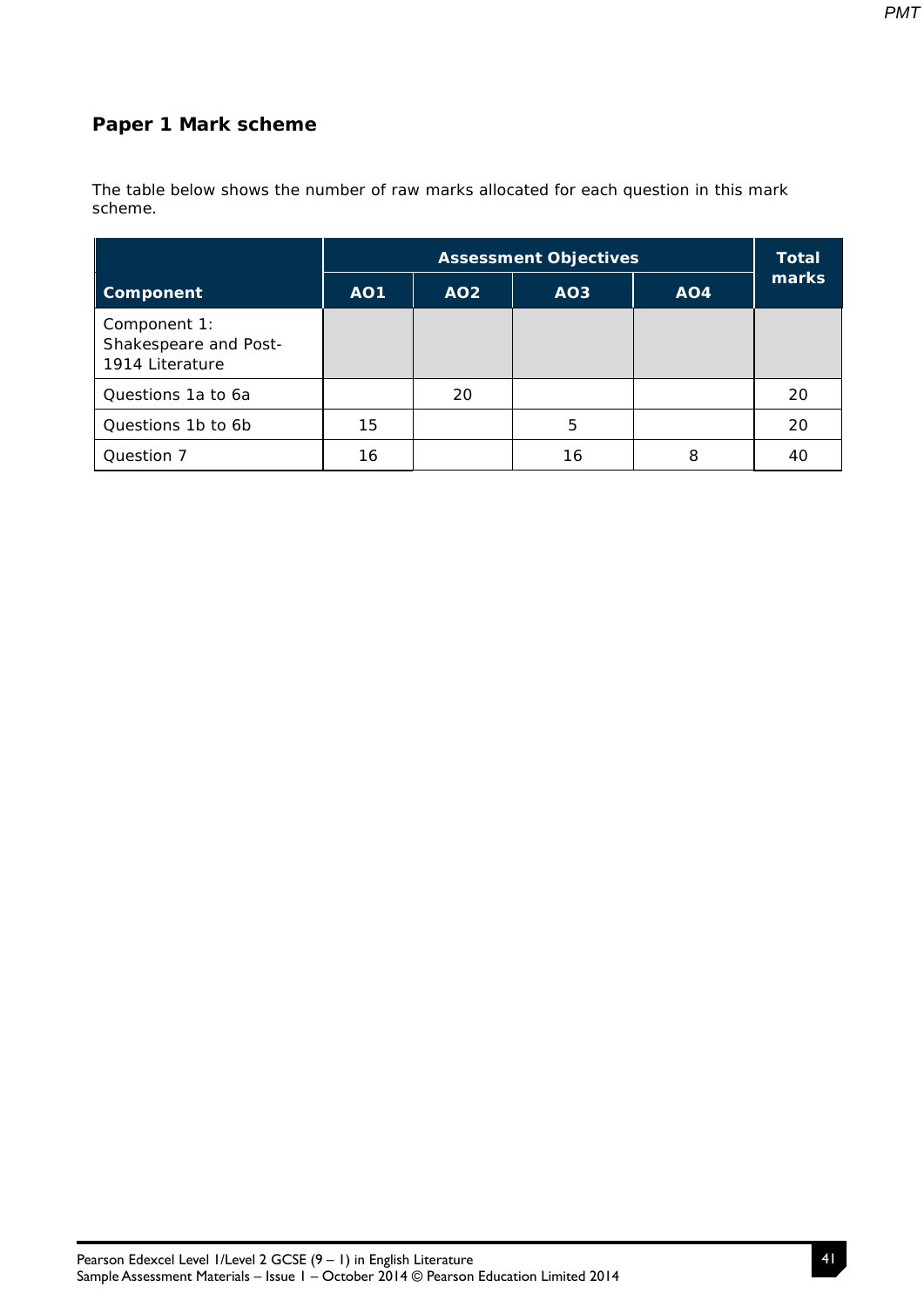## **Section A – Shakespeare**

| Question<br>Number     | Indicative content                                                                                                                                       |                                                                                                                                                                                                                           |  |  |
|------------------------|----------------------------------------------------------------------------------------------------------------------------------------------------------|---------------------------------------------------------------------------------------------------------------------------------------------------------------------------------------------------------------------------|--|--|
| 1(a)<br><b>Macbeth</b> | The indicative content is not prescriptive. Reward responses that explore how<br>Shakespeare presents the character of Lady Macbeth as being in control. |                                                                                                                                                                                                                           |  |  |
|                        | Responses may include:                                                                                                                                   |                                                                                                                                                                                                                           |  |  |
|                        |                                                                                                                                                          | her attitude, e.g. dismissive, fearless, commanding, lack of remorse                                                                                                                                                      |  |  |
|                        | $\bullet$                                                                                                                                                | use of imperatives to reveal her authority, e.g. 'Give me the daggers!'                                                                                                                                                   |  |  |
|                        | $\bullet$                                                                                                                                                | reference to 'a painted devil' reinforces her evil nature                                                                                                                                                                 |  |  |
|                        | $\bullet$                                                                                                                                                | not really in control as naïve about the consequences, e.g. 'little water clears<br>us of this deed: how easy is it then!'                                                                                                |  |  |
|                        | $\bullet$<br>courage                                                                                                                                     | reference to how Shakespeare reveals character through the use of<br>images/colour, e.g. Lady Macbeth uses 'white' to describe Macbeth's lack of                                                                          |  |  |
|                        | $\bullet$                                                                                                                                                | Lady Macbeth tries to shame Macbeth, so she uses this to control him.                                                                                                                                                     |  |  |
|                        |                                                                                                                                                          | Reward all valid points.                                                                                                                                                                                                  |  |  |
| Level                  | Mark<br>(20)<br>marks)                                                                                                                                   | Descriptor - AO2 (20 marks)                                                                                                                                                                                               |  |  |
|                        | 0                                                                                                                                                        | No rewardable material.                                                                                                                                                                                                   |  |  |
| Level 1                | $1 - 4$                                                                                                                                                  | The response is simple and the identification of language,<br>form and structure is minimal.                                                                                                                              |  |  |
|                        |                                                                                                                                                          | Little evidence of relevant subject terminology.<br>$\bullet$                                                                                                                                                             |  |  |
| Level <sub>2</sub>     | $5 - 8$                                                                                                                                                  | The response is largely descriptive. There is some comment<br>$\bullet$<br>on the language, form and structure.                                                                                                           |  |  |
|                        |                                                                                                                                                          | Limited use of relevant subject terminology to support<br>$\bullet$<br>examples given.                                                                                                                                    |  |  |
| Level 3                | $9 - 12$                                                                                                                                                 | The response shows an understanding of a range of<br>language, form and structure features and links these to<br>their effect on the reader.                                                                              |  |  |
|                        |                                                                                                                                                          | Relevant subject terminology is used to support examples<br>$\bullet$<br>given.                                                                                                                                           |  |  |
| Level 4                | $13 - 16$                                                                                                                                                | The response is focused and detailed. Analysis of language,<br>$\bullet$<br>form and structure features and their effect on the reader is<br>sustained.                                                                   |  |  |
|                        |                                                                                                                                                          | Relevant subject terminology is used accurately and<br>$\bullet$<br>appropriately to develop ideas.                                                                                                                       |  |  |
| Level 5                | $17 - 20$                                                                                                                                                | The response is a cohesive evaluation of the interrelationship<br>$\bullet$<br>of language, form and structure and their effect on the<br>reader.<br>Relevant subject terminology is integrated and precise.<br>$\bullet$ |  |  |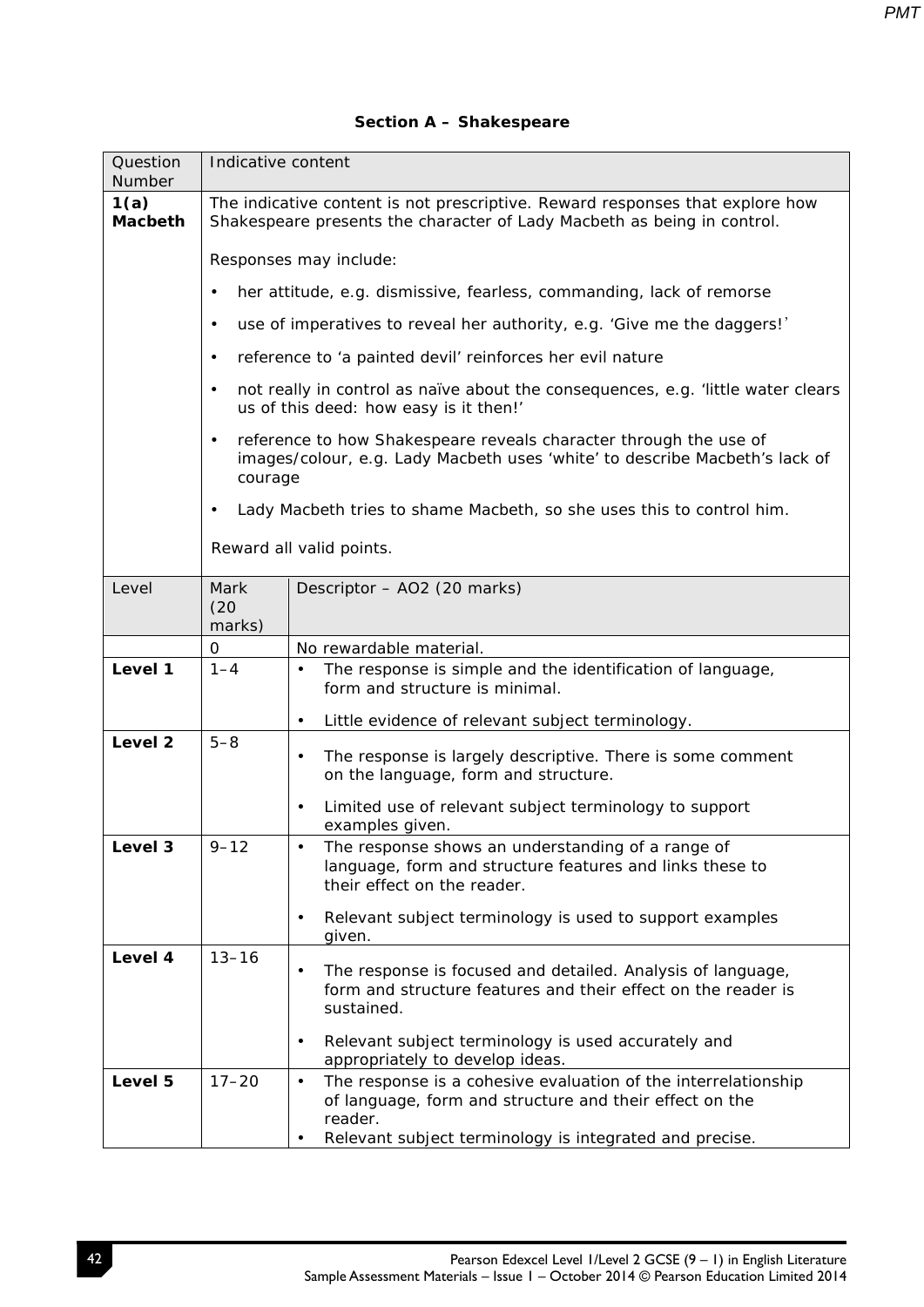| Question<br>Number     | Indicative content                                                                                                                                                                                   |  |  |  |  |
|------------------------|------------------------------------------------------------------------------------------------------------------------------------------------------------------------------------------------------|--|--|--|--|
| 1(b)<br><b>Macbeth</b> | The indicative content is not prescriptive. Reward responses<br>that consider the importance of conflict elsewhere in the play.                                                                      |  |  |  |  |
|                        | Responses may include:                                                                                                                                                                               |  |  |  |  |
|                        | Interpretation of text (AO1):                                                                                                                                                                        |  |  |  |  |
|                        | internal conflict, e.g. Macbeth struggling with the idea of<br>$\bullet$<br>killing Duncan, 'He's here in double trust.' - guilt versus<br>ambition. Lady Macbeth's conscience sends her mad         |  |  |  |  |
|                        | external conflict, e.g. battles at the end of the play<br>$\bullet$                                                                                                                                  |  |  |  |  |
|                        | conflict between order/disorder - good versus evil,<br>$\bullet$<br>fate/witches /supernatural forces                                                                                                |  |  |  |  |
|                        | conflict between Macbeth/Lady Macbeth, e.g. when he<br>$\bullet$<br>refuses to go through with killing Duncan, 'We will proceed<br>no further in this business.'                                     |  |  |  |  |
|                        | fight between love and ambition.<br>$\bullet$                                                                                                                                                        |  |  |  |  |
|                        |                                                                                                                                                                                                      |  |  |  |  |
|                        | Relationship between text and context (AO3):                                                                                                                                                         |  |  |  |  |
|                        | beliefs about supernatural/witches at the time of writing:<br>$\bullet$<br>influence of these on conflicts, e.g. between Macbeth and<br>Lady Macbeth                                                 |  |  |  |  |
|                        | attitude to killing a king (regicide) would horrify<br>$\bullet$<br>Shakespeare's audience: 'Divine Right of Kings' doctrine<br>should preclude conflict                                             |  |  |  |  |
|                        | questions about kingship also reflect the instability of the<br>$\bullet$<br>line of succession with regard to the English royal family, a<br>possible source of conflict.                           |  |  |  |  |
|                        |                                                                                                                                                                                                      |  |  |  |  |
|                        | Reward all valid points.                                                                                                                                                                             |  |  |  |  |
|                        | Candidates will be rewarded if they make relevant textual references or<br>use short quotations from elsewhere in the play, outside of the extract<br>provided. This includes relevant paraphrasing. |  |  |  |  |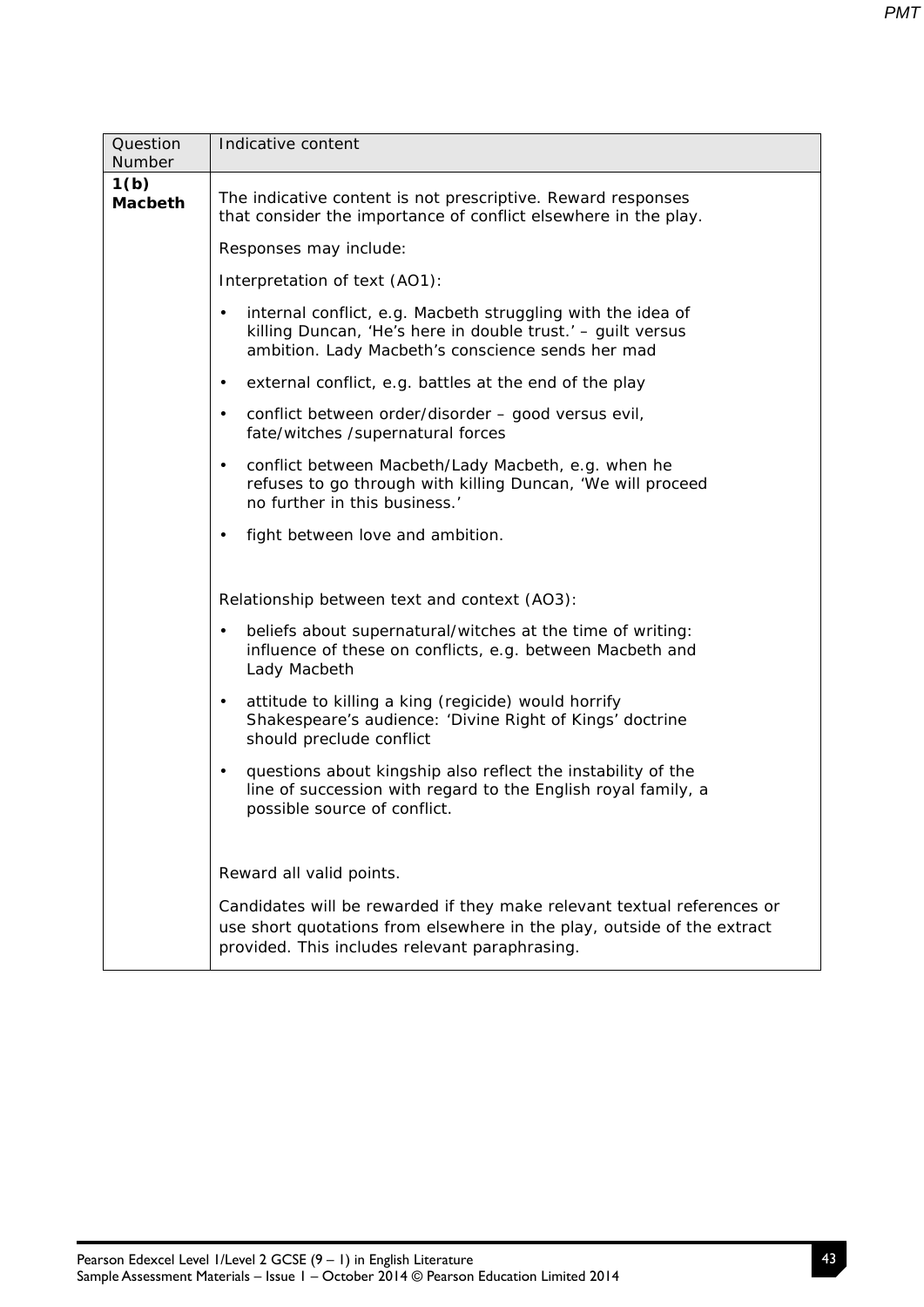| Level   | Mark (20<br>marks) | Descriptor – Bullets 1, 2 and $3 - A01$ (15 marks), Bullet 4 –<br>AO3 (5 marks)                                                        |  |  |
|---------|--------------------|----------------------------------------------------------------------------------------------------------------------------------------|--|--|
|         | 0                  | No rewardable material.                                                                                                                |  |  |
| Level 1 | $1 - 4$            | The response is simple with little personal<br>$\bullet$<br>response.                                                                  |  |  |
|         |                    | There is little evidence of a critical style.<br>$\bullet$                                                                             |  |  |
|         |                    | Little reference is made to the content or themes<br>$\bullet$<br>of the play.                                                         |  |  |
|         |                    | There is little awareness of context and little<br>$\bullet$<br>comment on the relationship between text and<br>context.               |  |  |
| Level 2 | $5 - 8$            | The response may be largely narrative but has<br>$\bullet$<br>some elements of personal response.                                      |  |  |
|         |                    | There is some evidence of a critical style but it is<br>$\bullet$<br>not always applied securely.                                      |  |  |
|         |                    | Some valid points are made, but without<br>$\bullet$<br>consistent or secure focus.                                                    |  |  |
|         |                    | There is some awareness of relevant context and<br>$\bullet$<br>some comment on the relationship between text<br>and context.          |  |  |
| Level 3 | $9 - 12$           | The response shows a relevant personal<br>$\bullet$<br>response, soundly related to the text.                                          |  |  |
|         |                    | There is an appropriate critical style, with<br>$\bullet$<br>comments showing a sound interpretation.                                  |  |  |
|         |                    | The response is relevant and focused points are<br>$\bullet$<br>made with support from the text.                                       |  |  |
|         |                    | There is sound comment on relevant context and<br>sound relevant comment on the relationship<br>between text and context.              |  |  |
| Level 4 | $13 - 16$          | The response has a developed personal response<br>$\bullet$<br>and thorough engagement, fully related to the<br>text.                  |  |  |
|         |                    | The critical style is sustained, and there is well-<br>$\bullet$<br>developed interpretation.                                          |  |  |
|         |                    | Well-chosen references to the text support a<br>$\bullet$<br>range of effective points.                                                |  |  |
|         |                    | There is sustained comment on relevant context<br>$\bullet$<br>and detailed awareness of the relationship<br>between text and context. |  |  |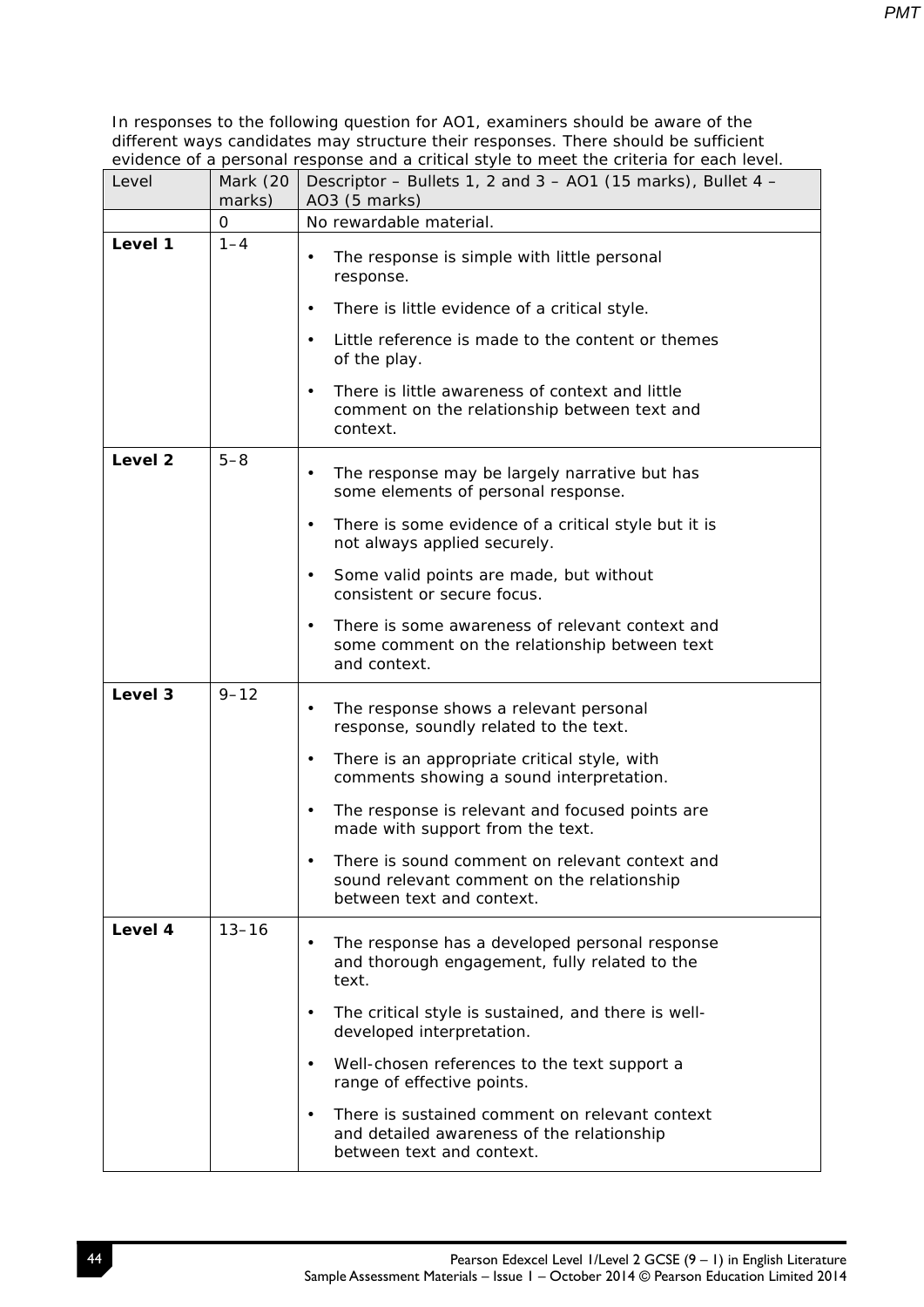| Level 5 | $17 - 20$ | ٠ | There is an assured personal response, showing a high<br>level of engagement with the text.                                                                   |
|---------|-----------|---|---------------------------------------------------------------------------------------------------------------------------------------------------------------|
|         |           |   | A critical style is developed with maturity, perceptive<br>understanding and interpretation.                                                                  |
|         |           |   | Discerning references are an integral part of the<br>response, with points made with assurance and full<br>support from the text.                             |
|         |           |   | There is excellent understanding of context, and<br>convincing understanding of the relationship between<br>text and context is integrated into the response. |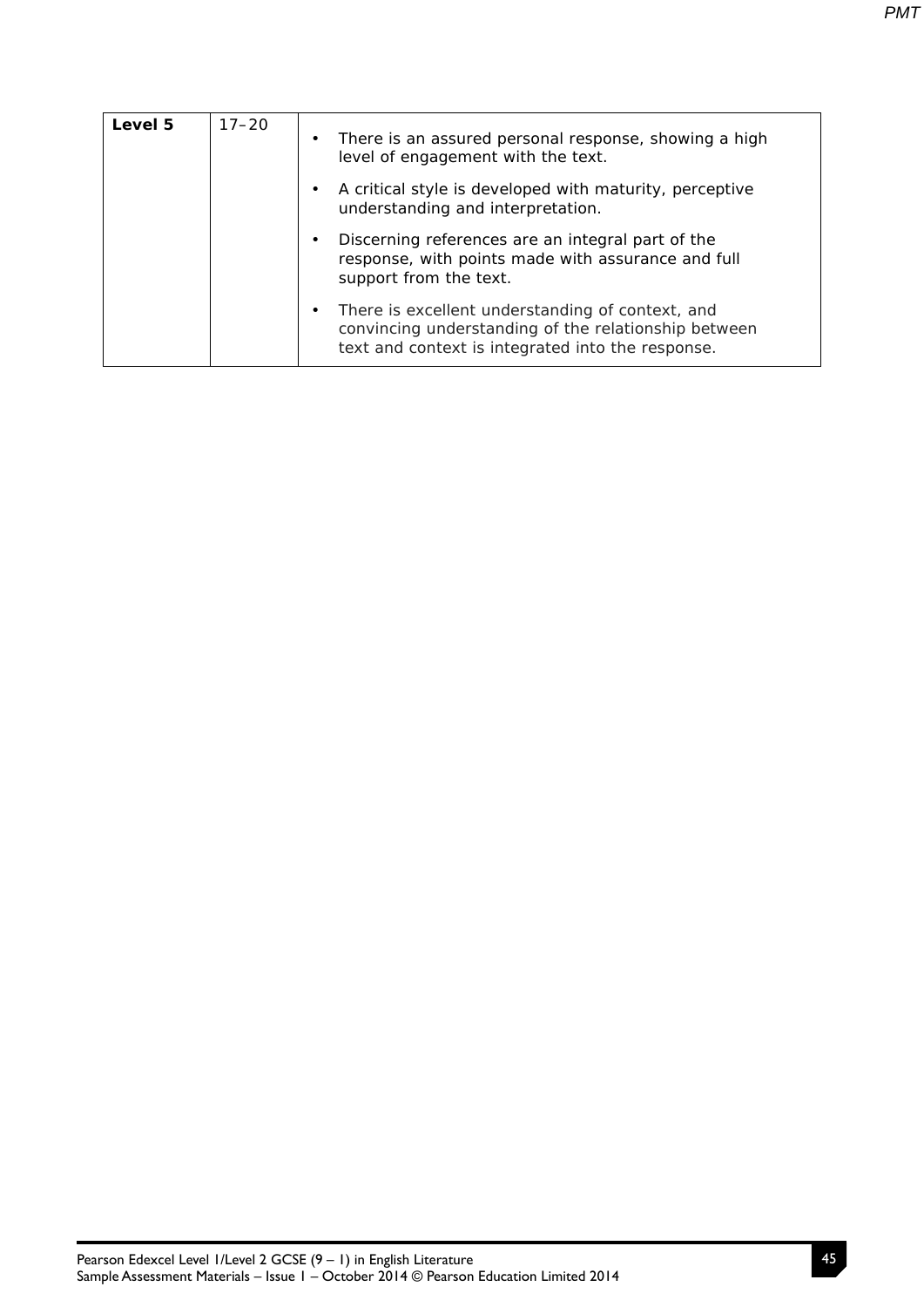| Question<br>Number           |                                                                                                                                                        | Indicative content                                                                                                                                           |  |  |  |
|------------------------------|--------------------------------------------------------------------------------------------------------------------------------------------------------|--------------------------------------------------------------------------------------------------------------------------------------------------------------|--|--|--|
| $2(a)$ The<br><b>Tempest</b> | The indicative content is not prescriptive. Reward responses that explore how<br>Shakespeare presents Prospero's relationships with Miranda and Ariel. |                                                                                                                                                              |  |  |  |
|                              | Responses may include:                                                                                                                                 |                                                                                                                                                              |  |  |  |
|                              |                                                                                                                                                        | aggressive/cruel/threatening, e.g. 'If thou more murmur'st'                                                                                                  |  |  |  |
|                              |                                                                                                                                                        | appreciative/using flattery, e.g. 'Fine apparition! My quaint<br>Ariel' to get Ariel to do as he wants                                                       |  |  |  |
|                              |                                                                                                                                                        | the other characters obey Prospero's every command                                                                                                           |  |  |  |
|                              | $\bullet$                                                                                                                                              | appears to be a loving father using affectionate terms, e.g.<br>'Awake, dear heart' to Miranda                                                               |  |  |  |
|                              | say!'                                                                                                                                                  | his use of imperatives to assert authority, e.g. 'Come forth, I                                                                                              |  |  |  |
|                              | $\bullet$                                                                                                                                              | Unlike Ariel, Miranda is able to show her displeasure at her<br>father's commands, e.g. 'I do not love to look on.'                                          |  |  |  |
|                              |                                                                                                                                                        | use of meter/rhythm to reflect authoritative tone, e.g. power<br>over Ariel, promising freedom for obedience: 'And after two<br>days I will discharge thee'. |  |  |  |
|                              |                                                                                                                                                        | Reward all valid points.                                                                                                                                     |  |  |  |
| Level                        | Mark<br>(20)<br>marks)                                                                                                                                 | Descriptor - AO2 (20 marks)                                                                                                                                  |  |  |  |
|                              | 0                                                                                                                                                      | No rewardable material.                                                                                                                                      |  |  |  |
| Level 1                      | $1 - 4$                                                                                                                                                | The response is simple and the identification of<br>$\bullet$<br>language, form and structure is minimal.                                                    |  |  |  |
|                              |                                                                                                                                                        | Little evidence of relevant subject terminology.<br>$\bullet$                                                                                                |  |  |  |
| Level <sub>2</sub>           | $5 - 8$                                                                                                                                                | The response is largely descriptive. There is some<br>$\bullet$<br>comment on the language, form and structure.                                              |  |  |  |
|                              |                                                                                                                                                        | Limited use of relevant subject terminology to support<br>examples given.                                                                                    |  |  |  |
| Level 3                      | $9 - 12$                                                                                                                                               | The response shows an understanding of a range of<br>$\bullet$<br>language, form and structure features and links these<br>to their effect on the reader.    |  |  |  |
|                              |                                                                                                                                                        | Relevant subject terminology is used to support<br>$\bullet$<br>examples given.                                                                              |  |  |  |
| Level 4                      | $13 - 16$                                                                                                                                              | The response is focused and detailed. Analysis of<br>$\bullet$<br>language, form and structure features and their effect<br>on the reader is sustained.      |  |  |  |
|                              |                                                                                                                                                        | Relevant subject terminology is used accurately and<br>$\bullet$<br>appropriately to develop ideas.                                                          |  |  |  |
| Level 5                      | $17 - 20$                                                                                                                                              | The response is a cohesive evaluation of the<br>$\bullet$<br>interrelationship of language, form and structure and<br>their effect on the reader.            |  |  |  |
|                              |                                                                                                                                                        | Relevant subject terminology is integrated and<br>precise.                                                                                                   |  |  |  |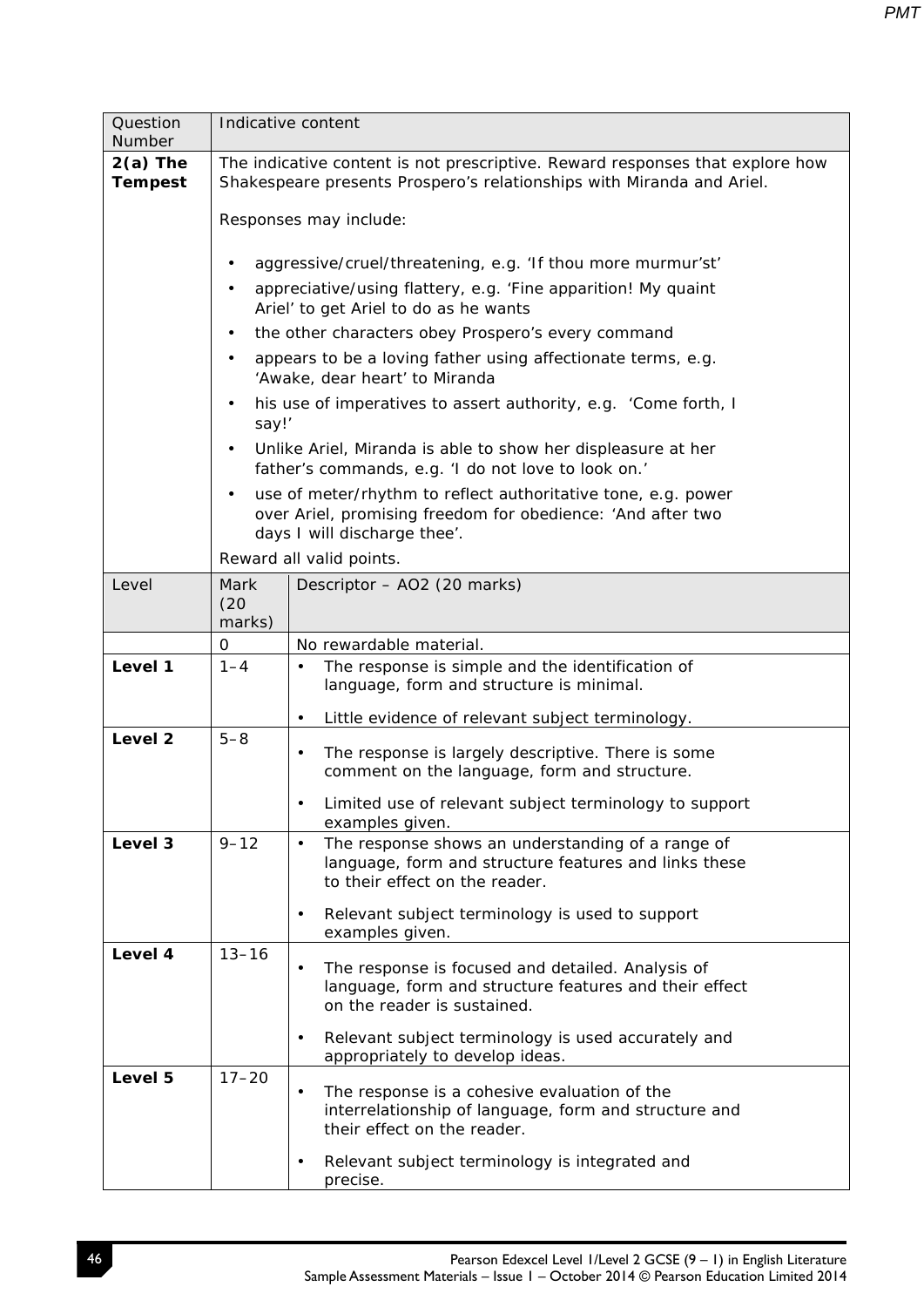| Question<br>Number           | Indicative content                                                                                                                                                                                      |  |  |
|------------------------------|---------------------------------------------------------------------------------------------------------------------------------------------------------------------------------------------------------|--|--|
| $2(b)$ The<br><b>Tempest</b> | The indicative content is not prescriptive. Reward responses<br>that consider the importance of control elsewhere in the play.                                                                          |  |  |
|                              | Responses may include:                                                                                                                                                                                  |  |  |
|                              | Interpretation of text (AO1):                                                                                                                                                                           |  |  |
|                              | Prospero controls others by abusing his power, e.g. uses<br>Ariel to punish others, 'With dry convulsions; shorten up<br>their sinews.'                                                                 |  |  |
|                              | Prospero uses nature to control others, e.g. the storm to<br>$\bullet$<br>bring people to the island                                                                                                    |  |  |
|                              | Miranda and Ferdinand are controlled during the 'courtship'<br>$\bullet$                                                                                                                                |  |  |
|                              | Alonso suffers because of his thirst for control<br>$\bullet$                                                                                                                                           |  |  |
|                              | Prospero has to give up his staff (control base of magic) and<br>$\bullet$<br>his control at the end of the play.                                                                                       |  |  |
|                              |                                                                                                                                                                                                         |  |  |
|                              | Relationship between text and context (AO3):                                                                                                                                                            |  |  |
|                              | beliefs in the existence of magic and magic as something<br>$\bullet$<br>that can cause physical harm by the way it exerts control                                                                      |  |  |
|                              | slaves created and controlled through magic, e.g. Ferdinand<br>$\bullet$<br>who is controlled by Prospero                                                                                               |  |  |
|                              | using captives as slaves, treatment of slaves, e.g. 'Whom<br>$\bullet$<br>stripes may move, not kindness!': source of social control.                                                                   |  |  |
|                              |                                                                                                                                                                                                         |  |  |
|                              | Reward all valid points.                                                                                                                                                                                |  |  |
|                              | Candidates will be rewarded if they make relevant textual<br>references or use short quotations from elsewhere in the play,<br>outside of the extract provided. This includes relevant<br>paraphrasing. |  |  |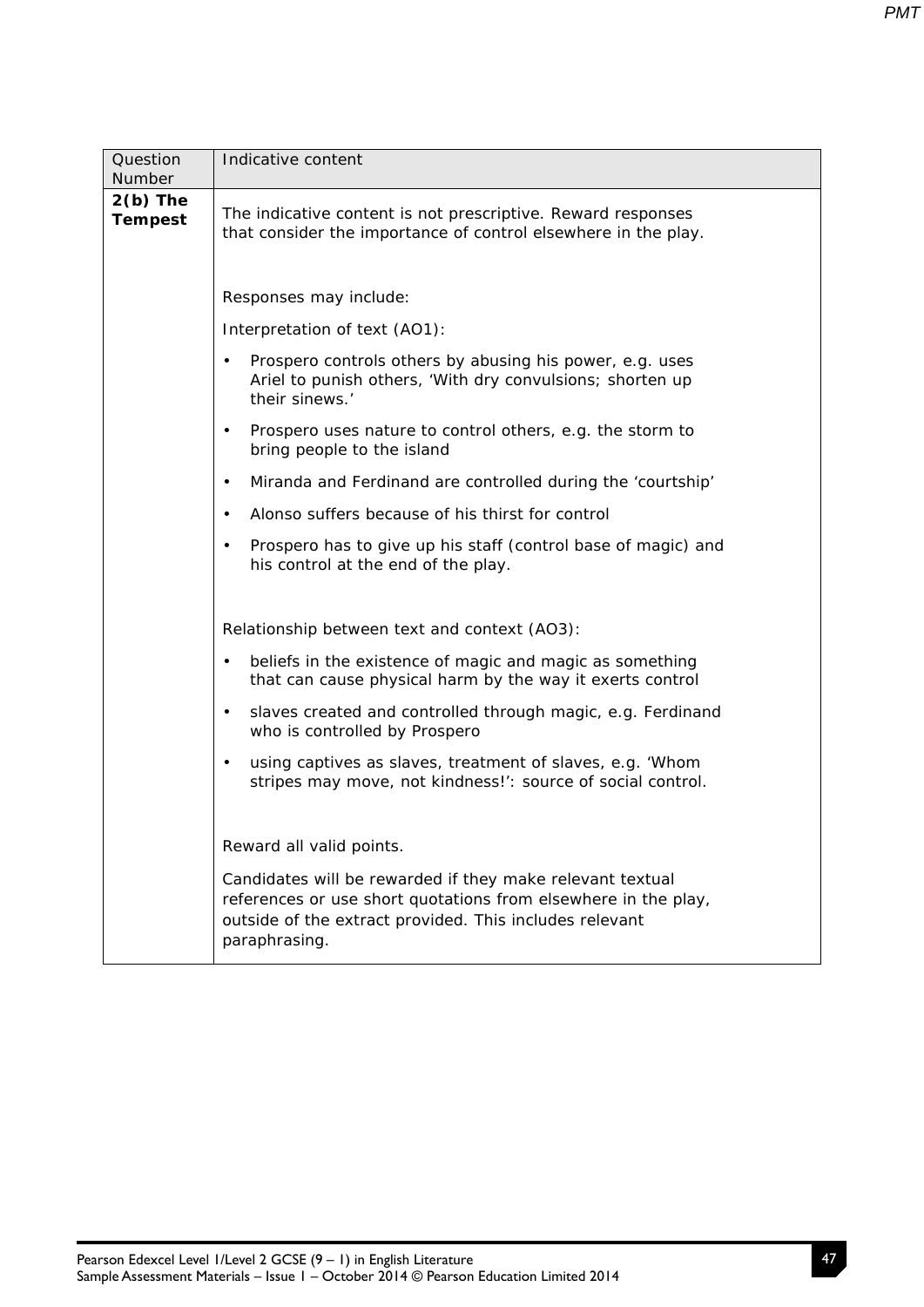| Level   | Mark<br>(20)<br>marks) | Descriptor - Bullets 1, 2 and 3 - AO1 (15 marks), Bullet 4 - AO3<br>$(5$ marks)                                                        |  |  |
|---------|------------------------|----------------------------------------------------------------------------------------------------------------------------------------|--|--|
|         | 0                      | No rewardable material.                                                                                                                |  |  |
| Level 1 | $1 - 4$                | The response is simple with little personal response.<br>$\bullet$                                                                     |  |  |
|         |                        | There is little evidence of a critical style.<br>$\bullet$                                                                             |  |  |
|         |                        | Little reference is made to the content or themes of the<br>$\bullet$<br>play.                                                         |  |  |
|         |                        | There is little awareness of context and little comment on<br>$\bullet$<br>the relationship between text and context.                  |  |  |
| Level 2 | $5 - 8$                | The response may be largely narrative but has some<br>elements of personal response.                                                   |  |  |
|         |                        | There is some evidence of a critical style but it is not<br>$\bullet$<br>always applied securely.                                      |  |  |
|         |                        | Some valid points are made, but without consistent or<br>$\bullet$<br>secure focus.                                                    |  |  |
|         |                        | There is some awareness of relevant context and some<br>comment on the relationship between text and context.                          |  |  |
| Level 3 | $9 - 12$               | The response shows a relevant personal response, soundly<br>$\bullet$<br>related to the text.                                          |  |  |
|         |                        | There is an appropriate critical style, with comments<br>$\bullet$<br>showing a sound interpretation.                                  |  |  |
|         |                        | The response is relevant and focused points are made with<br>$\bullet$<br>support from the text.                                       |  |  |
|         |                        | There is sound comment on relevant context and sound<br>$\bullet$<br>relevant comment on the relationship between text and<br>context. |  |  |
| Level 4 | $13 - 16$              | The response has a developed personal response and<br>thorough engagement, fully related to the text.                                  |  |  |
|         |                        | The critical style is sustained, and there is well-developed<br>interpretation.                                                        |  |  |
|         |                        | Well-chosen references to the text support a range of<br>$\bullet$<br>effective points.                                                |  |  |
|         |                        | There is sustained comment on relevant context and<br>$\bullet$<br>detailed awareness of the relationship between text and<br>context. |  |  |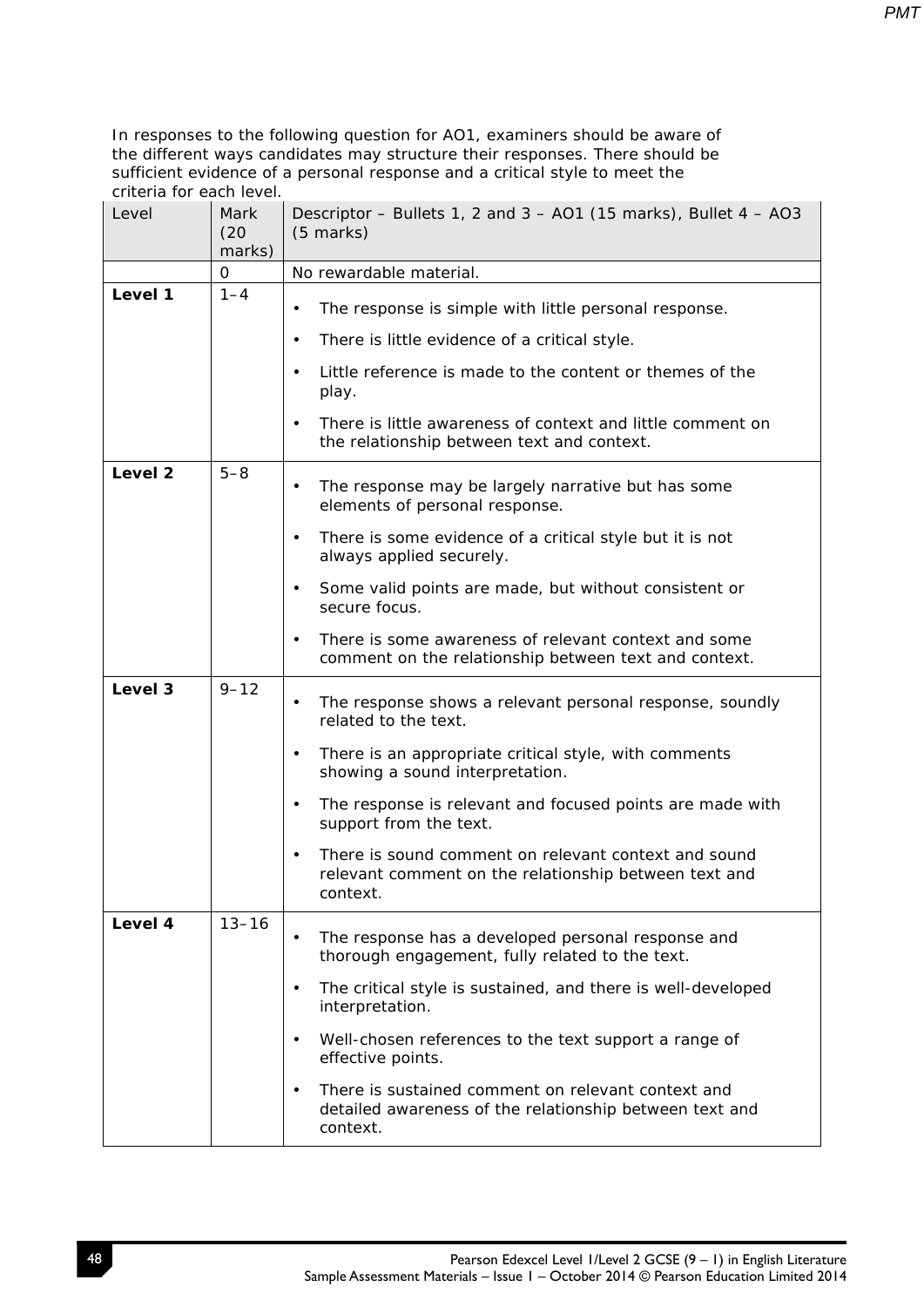| Level 5 | $17 - 20$ | There is an assured personal response, showing a high<br>٠<br>level of engagement with the text.                                                                           |
|---------|-----------|----------------------------------------------------------------------------------------------------------------------------------------------------------------------------|
|         |           | A critical style is developed with maturity, perceptive<br>$\bullet$<br>understanding and interpretation.                                                                  |
|         |           | Discerning references are an integral part of the<br>$\bullet$<br>response, with points made with assurance and full<br>support from the text.                             |
|         |           | There is excellent understanding of context, and<br>$\bullet$<br>convincing understanding of the relationship between<br>text and context is integrated into the response. |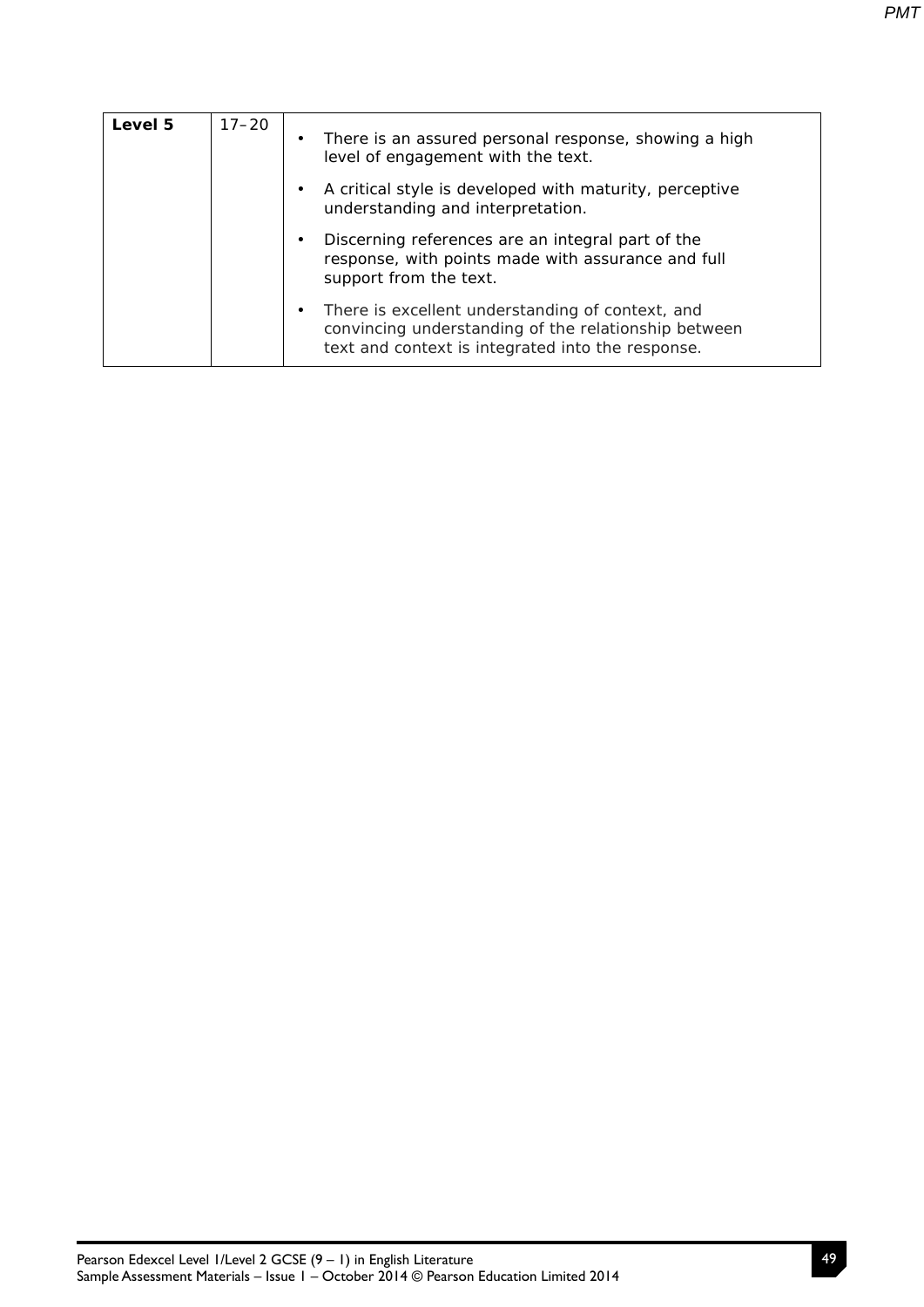| Question<br>Number          | Indicative content                                                                                                                                                                                                                                                                                                                                                                                                                                                                                                                                                                                                                                                                                                                                                  |                                                                                                                                                                                                                                                        |  |
|-----------------------------|---------------------------------------------------------------------------------------------------------------------------------------------------------------------------------------------------------------------------------------------------------------------------------------------------------------------------------------------------------------------------------------------------------------------------------------------------------------------------------------------------------------------------------------------------------------------------------------------------------------------------------------------------------------------------------------------------------------------------------------------------------------------|--------------------------------------------------------------------------------------------------------------------------------------------------------------------------------------------------------------------------------------------------------|--|
| 3(a)<br>Romeo<br>and Juliet | The indicative content is not prescriptive. Reward responses that explore<br>how Shakespeare presents Juliet's relationship with her mother.<br>Responses may include:<br>capable of misleading her mother/deceit, e.g. using language to<br>suggest she mourns her cousin when she is weeping for Romeo: 'I<br>cannot choose but ever weep the friend.'<br>able to hide real feelings as shown in the aside, 'Villain and he be many<br>٠<br>miles asunder.'<br>Lady Capulet is insensitive to Juliet's grief and says she 'shows still<br>٠<br>some want of wit'<br>she is strong when she speaks to her mother, e.g. 'Yet let me weep for<br>٠<br>such a feeling loss.'<br>Juliet is secretive and able to act out a role as she is ignorant of the<br>$\bullet$ |                                                                                                                                                                                                                                                        |  |
|                             |                                                                                                                                                                                                                                                                                                                                                                                                                                                                                                                                                                                                                                                                                                                                                                     | identity of the villain, e.g. 'What villain, madam?'<br>aware of social position, e.g. how she refers to her mother, 'my lady<br>mother', 'Madam'.                                                                                                     |  |
| Level                       | Reward all valid points.<br>Mark (20<br>Descriptor - AO2 (20 marks)                                                                                                                                                                                                                                                                                                                                                                                                                                                                                                                                                                                                                                                                                                 |                                                                                                                                                                                                                                                        |  |
|                             | marks)                                                                                                                                                                                                                                                                                                                                                                                                                                                                                                                                                                                                                                                                                                                                                              |                                                                                                                                                                                                                                                        |  |
|                             | 0                                                                                                                                                                                                                                                                                                                                                                                                                                                                                                                                                                                                                                                                                                                                                                   | No rewardable material.                                                                                                                                                                                                                                |  |
| Level 1                     | $1 - 4$                                                                                                                                                                                                                                                                                                                                                                                                                                                                                                                                                                                                                                                                                                                                                             | The response is simple and the identification of<br>language, form and structure is minimal.                                                                                                                                                           |  |
|                             |                                                                                                                                                                                                                                                                                                                                                                                                                                                                                                                                                                                                                                                                                                                                                                     | Little evidence of relevant subject terminology.<br>$\bullet$                                                                                                                                                                                          |  |
| Level <sub>2</sub>          | $5 - 8$                                                                                                                                                                                                                                                                                                                                                                                                                                                                                                                                                                                                                                                                                                                                                             | The response is largely descriptive. There is some<br>$\bullet$<br>comment on the language, form and structure.<br>Limited use of relevant subject terminology to<br>$\bullet$<br>support examples given.                                              |  |
| Level 3                     | $9 - 12$                                                                                                                                                                                                                                                                                                                                                                                                                                                                                                                                                                                                                                                                                                                                                            | The response shows an understanding of a range<br>$\bullet$<br>of language, form and structure features and links<br>these to their effect on the reader.<br>Relevant subject terminology is used to support<br>$\bullet$<br>examples given.           |  |
| Level 4                     | $13 - 16$                                                                                                                                                                                                                                                                                                                                                                                                                                                                                                                                                                                                                                                                                                                                                           | The response is focused and detailed. Analysis of<br>٠<br>language, form and structure features and their<br>effect on the reader is sustained.<br>Relevant subject terminology is used accurately<br>$\bullet$<br>and appropriately to develop ideas. |  |
| Level 5                     | $17 - 20$                                                                                                                                                                                                                                                                                                                                                                                                                                                                                                                                                                                                                                                                                                                                                           | The response is a cohesive evaluation of the<br>$\bullet$<br>interrelationship of language, form and structure<br>and their effect on the reader.<br>Relevant subject terminology is integrated and<br>$\bullet$<br>precise.                           |  |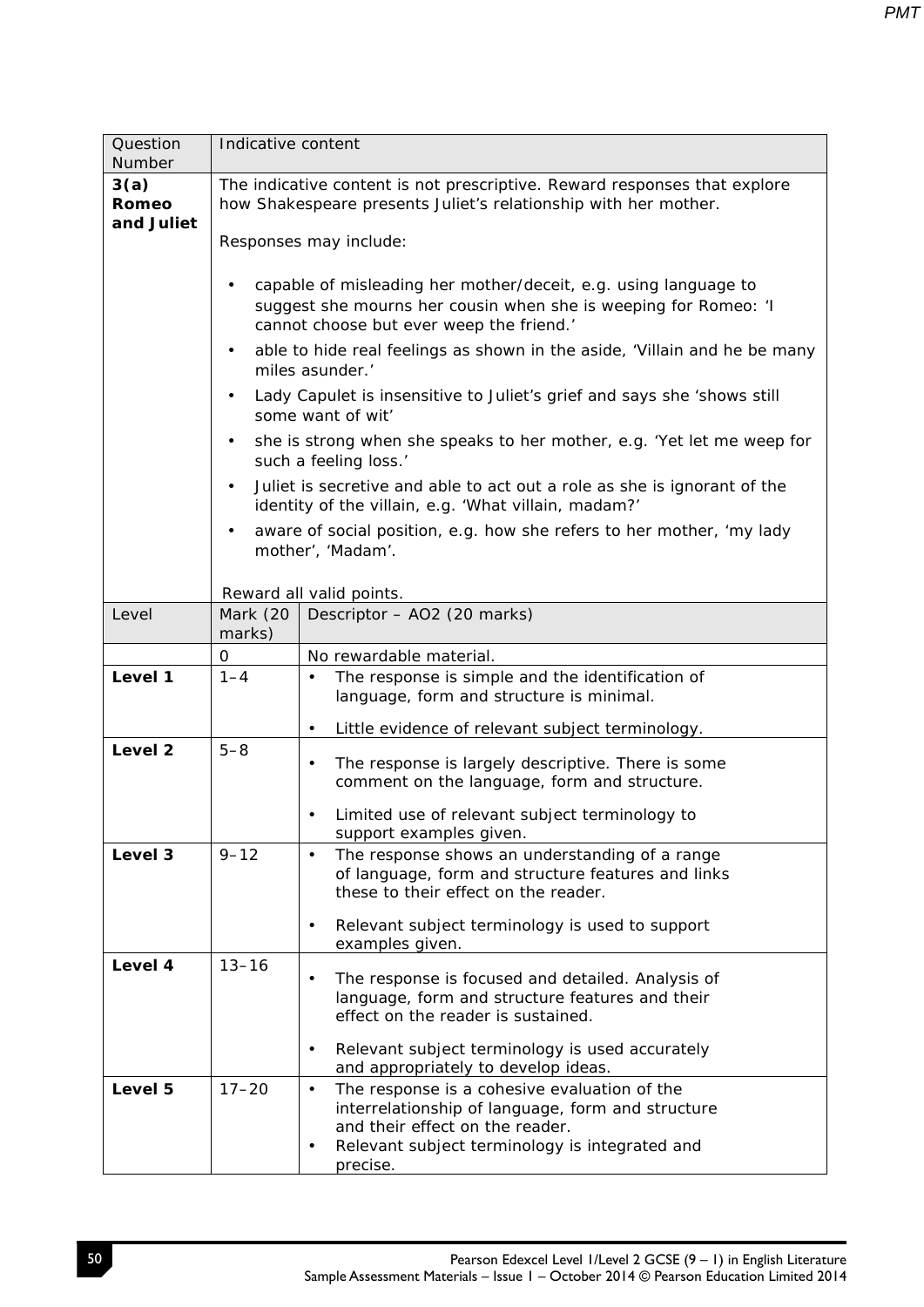| Question<br>Number                 | Indicative content                                                                                                                                                                                                           |  |  |  |
|------------------------------------|------------------------------------------------------------------------------------------------------------------------------------------------------------------------------------------------------------------------------|--|--|--|
| 3(b)<br><b>Romeo</b><br>and Juliet | The indicative content is not prescriptive. Reward responses that<br>consider the importance of revenge elsewhere in the play.                                                                                               |  |  |  |
|                                    | Responses may include:                                                                                                                                                                                                       |  |  |  |
|                                    | Interpretation of text (AO1):                                                                                                                                                                                                |  |  |  |
|                                    | Tybalt wanting revenge after he sees Romeo at the ball,<br>$\bullet$<br>suggesting that some want to keep the feud alive, 'Now<br>seeming sweet, convert to bitterest gall!'                                                 |  |  |  |
|                                    | Romeo seeking revenge after Mercutio's death leading to his<br>$\bullet$<br>banishment and realising his own folly, 'O, I am fortune's<br>fool!'                                                                             |  |  |  |
|                                    | the Prince foreshadows the importance of vengeance early in<br>$\bullet$<br>the play when he warns the warring families                                                                                                      |  |  |  |
|                                    | revenge-driving actions of others, e.g. fight between Rome<br>$\bullet$<br>and Paris                                                                                                                                         |  |  |  |
|                                    | revenge leads to the tragedy of Romeo and Juliet, role of<br>$\bullet$<br>Friar Lawrence in believing he can bring the two houses<br>together, turning 'rancour to pure love' and his flawed plan<br>at the end of the play. |  |  |  |
|                                    | Relationship between text and context (AO3):                                                                                                                                                                                 |  |  |  |
|                                    | the importance of the concept of feud/vendetta, seen as key<br>$\bullet$<br>social force in the Italian society depicted                                                                                                     |  |  |  |
|                                    | confrontations between the rival households cause thoughts<br>$\bullet$<br>of taking revenge if wronged, especially by 'opponents'                                                                                           |  |  |  |
|                                    | negative effects of conflicting families seeking revenge,<br>$\bullet$<br>powerful threat to stability in Elizabethan society.                                                                                               |  |  |  |
|                                    | Reward all valid points.                                                                                                                                                                                                     |  |  |  |
|                                    | Candidates will be rewarded if they make relevant textual references or use<br>short quotations from elsewhere in the play, outside of the extract<br>provided. This includes relevant paraphrasing.                         |  |  |  |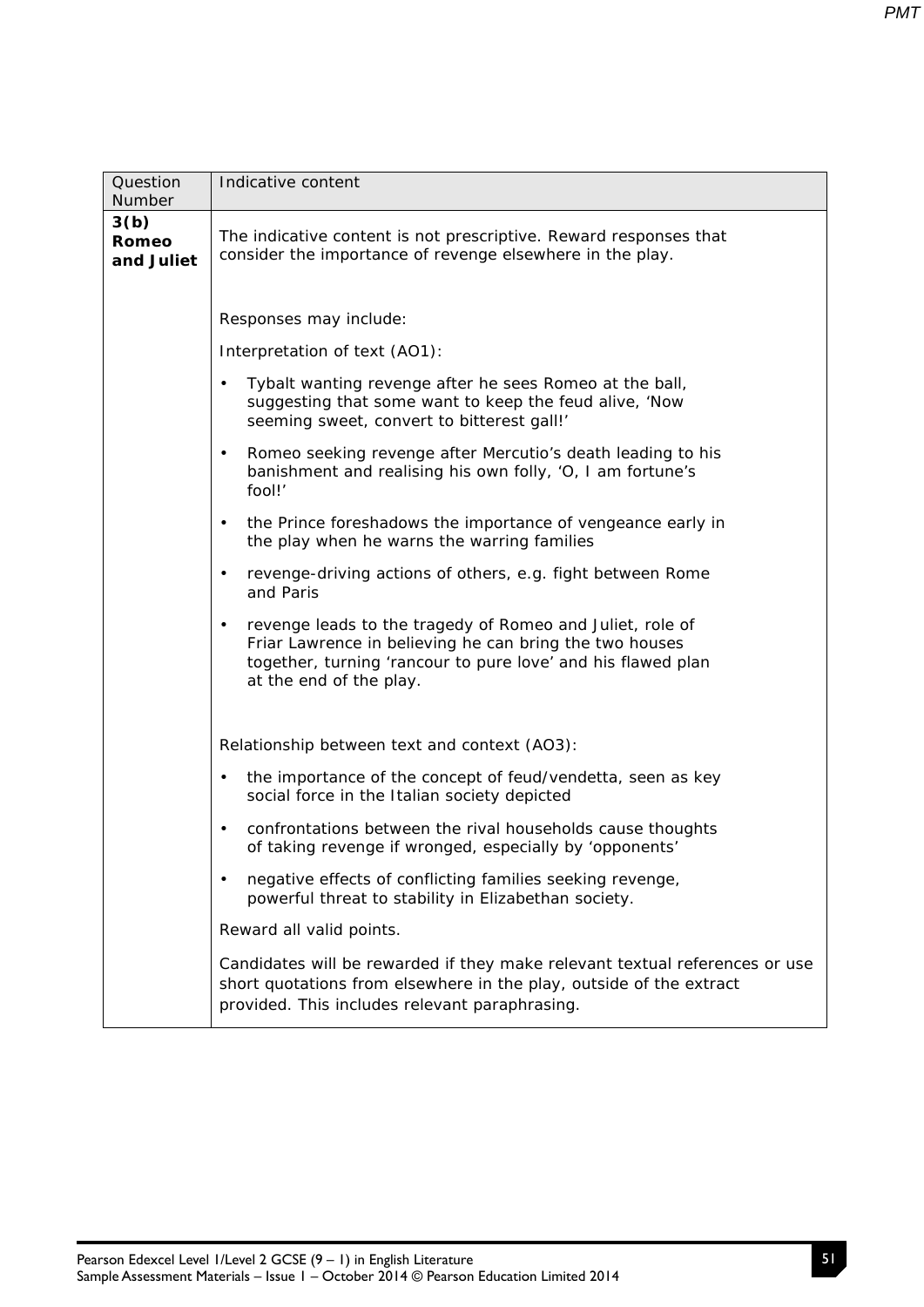| Level              | Mark (20<br>marks) | Descriptor - Bullets 1, 2 and 3 - AO1 (15 marks), Bullet 4 - AO3<br>(5 marks)                                                          |  |  |
|--------------------|--------------------|----------------------------------------------------------------------------------------------------------------------------------------|--|--|
|                    | 0                  | No rewardable material.                                                                                                                |  |  |
| Level 1            | $1 - 4$            | The response is simple with little personal<br>$\bullet$<br>response.                                                                  |  |  |
|                    |                    | There is little evidence of a critical style.<br>$\bullet$                                                                             |  |  |
|                    |                    | Little reference is made to the content or themes<br>$\bullet$<br>of the play.                                                         |  |  |
|                    |                    | There is little awareness of context and little<br>$\bullet$<br>comment on the relationship between text and<br>context.               |  |  |
| Level <sub>2</sub> | $5 - 8$            | The response may be largely narrative but has<br>$\bullet$<br>some elements of personal response.                                      |  |  |
|                    |                    | There is some evidence of a critical style but it is<br>٠<br>not always applied securely.                                              |  |  |
|                    |                    | Some valid points are made, but without<br>$\bullet$<br>consistent or secure focus.                                                    |  |  |
|                    |                    | There is some awareness of relevant context and<br>٠<br>some comment on the relationship between text<br>and context.                  |  |  |
| Level 3            | $9 - 12$           | The response shows a relevant personal response,<br>$\bullet$<br>soundly related to the text.                                          |  |  |
|                    |                    | There is an appropriate critical style, with<br>$\bullet$<br>comments showing a sound interpretation.                                  |  |  |
|                    |                    | The response is relevant and focused points are<br>$\bullet$<br>made with support from the text.                                       |  |  |
|                    |                    | There is sound comment on relevant context and<br>sound relevant comment on the relationship<br>between text and context.              |  |  |
| Level 4            | $13 - 16$          | The response has a developed personal response<br>$\bullet$<br>and thorough engagement, fully related to the<br>text.                  |  |  |
|                    |                    | The critical style is sustained, and there is well-<br>$\bullet$<br>developed interpretation.                                          |  |  |
|                    |                    | Well-chosen references to the text support a<br>٠<br>range of effective points.                                                        |  |  |
|                    |                    | There is sustained comment on relevant context<br>$\bullet$<br>and detailed awareness of the relationship<br>between text and context. |  |  |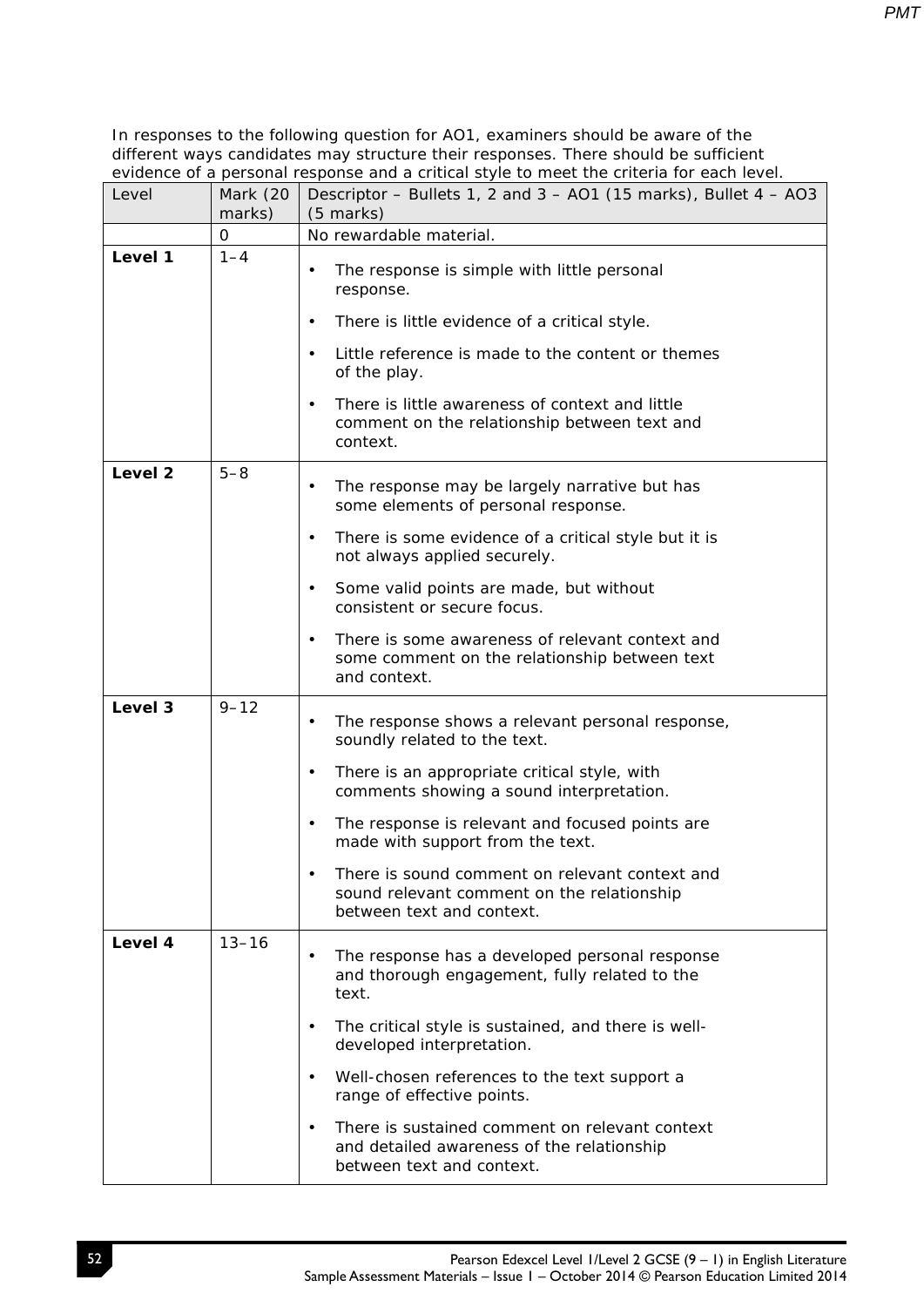| Level 5 | $17 - 20$ | $\bullet$ | There is an assured personal response, showing a<br>high level of engagement with the text.                                                                      |
|---------|-----------|-----------|------------------------------------------------------------------------------------------------------------------------------------------------------------------|
|         |           |           | A critical style is developed with maturity,<br>perceptive understanding and interpretation.                                                                     |
|         |           |           | Discerning references are an integral part of the<br>response, with points made with assurance and<br>full support from the text.                                |
|         |           |           | There is excellent understanding of context, and<br>convincing understanding of the relationship<br>between text and context is integrated into the<br>response. |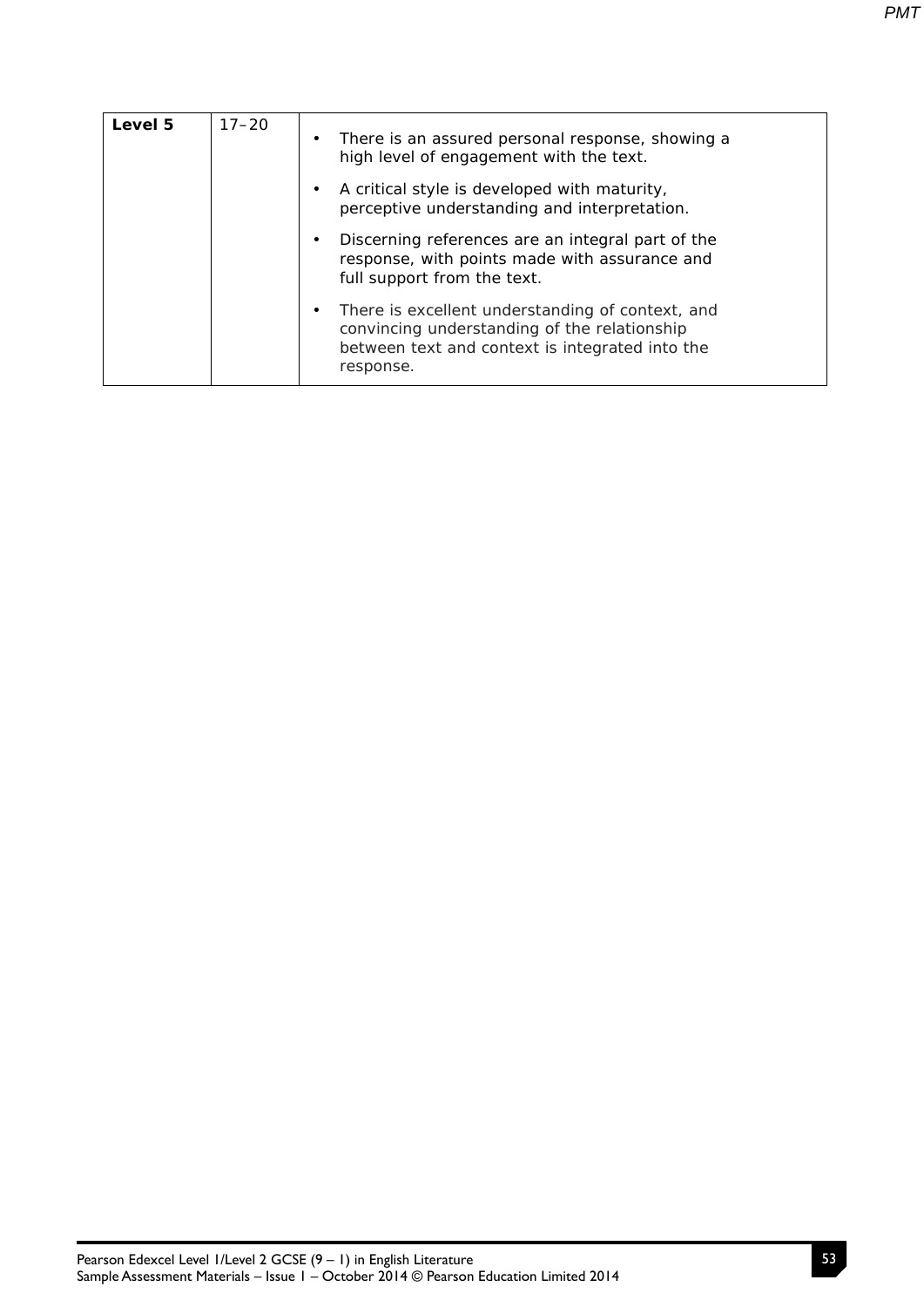| Question<br>Number                  | Indicative content |                                                                                                                                                                                          |  |  |  |  |
|-------------------------------------|--------------------|------------------------------------------------------------------------------------------------------------------------------------------------------------------------------------------|--|--|--|--|
| $4(a)$ Much<br>Ado about<br>nothing |                    | The indicative content is not prescriptive. Reward responses that explore<br>how Shakespeare presents the idea of loyalty.                                                               |  |  |  |  |
|                                     |                    | Responses may include:                                                                                                                                                                   |  |  |  |  |
|                                     | $\bullet$          | Beatrice is confident that Benedick's loyalty will be with her,<br>e.g. 'Kill Claudio'                                                                                                   |  |  |  |  |
|                                     | $\bullet$          | Benedick's loyalty to Claudio is expressed through his total<br>contradiction of his offer to do anything for Beatrice, 'Ha!<br>Not for the wide world.'                                 |  |  |  |  |
|                                     | $\bullet$<br>her   | use of hyperbole, e.g. 'you kill me to deny it' emphasises<br>Beatrice's disappointment at Benedick's lack of loyalty to                                                                 |  |  |  |  |
|                                     |                    | Beatrice suggests that Benedick's loyalty disguises that he is<br>taking the easy way out, 'easier be friends with me than<br>fight with mine enemy'                                     |  |  |  |  |
|                                     | $\bullet$          | Beatrice shows her loyalty through her strong sense of<br>injustice regarding Hero, e.g. 'She is wronged, she is<br>slandered, she is undone' - rule of three as a rhetorical<br>device. |  |  |  |  |
|                                     |                    | Reward all valid points.                                                                                                                                                                 |  |  |  |  |
| Level                               | Mark (20<br>marks) | Descriptor - AO2 (20 marks)                                                                                                                                                              |  |  |  |  |
|                                     | 0                  | No rewardable material.                                                                                                                                                                  |  |  |  |  |
| Level 1                             | $1 - 4$            | The response is simple and the identification of<br>$\bullet$                                                                                                                            |  |  |  |  |
|                                     |                    | language, form and structure is minimal.                                                                                                                                                 |  |  |  |  |
|                                     |                    | Little evidence of relevant subject terminology.<br>$\bullet$                                                                                                                            |  |  |  |  |
| Level 2                             | $5 - 8$            | The response is largely descriptive. There is some<br>comment on the language, form and structure.                                                                                       |  |  |  |  |
|                                     |                    | Limited use of relevant subject terminology to<br>$\bullet$<br>support examples given.                                                                                                   |  |  |  |  |
| Level 3                             | $9 - 12$           | The response shows an understanding of a range<br>$\bullet$<br>of language, form and structure features and links<br>these to their effect on the reader.                                |  |  |  |  |
|                                     |                    | Relevant subject terminology is used to support<br>$\bullet$<br>examples given.                                                                                                          |  |  |  |  |
| Level 4                             | $13 - 16$          | The response is focused and detailed. Analysis of<br>language, form and structure features and their<br>effect on the reader is sustained.                                               |  |  |  |  |
|                                     |                    | Relevant subject terminology is used accurately<br>$\bullet$<br>and appropriately to develop ideas.                                                                                      |  |  |  |  |
| Level 5                             | $17 - 20$          | The response is a cohesive evaluation of the<br>$\bullet$<br>interrelationship of language, form and structure                                                                           |  |  |  |  |
|                                     |                    | and their effect on the reader.                                                                                                                                                          |  |  |  |  |
|                                     |                    | Relevant subject terminology is integrated and<br>precise.                                                                                                                               |  |  |  |  |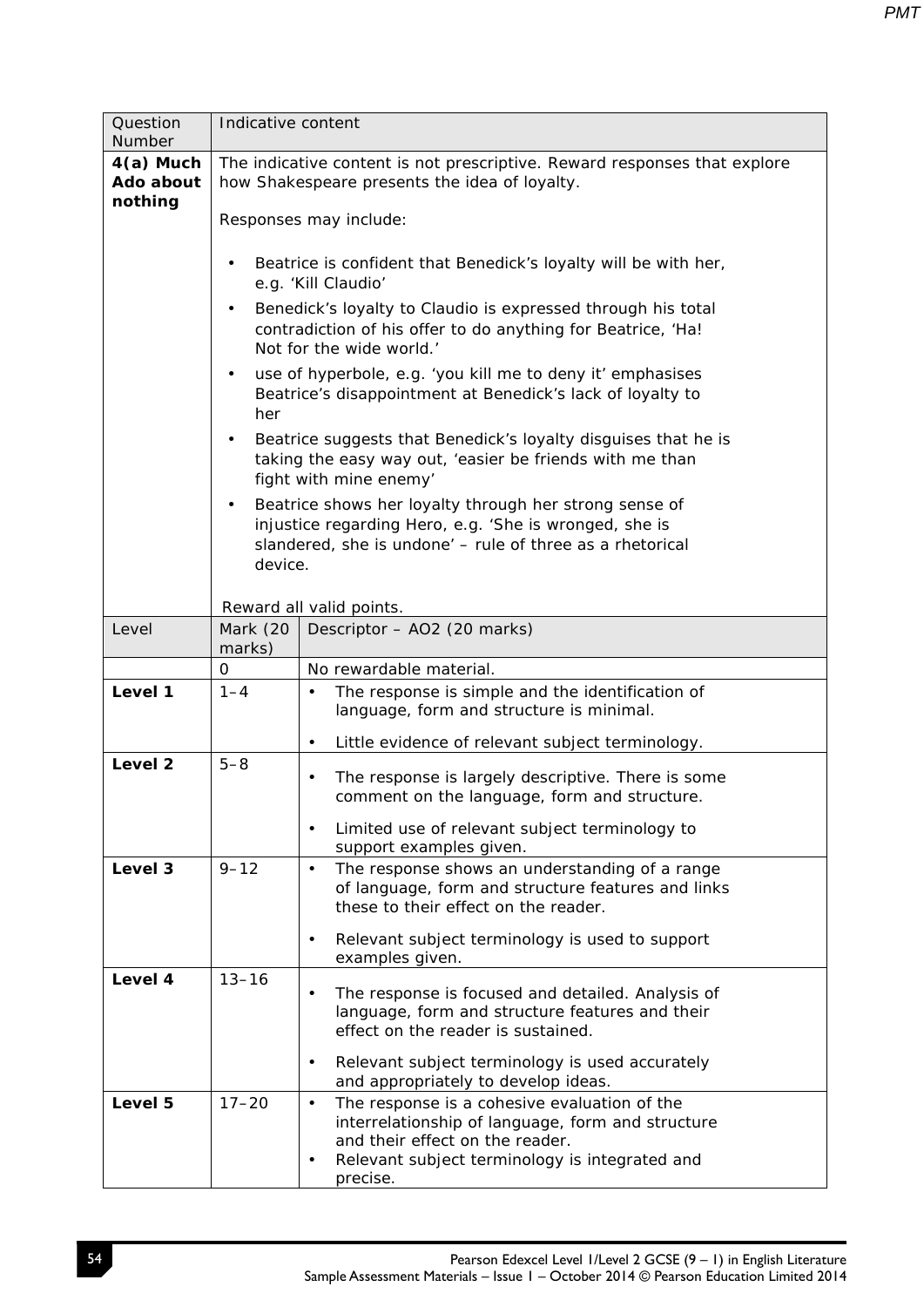| Question<br>Number                         | Indicative content                                                                                                                                                                                   |  |  |  |  |
|--------------------------------------------|------------------------------------------------------------------------------------------------------------------------------------------------------------------------------------------------------|--|--|--|--|
| $4(b)$ Much<br>Ado about<br><b>Nothing</b> | The indicative content is not prescriptive. Reward responses that<br>consider the importance of disagreements elsewhere in the play.                                                                 |  |  |  |  |
|                                            | Responses may include:                                                                                                                                                                               |  |  |  |  |
|                                            | Interpretation of text (AO1):                                                                                                                                                                        |  |  |  |  |
|                                            | a disagreement affects Hero's happiness - Don John and<br>$\bullet$<br>Claudio as they suggest that she has lost her virtue                                                                          |  |  |  |  |
|                                            | in Act 5 Claudio is challenged to a duel because of Hero's<br>$\bullet$<br>disgrace                                                                                                                  |  |  |  |  |
|                                            | power/lack of power, particularly for women, evident in<br>$\bullet$<br>Beatrice's frustration that she cannot carry out actions that<br>are traditionally for men.                                  |  |  |  |  |
|                                            | Relationship between text and context (AO3):                                                                                                                                                         |  |  |  |  |
|                                            | a woman publicly shamed regarding her virtue is ruined in<br>$\bullet$<br>terms of making a good marriage: it is difficult for her to<br>defend herself                                              |  |  |  |  |
|                                            | duels are seen in the society depicted as an acceptable way<br>$\bullet$<br>to resolve disagreements and to restore honour                                                                           |  |  |  |  |
|                                            | role/status of women very much subservient - this can lead<br>$\bullet$<br>to tensions and disputes.                                                                                                 |  |  |  |  |
|                                            | Reward all valid points.                                                                                                                                                                             |  |  |  |  |
|                                            | Candidates will be rewarded if they make relevant textual references or<br>use short quotations from elsewhere in the play, outside of the extract<br>provided. This includes relevant paraphrasing. |  |  |  |  |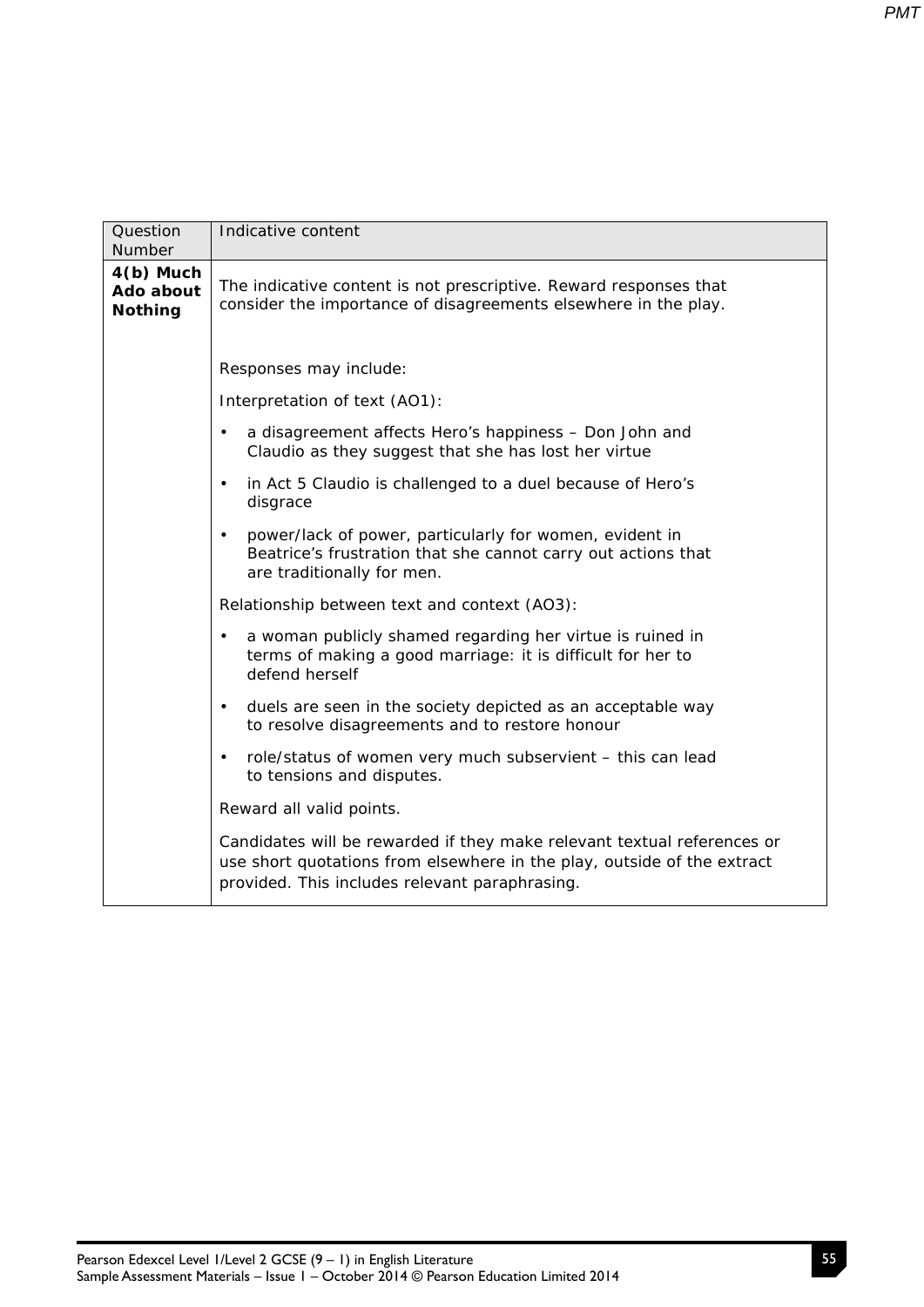| Level              | Mark (20<br>marks) | Descriptor - Bullets 1, 2 and 3 - AO1 (15 marks), Bullet 4 - AO3<br>(5 marks)                                                          |
|--------------------|--------------------|----------------------------------------------------------------------------------------------------------------------------------------|
|                    | 0                  | No rewardable material.                                                                                                                |
| Level 1            | $1 - 4$            | The response is simple with little personal<br>$\bullet$<br>response.                                                                  |
|                    |                    | There is little evidence of a critical style.<br>$\bullet$                                                                             |
|                    |                    | Little reference is made to the content or themes<br>$\bullet$<br>of the play.                                                         |
|                    |                    | There is little awareness of context and little<br>$\bullet$<br>comment on the relationship between text and<br>context.               |
| Level <sub>2</sub> | $5 - 8$            | The response may be largely narrative but has<br>$\bullet$<br>some elements of personal response.                                      |
|                    |                    | There is some evidence of a critical style but it is<br>٠<br>not always applied securely.                                              |
|                    |                    | Some valid points are made, but without<br>$\bullet$<br>consistent or secure focus.                                                    |
|                    |                    | There is some awareness of relevant context and<br>٠<br>some comment on the relationship between text<br>and context.                  |
| Level 3            | $9 - 12$           | The response shows a relevant personal response,<br>$\bullet$<br>soundly related to the text.                                          |
|                    |                    | There is an appropriate critical style, with<br>$\bullet$<br>comments showing a sound interpretation.                                  |
|                    |                    | The response is relevant and focused points are<br>$\bullet$<br>made with support from the text.                                       |
|                    |                    | There is sound comment on relevant context and<br>sound relevant comment on the relationship<br>between text and context.              |
| Level 4            | $13 - 16$          | The response has a developed personal response<br>$\bullet$<br>and thorough engagement, fully related to the<br>text.                  |
|                    |                    | The critical style is sustained, and there is well-<br>$\bullet$<br>developed interpretation.                                          |
|                    |                    | Well-chosen references to the text support a<br>٠<br>range of effective points.                                                        |
|                    |                    | There is sustained comment on relevant context<br>$\bullet$<br>and detailed awareness of the relationship<br>between text and context. |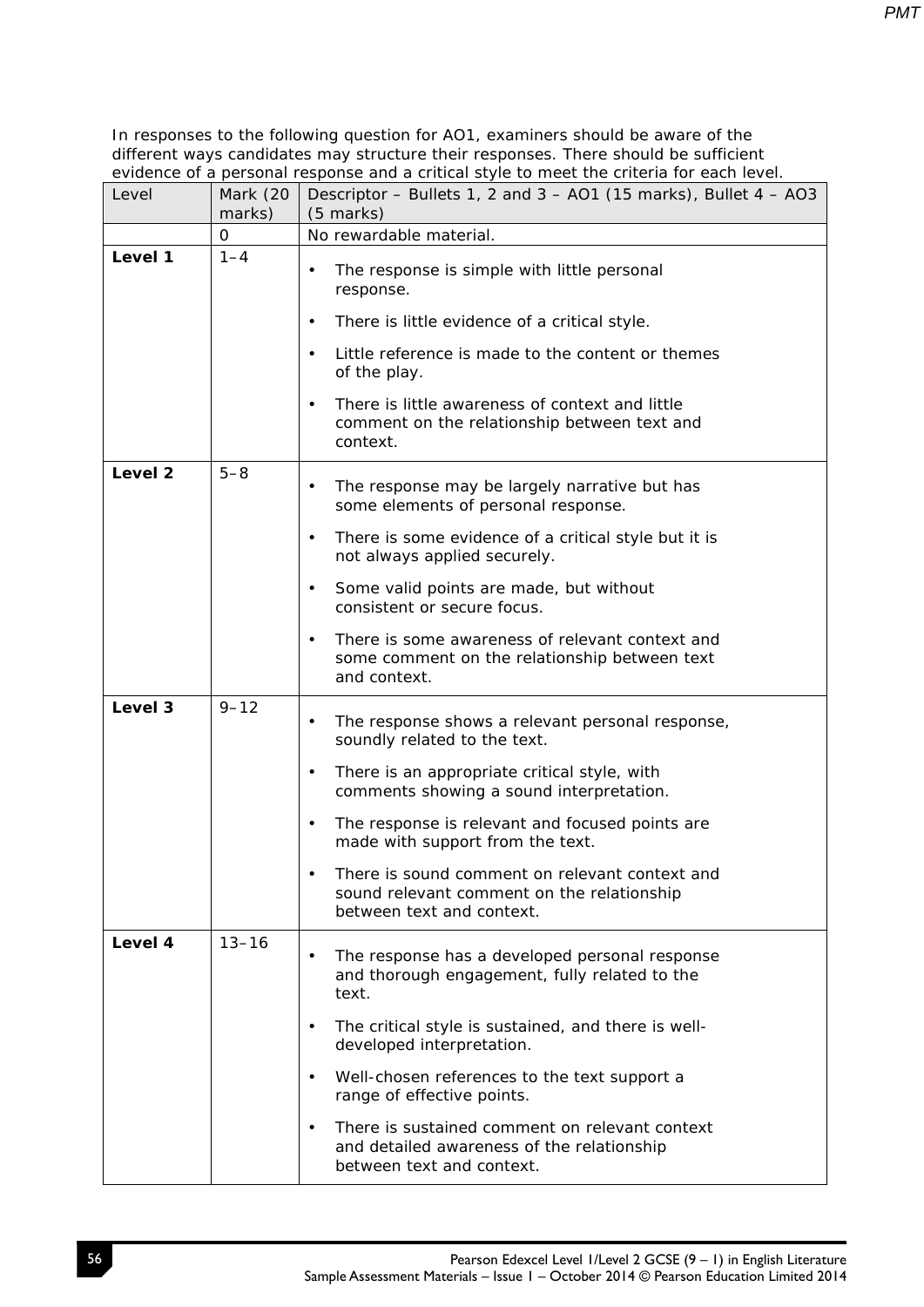| Level 5 | $17 - 20$ | $\bullet$ | There is an assured personal response, showing a<br>high level of engagement with the text.                                                                      |
|---------|-----------|-----------|------------------------------------------------------------------------------------------------------------------------------------------------------------------|
|         |           |           | A critical style is developed with maturity,<br>perceptive understanding and interpretation.                                                                     |
|         |           |           | Discerning references are an integral part of the<br>response, with points made with assurance and<br>full support from the text.                                |
|         |           |           | There is excellent understanding of context, and<br>convincing understanding of the relationship<br>between text and context is integrated into the<br>response. |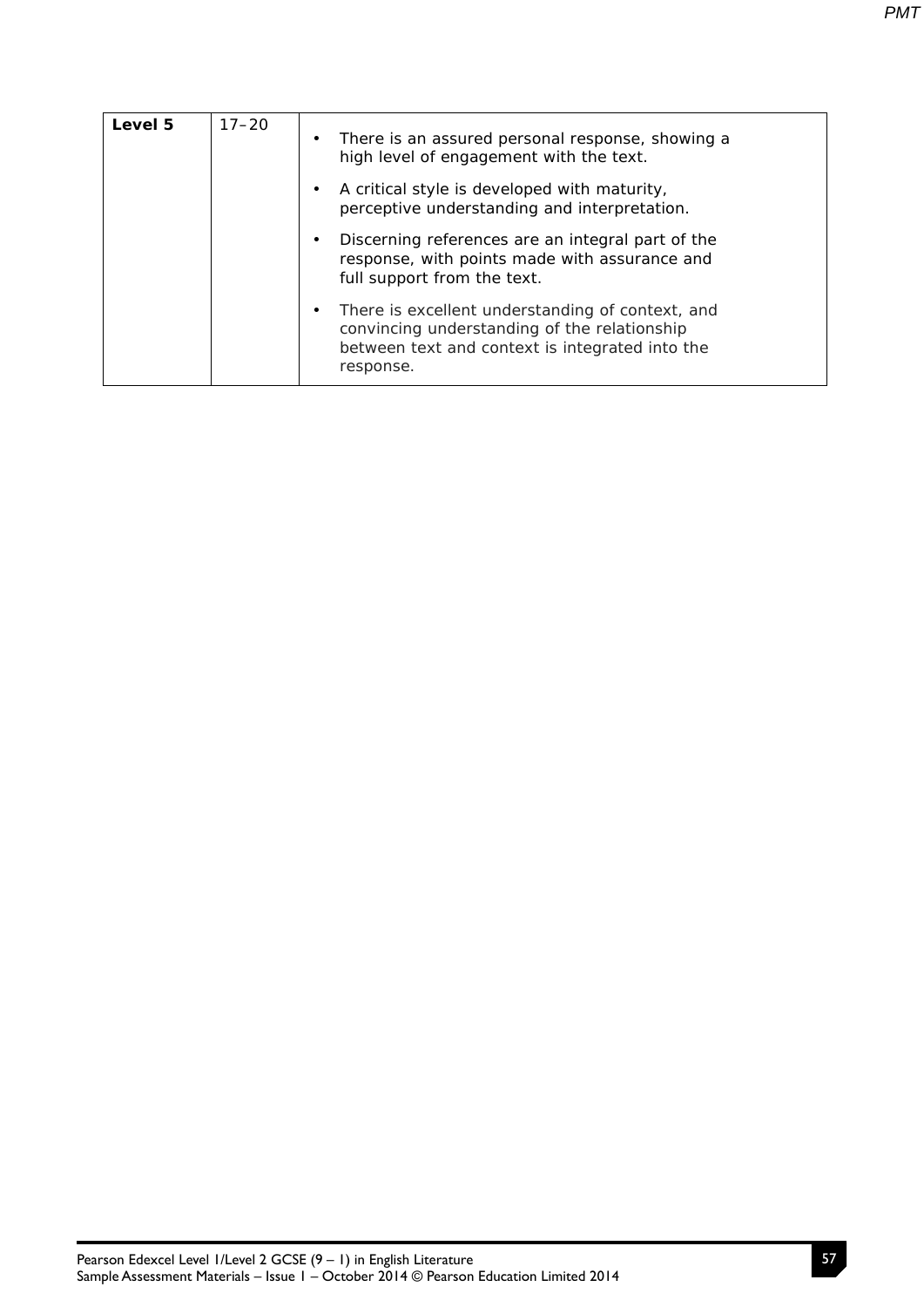| Question<br>Number                     | Indicative content |                                                                                                                                                                                                                      |  |  |  |  |
|----------------------------------------|--------------------|----------------------------------------------------------------------------------------------------------------------------------------------------------------------------------------------------------------------|--|--|--|--|
| 5(a)<br><b>Twelfth</b><br><b>Night</b> |                    | The indicative content is not prescriptive. Reward responses that explore<br>how Shakespeare presents Viola's feelings.<br>Responses may include:                                                                    |  |  |  |  |
|                                        | $\bullet$          | she is frustrated, by her situation, e.g. 'As I am a woman -<br>now, alas the day'                                                                                                                                   |  |  |  |  |
|                                        | $\bullet$          | Viola feels the negative impact of her disguise/deceit, e.g.<br>'Disguise, I see thou art a wickedness.'                                                                                                             |  |  |  |  |
|                                        | $\bullet$          | Viola shows sympathy/awareness/empathy, 'Poor lady, she<br>were better love a dream.'                                                                                                                                |  |  |  |  |
|                                        | $\bullet$          | rhetorical questions show that Viola is confused by<br>events/situation, 'what means this lady?'                                                                                                                     |  |  |  |  |
|                                        | $\bullet$          | aware of her own limitations and of the difficult situation,<br>e.g. 'It is too hard a knot for me t'untie.'                                                                                                         |  |  |  |  |
|                                        |                    | she is anxious about the situation, 'What will become of this?'                                                                                                                                                      |  |  |  |  |
|                                        |                    | Reward all valid points.                                                                                                                                                                                             |  |  |  |  |
| Level                                  | Mark (20<br>marks) | Descriptor - AO2 (20 marks)                                                                                                                                                                                          |  |  |  |  |
|                                        | 0                  | No rewardable material.                                                                                                                                                                                              |  |  |  |  |
| Level 1                                | $1 - 4$            | The response is simple and the identification of<br>language, form and structure is minimal.                                                                                                                         |  |  |  |  |
|                                        |                    | Little evidence of relevant subject terminology.<br>$\bullet$                                                                                                                                                        |  |  |  |  |
| Level <sub>2</sub>                     | $5 - 8$            | The response is largely descriptive. There is some<br>$\bullet$<br>comment on the language, form and structure.<br>Limited use of relevant subject terminology to<br>$\bullet$<br>support examples given.            |  |  |  |  |
| Level 3                                | $9 - 12$           | The response shows an understanding of a range<br>$\bullet$                                                                                                                                                          |  |  |  |  |
|                                        |                    | of language, form and structure features and links                                                                                                                                                                   |  |  |  |  |
|                                        |                    | these to their effect on the reader.                                                                                                                                                                                 |  |  |  |  |
|                                        |                    | Relevant subject terminology is used to support<br>$\bullet$<br>examples given.                                                                                                                                      |  |  |  |  |
| Level 4                                | $13 - 16$          | The response is focused and detailed. Analysis of<br>$\bullet$<br>language, form and structure features and their<br>effect on the reader is sustained.                                                              |  |  |  |  |
|                                        |                    | Relevant subject terminology is used accurately<br>٠<br>and appropriately to develop ideas.                                                                                                                          |  |  |  |  |
| Level 5                                | $17 - 20$          | The response is a cohesive evaluation of the<br>٠<br>interrelationship of language, form and structure<br>and their effect on the reader.<br>Relevant subject terminology is integrated and<br>$\bullet$<br>precise. |  |  |  |  |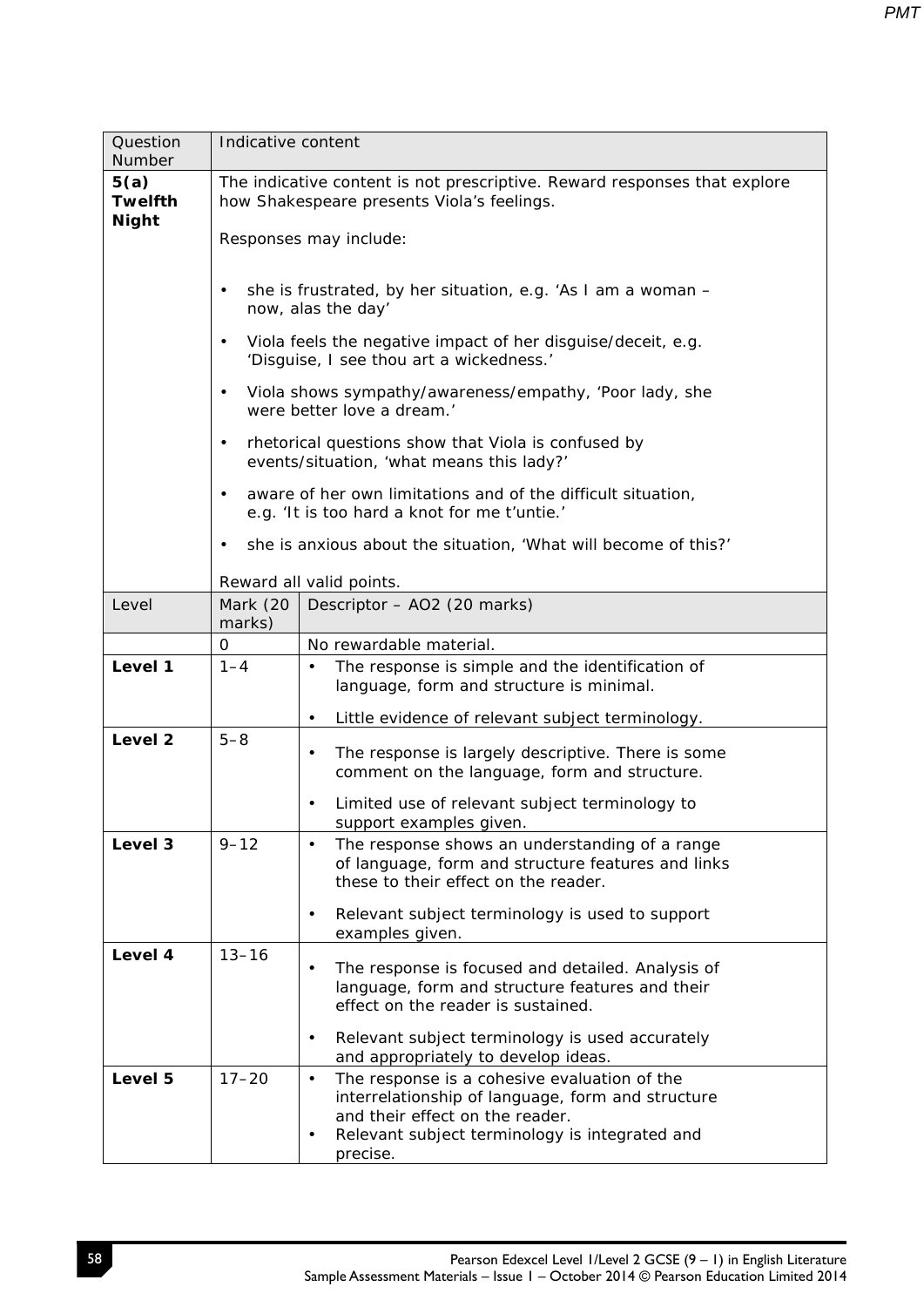| Question<br>Number                     | Indicative content                                                                                                                                                                                   |  |  |  |  |  |  |
|----------------------------------------|------------------------------------------------------------------------------------------------------------------------------------------------------------------------------------------------------|--|--|--|--|--|--|
| 5(b)<br><b>Twelfth</b><br><b>Night</b> | The indicative content is not prescriptive. Reward responses that<br>consider the importance of deception elsewhere in the play.<br>Responses may include:                                           |  |  |  |  |  |  |
|                                        |                                                                                                                                                                                                      |  |  |  |  |  |  |
|                                        | Interpretation of text (AO1):<br>Sir Toby's deception of Sir Andrew is driven by money and<br>$\bullet$                                                                                              |  |  |  |  |  |  |
|                                        | mockery, but this affects other characters such as Cesario<br>(Viola)                                                                                                                                |  |  |  |  |  |  |
|                                        | the deception used by Maria as revenge leads to the<br>$\bullet$<br>humiliation of Malvolio and his later desire for revenge at the<br>end of the play                                               |  |  |  |  |  |  |
|                                        | forged letter: Malvolio is deceived into thinking that the letter<br>$\bullet$<br>is from Olivia and encouraged to behave oddly, wearing<br>'yellow stockings' which Olivia would hate               |  |  |  |  |  |  |
|                                        | Malvolio is deceived into thinking he cannot tell light from<br>$\bullet$<br>dark, which is deception beyond acceptable levels                                                                       |  |  |  |  |  |  |
|                                        | Viola's disguise as a boy/gender confusion/appearance and<br>$\bullet$<br>reality                                                                                                                    |  |  |  |  |  |  |
|                                        | deception has an impact on love, which is resolved when the<br>$\bullet$<br>deception ends/is uncovered.                                                                                             |  |  |  |  |  |  |
|                                        | Relationship between text and context (AO3):                                                                                                                                                         |  |  |  |  |  |  |
|                                        | Viola's disguise adds to the confusion and, as a woman, she<br>$\bullet$<br>would not be expected to take part in a duel, 'Pray God<br>defend me!'                                                   |  |  |  |  |  |  |
|                                        | expectations about dress code for men will add to the<br>$\bullet$<br>deception                                                                                                                      |  |  |  |  |  |  |
|                                        | Cesario is not who 'he' appears to be - causing<br>$\bullet$<br>confusion/chaos - also reflects Shakespeare's stage where<br>boys dress as women                                                     |  |  |  |  |  |  |
|                                        | the practice whereby male actors play females on stage is<br>$\bullet$<br>part of the wider 'deception' of the theatre: suspending<br>disbelief.                                                     |  |  |  |  |  |  |
|                                        | Reward all valid points.                                                                                                                                                                             |  |  |  |  |  |  |
|                                        | Candidates will be rewarded if they make relevant textual references or use<br>short quotations from elsewhere in the play, outside of the extract<br>provided. This includes relevant paraphrasing. |  |  |  |  |  |  |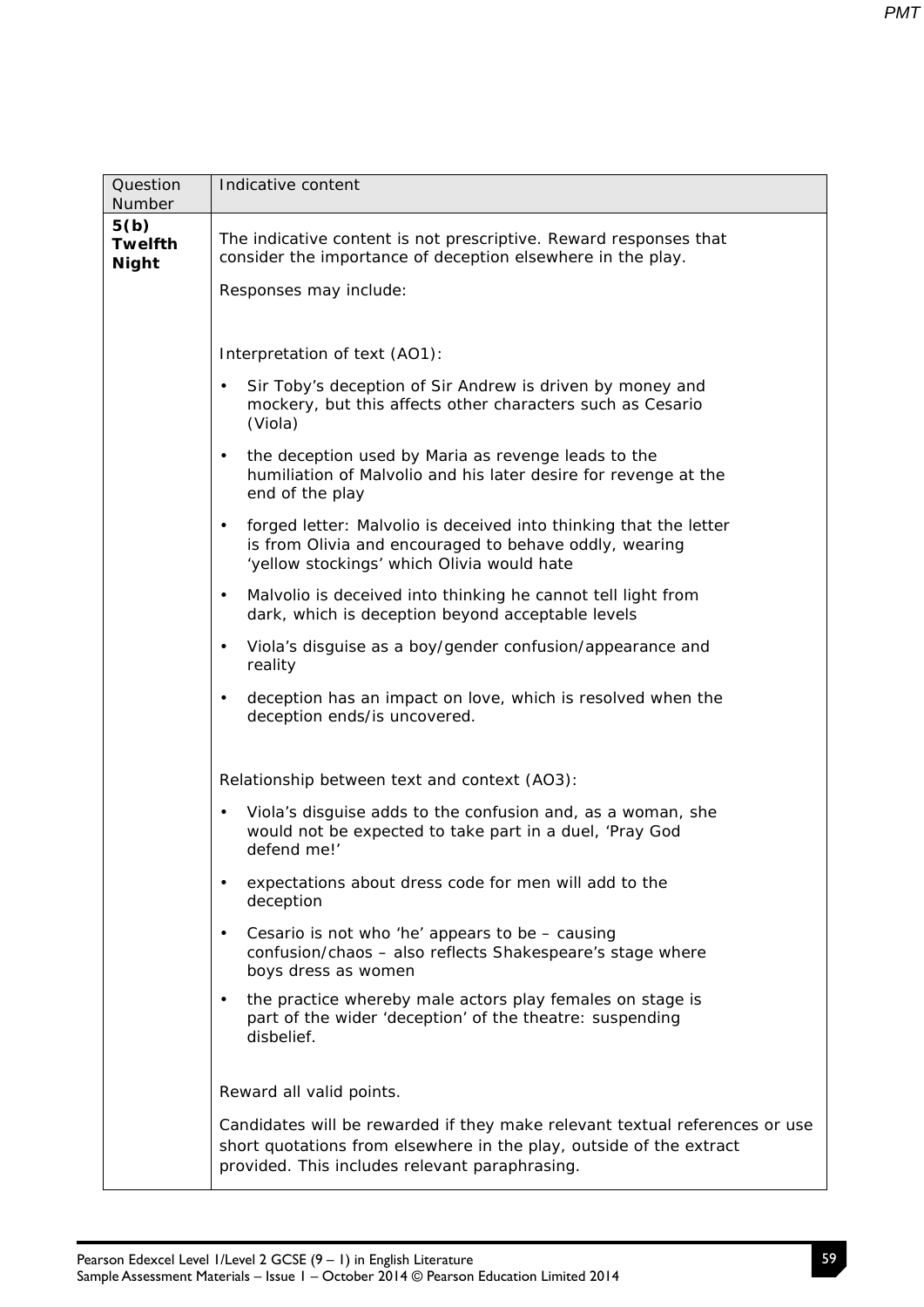| Level              | Mark (20<br>marks) | Descriptor – Bullets 1, 2 and 3 – AO1 (15 marks), Bullet 4 – AO3<br>$(5$ marks)                                                        |
|--------------------|--------------------|----------------------------------------------------------------------------------------------------------------------------------------|
|                    | 0                  | No rewardable material.                                                                                                                |
| Level 1            | $1 - 4$            | The response is simple with little personal<br>$\bullet$<br>response.                                                                  |
|                    |                    | There is little evidence of a critical style.<br>$\bullet$                                                                             |
|                    |                    | Little reference is made to the content or themes<br>$\bullet$<br>of the play.                                                         |
|                    |                    | There is little awareness of context and little<br>$\bullet$<br>comment on the relationship between text and<br>context.               |
| Level <sub>2</sub> | $5 - 8$            | The response may be largely narrative but has<br>$\bullet$<br>some elements of personal response.                                      |
|                    |                    | There is some evidence of a critical style but it is<br>$\bullet$<br>not always applied securely.                                      |
|                    |                    | Some valid points are made, but without<br>$\bullet$<br>consistent or secure focus.                                                    |
|                    |                    | There is some awareness of relevant context and<br>$\bullet$<br>some comment on the relationship between text<br>and context.          |
| Level 3            | $9 - 12$           | The response shows a relevant personal response,<br>$\bullet$<br>soundly related to the text.                                          |
|                    |                    | There is an appropriate critical style, with<br>$\bullet$<br>comments showing a sound interpretation.                                  |
|                    |                    | The response is relevant and focused points are<br>$\bullet$<br>made with support from the text.                                       |
|                    |                    | There is sound comment on relevant context and<br>sound relevant comment on the relationship<br>between text and context.              |
| Level 4            | $13 - 16$          | The response has a developed personal response<br>$\bullet$<br>and thorough engagement, fully related to the<br>text.                  |
|                    |                    | The critical style is sustained, and there is well-<br>$\bullet$<br>developed interpretation.                                          |
|                    |                    | Well-chosen references to the text support a<br>$\bullet$<br>range of effective points.                                                |
|                    |                    | There is sustained comment on relevant context<br>$\bullet$<br>and detailed awareness of the relationship<br>between text and context. |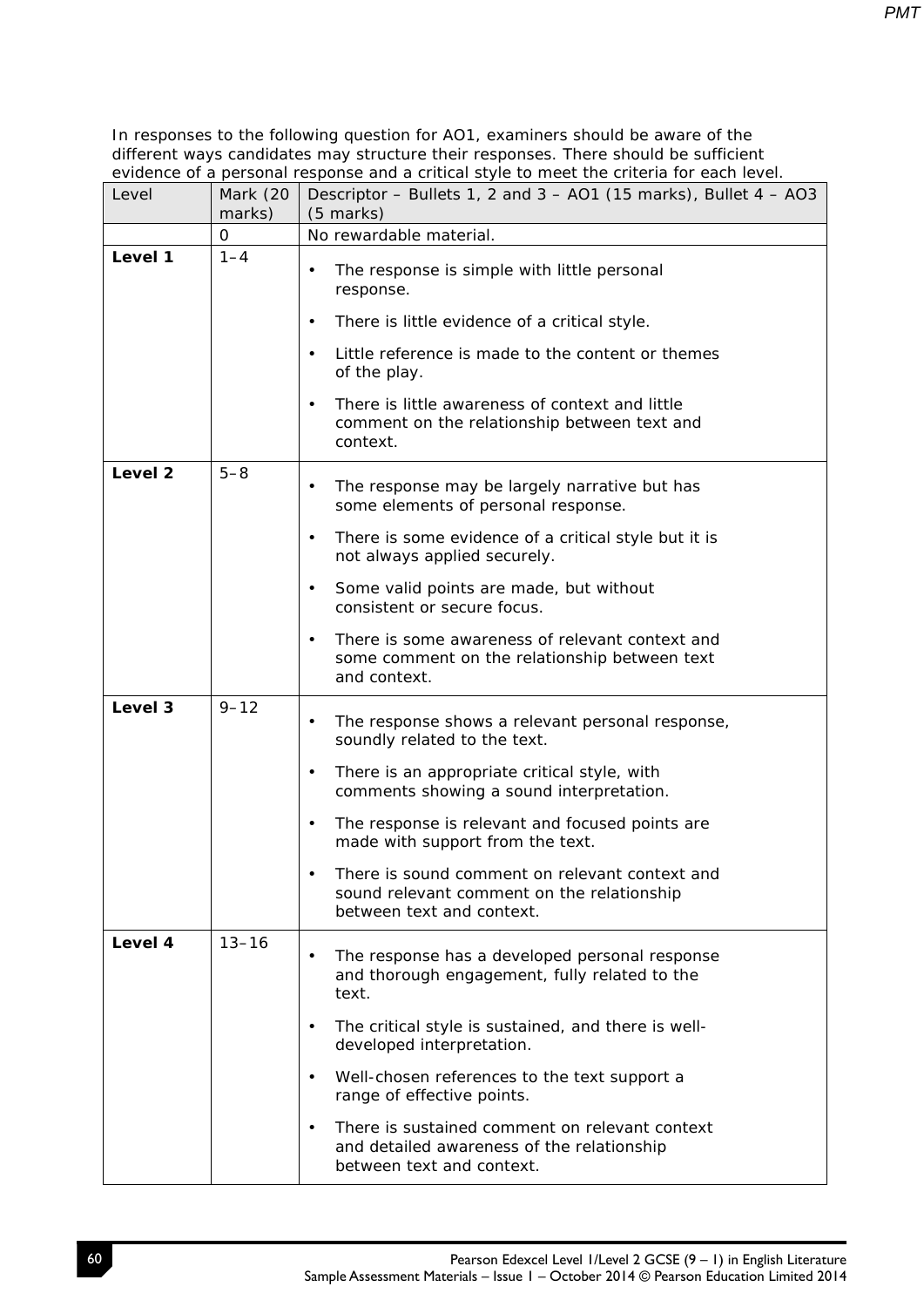| Level 5 | $17 - 20$ | $\bullet$ | There is an assured personal response, showing a<br>high level of engagement with the text.                                                                      |
|---------|-----------|-----------|------------------------------------------------------------------------------------------------------------------------------------------------------------------|
|         |           |           | A critical style is developed with maturity,<br>perceptive understanding and interpretation.                                                                     |
|         |           |           | Discerning references are an integral part of the<br>response, with points made with assurance and<br>full support from the text.                                |
|         |           |           | There is excellent understanding of context, and<br>convincing understanding of the relationship<br>between text and context is integrated into the<br>response. |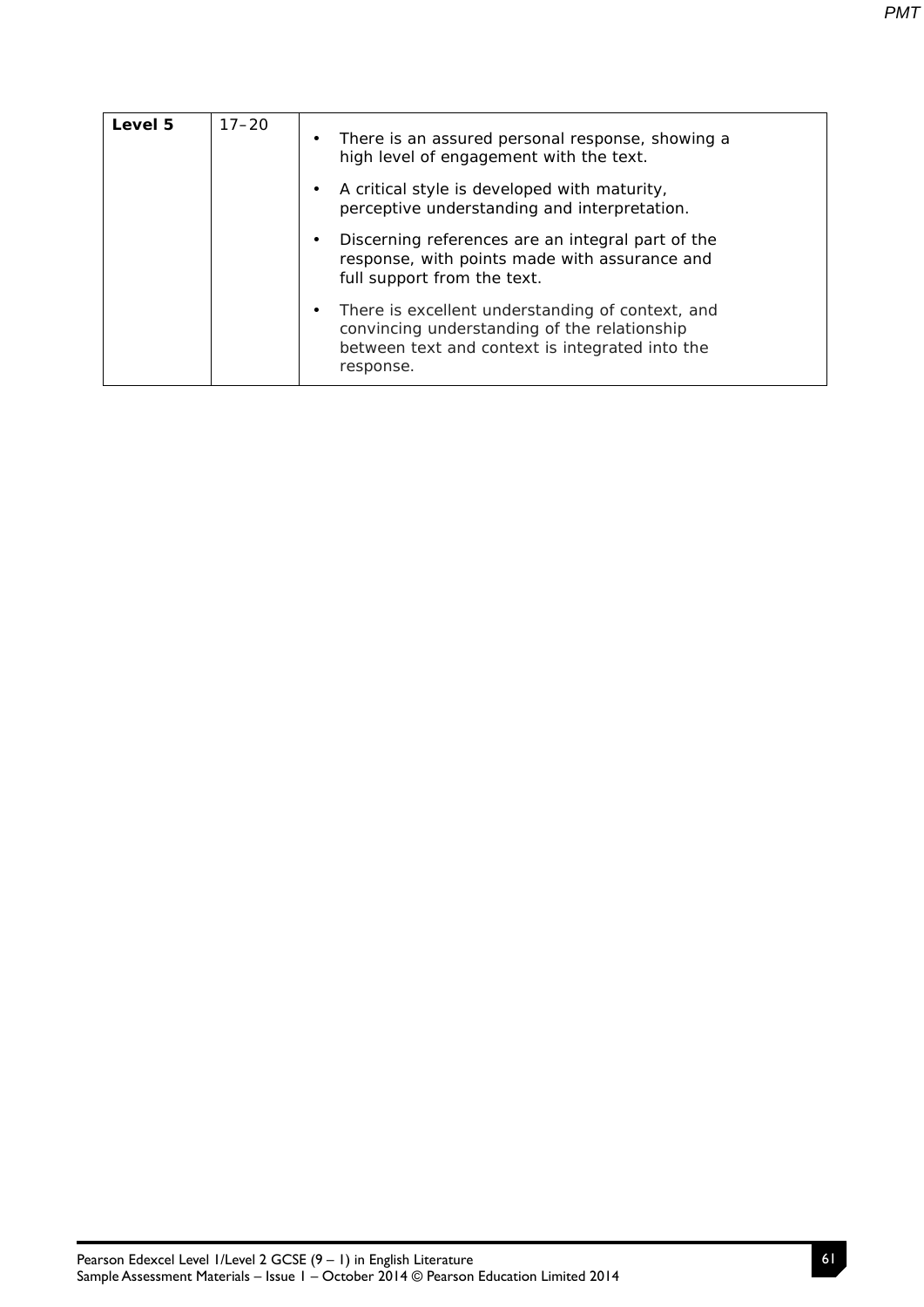| Question<br><b>Number</b>                  | Indicative content |                                                                                                                                                                  |  |  |  |
|--------------------------------------------|--------------------|------------------------------------------------------------------------------------------------------------------------------------------------------------------|--|--|--|
| $6(a)$ The<br><b>Merchant</b><br>of Venice |                    | The indicative content is not prescriptive. Reward responses that explore<br>how Shakespeare presents Portia's feelings towards her suitors.                     |  |  |  |
|                                            |                    | Responses may include:                                                                                                                                           |  |  |  |
|                                            | $\bullet$          | arrogant/confident/dismissive attitude, she has no interest in marriage,<br>conversation with Nerissa is light hearted, 'I pray thee over-name them'             |  |  |  |
|                                            | $\bullet$          | sees men as vain/arrogant/shallow, e.g. 'he makes it a great<br>appropriation to his own good parts'                                                             |  |  |  |
|                                            | $\bullet$          | unafraid to refer to doubts about suitor's parentage - mocking tone of<br>her language, e.g. 'I am much afeard my lady his mother played false<br>with a smith.' |  |  |  |
|                                            | $\bullet$<br>marry | forms clear impressions of the suitors, e.g. 'he is every man in no man'<br>suggesting she has firm ideas of the type of man she does not want to                |  |  |  |
|                                            | $\bullet$          | comment about County Palatine suggests that she likes humour, 'He<br>hears merry tales and smiles not.'                                                          |  |  |  |
|                                            | $\bullet$          | frustrated by the range of suitors as suggested by her comments about<br>them also reveals that she is witty/clever                                              |  |  |  |
|                                            | $\bullet$          | descriptions of suitors suggest Portia is perceptive.                                                                                                            |  |  |  |
|                                            |                    | Reward all valid points.                                                                                                                                         |  |  |  |
| Level                                      | Mark (20<br>marks) | Descriptor - AO2 (20 marks)                                                                                                                                      |  |  |  |
|                                            | 0                  | No rewardable material.                                                                                                                                          |  |  |  |
| Level 1                                    | $1 - 4$            | The response is simple and the identification of language,<br>form and structure is minimal.                                                                     |  |  |  |
|                                            |                    | Little evidence of relevant subject terminology.<br>$\bullet$                                                                                                    |  |  |  |
| Level <sub>2</sub>                         | $5 - 8$            | The response is largely descriptive. There is some comment<br>on the language, form and structure.                                                               |  |  |  |
|                                            |                    | Limited use of relevant subject terminology to support<br>$\bullet$<br>examples given.                                                                           |  |  |  |
| Level 3                                    | $9 - 12$           | The response shows an understanding of a range of<br>$\bullet$<br>language, form and structure features and links these to<br>their effect on the reader.        |  |  |  |
|                                            |                    | Relevant subject terminology is used to support examples<br>$\bullet$<br>given.                                                                                  |  |  |  |
| Level 4                                    | $13 - 16$          | The response is focused and detailed. Analysis of language,<br>form and structure features and their effect on the reader<br>is sustained.                       |  |  |  |
|                                            |                    | Relevant subject terminology is used accurately and<br>$\bullet$<br>appropriately to develop ideas.                                                              |  |  |  |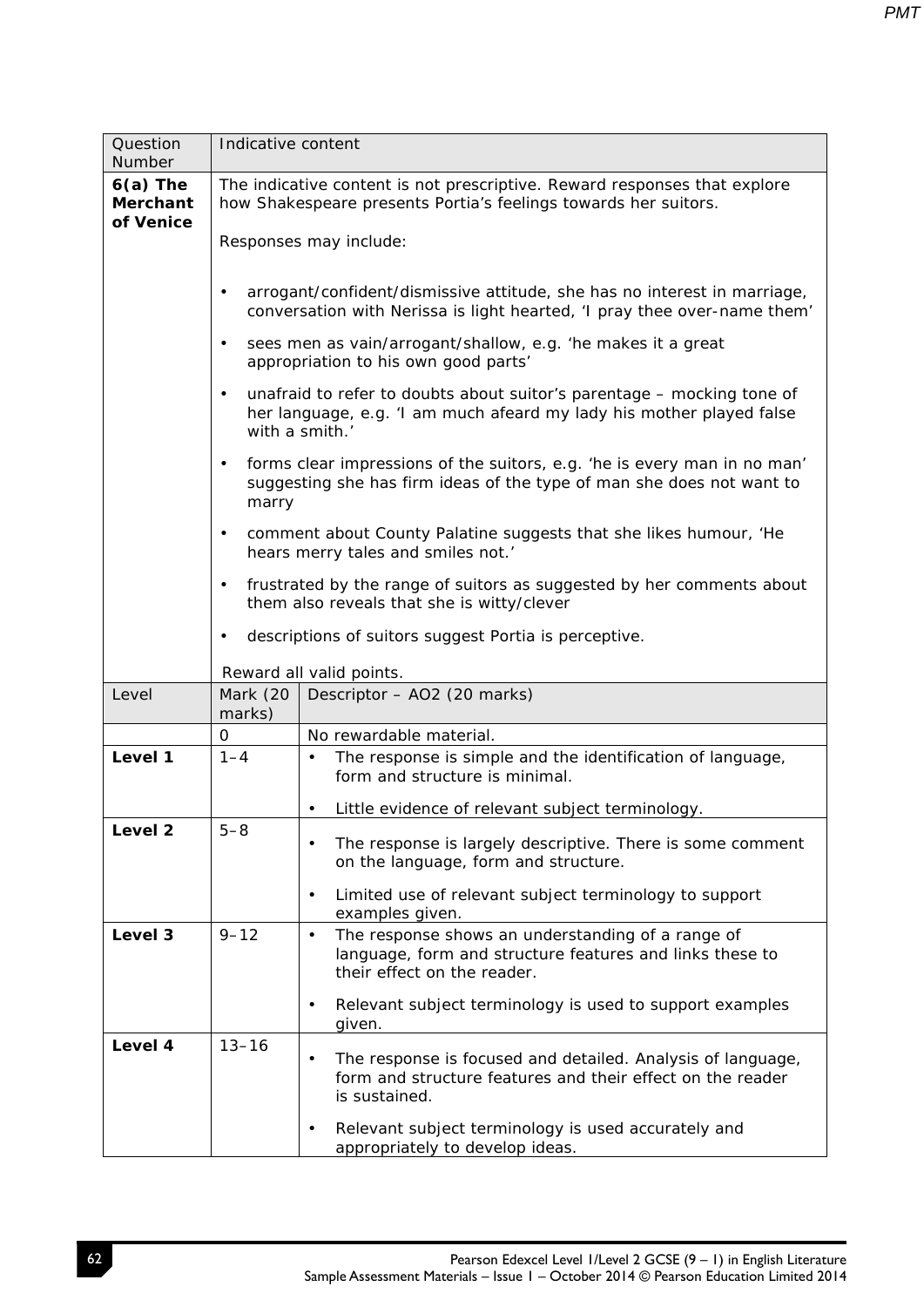| Level 5 | 17–20 | The response is a cohesive evaluation of the                |
|---------|-------|-------------------------------------------------------------|
|         |       | interrelationship of language, form and structure and their |
|         |       | effect on the reader.                                       |
|         |       | Relevant subject terminology is integrated and precise.     |

| Question<br>Number                         | Indicative content                                                                                                                                                                                                     |
|--------------------------------------------|------------------------------------------------------------------------------------------------------------------------------------------------------------------------------------------------------------------------|
| $6(b)$ The<br><b>Merchant</b><br>of Venice | The indicative content is not prescriptive. Reward responses that<br>consider the importance of love elsewhere in the play.                                                                                            |
|                                            | Responses may include:                                                                                                                                                                                                 |
|                                            | Interpretation of text (AO1):                                                                                                                                                                                          |
|                                            | father/daughter Jessica and Shylock - she is not close to<br>$\bullet$<br>Shylock and wants to escape his house and reject his religion.<br>Shylock speaks of loss of daughter and ducats - does he value<br>her less? |
|                                            | Jessica makes secret plans to elope and marries Lorenzo from a<br>$\bullet$<br>different religious background                                                                                                          |
|                                            | Portia and Shylock: the trial – she wields the power and shows<br>$\bullet$<br>him no mercy                                                                                                                            |
|                                            | struggles in male/female relationships - Portia and Nerissa test<br>$\bullet$<br>their husbands - is this a harmless joke? Is marriage for love or<br>money?                                                           |
|                                            | Portia and her father - does his will suggest theirs is an<br>$\bullet$<br>impersonal relationship?                                                                                                                    |
|                                            | Relationship between text and context (AO3):                                                                                                                                                                           |
|                                            | Jessica can rely only on a husband to support her and to escape<br>$\bullet$<br>Shylock - as a woman she is not financially independent                                                                                |
|                                            | She converts to Lorenzo's religion - does she have a choice in<br>$\bullet$<br>that society?                                                                                                                           |
|                                            | Is Portia simply a possession to be given away to the right<br>$\bullet$<br>man?                                                                                                                                       |
|                                            | Reward all valid points.                                                                                                                                                                                               |
|                                            | Candidates will be rewarded if they make relevant textual references or use<br>short quotations from elsewhere in the play, outside of the extract provided.<br>This includes relevant paraphrasing.                   |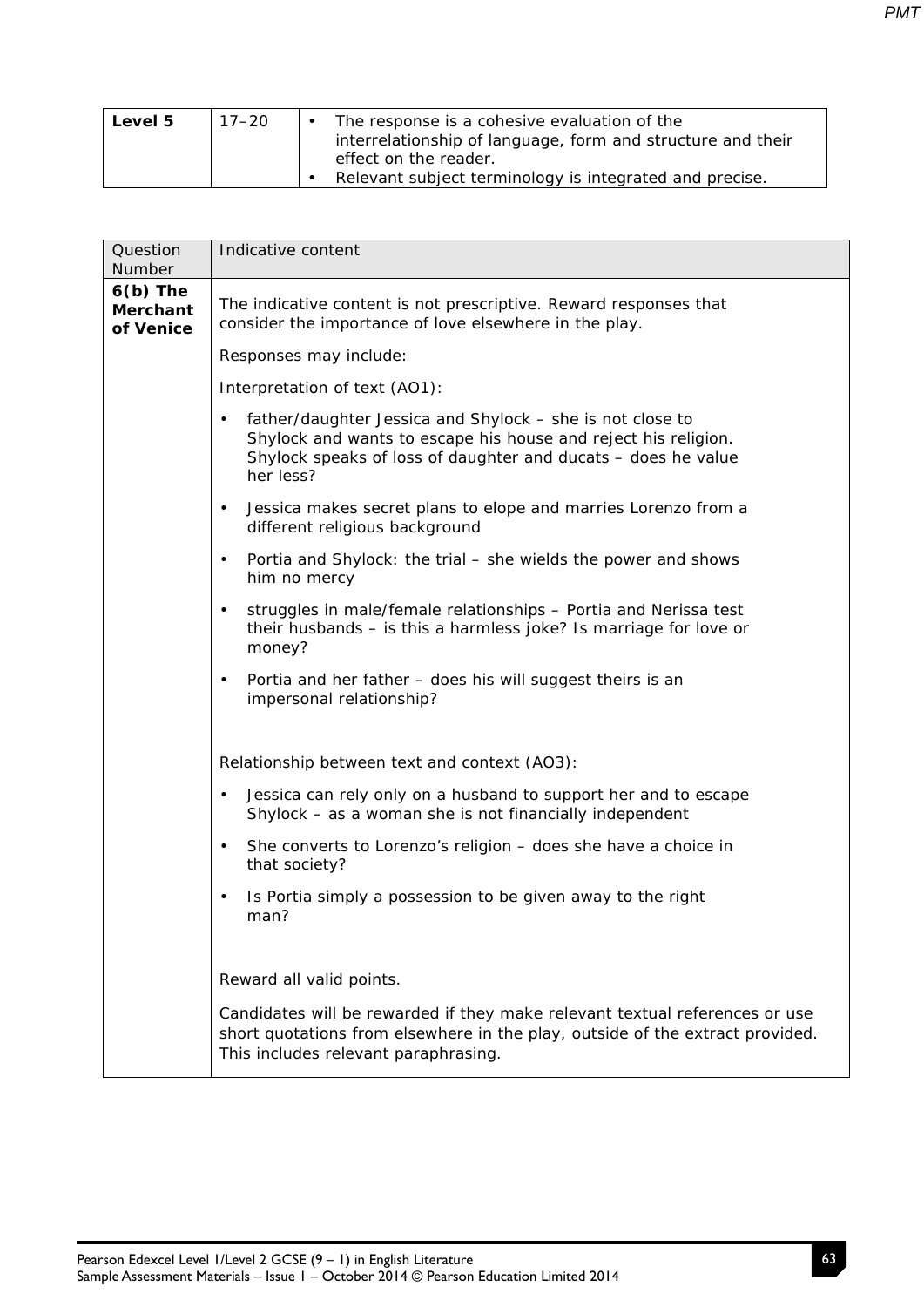| Level   | Mark (20<br>marks) | Descriptor – Bullets 1, 2 and 3 – AO1 (15 marks), Bullet $4 - AO3$ (5<br>marks)                                                        |  |
|---------|--------------------|----------------------------------------------------------------------------------------------------------------------------------------|--|
|         | 0                  | No rewardable material.                                                                                                                |  |
| Level 1 | $1 - 4$            | The response is simple with little personal response.<br>$\bullet$                                                                     |  |
|         |                    | There is little evidence of a critical style.<br>$\bullet$                                                                             |  |
|         |                    | Little reference is made to the content or themes of the<br>$\bullet$<br>play.                                                         |  |
|         |                    | There is little awareness of context and little comment on<br>$\bullet$<br>the relationship between text and context.                  |  |
| Level 2 | $5 - 8$            | The response may be largely narrative but has some<br>elements of personal response.                                                   |  |
|         |                    | There is some evidence of a critical style but it is not<br>$\bullet$<br>always applied securely.                                      |  |
|         |                    | Some valid points are made, but without consistent or<br>$\bullet$<br>secure focus.                                                    |  |
|         |                    | There is some awareness of relevant context and some<br>$\bullet$<br>comment on the relationship between text and context.             |  |
| Level 3 | $9 - 12$           | The response shows a relevant personal response, soundly<br>$\bullet$<br>related to the text.                                          |  |
|         |                    | There is an appropriate critical style, with comments<br>$\bullet$<br>showing a sound interpretation.                                  |  |
|         |                    | The response is relevant and focused points are made with<br>$\bullet$<br>support from the text.                                       |  |
|         |                    | There is sound comment on relevant context and sound<br>$\bullet$<br>relevant comment on the relationship between text and<br>context. |  |
| Level 4 | $13 - 16$          | The response has a developed personal response and<br>thorough engagement, fully related to the text.                                  |  |
|         |                    | The critical style is sustained, and there is well-developed<br>$\bullet$<br>interpretation.                                           |  |
|         |                    | Well-chosen references to the text support a range of<br>$\bullet$<br>effective points.                                                |  |
|         |                    | There is sustained comment on relevant context and<br>$\bullet$<br>detailed awareness of the relationship between text and<br>context. |  |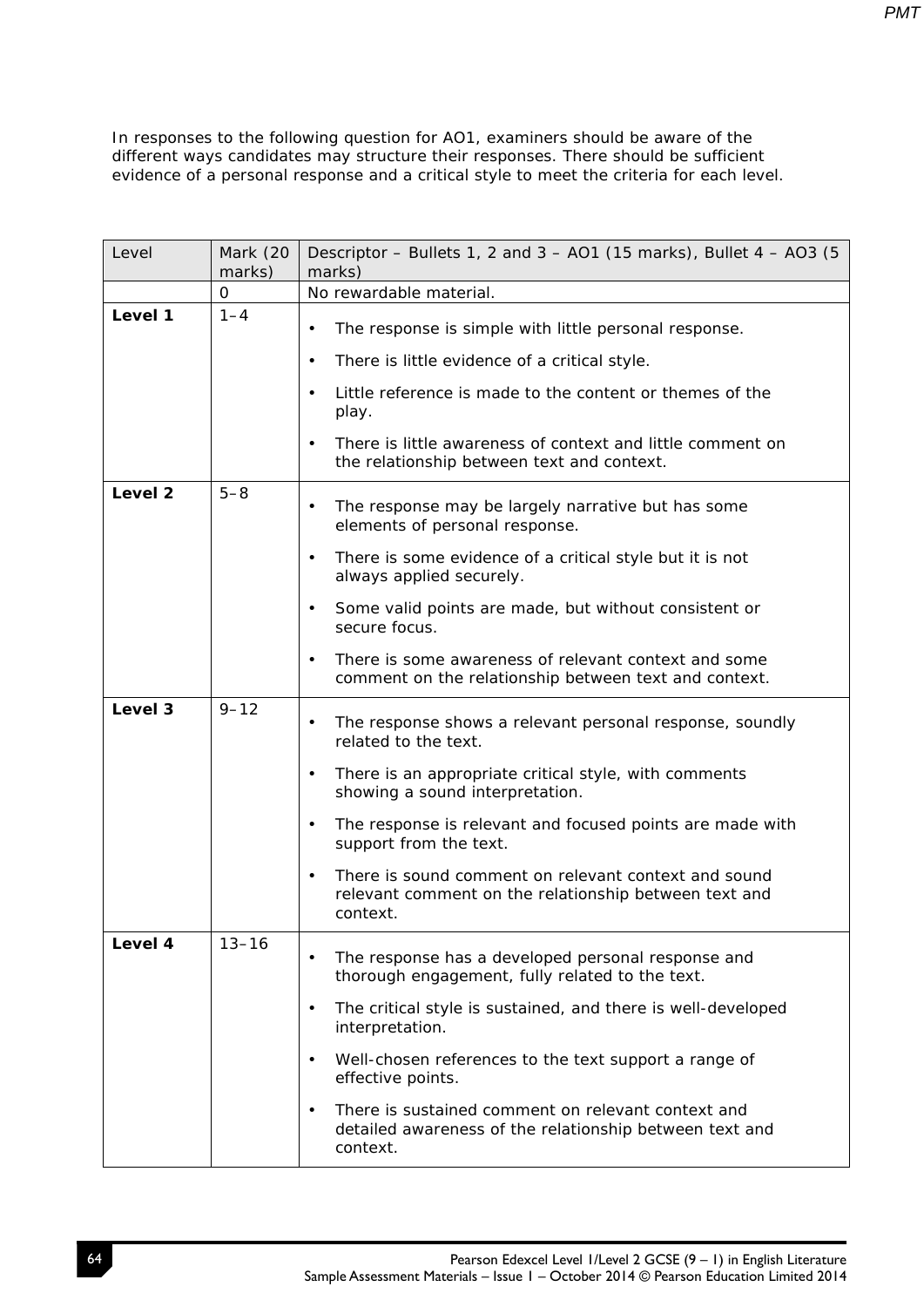| Level 5 | $17 - 20$ | $\bullet$ | There is an assured personal response, showing a high level<br>of engagement with the text.                                                                   |
|---------|-----------|-----------|---------------------------------------------------------------------------------------------------------------------------------------------------------------|
|         |           | $\bullet$ | A critical style is developed with maturity, perceptive<br>understanding and interpretation.                                                                  |
|         |           | ٠         | Discerning references are an integral part of the response,<br>with points made with assurance and full support from the<br>text.                             |
|         |           | $\bullet$ | There is excellent understanding of context, and convincing<br>understanding of the relationship between text and context<br>is integrated into the response. |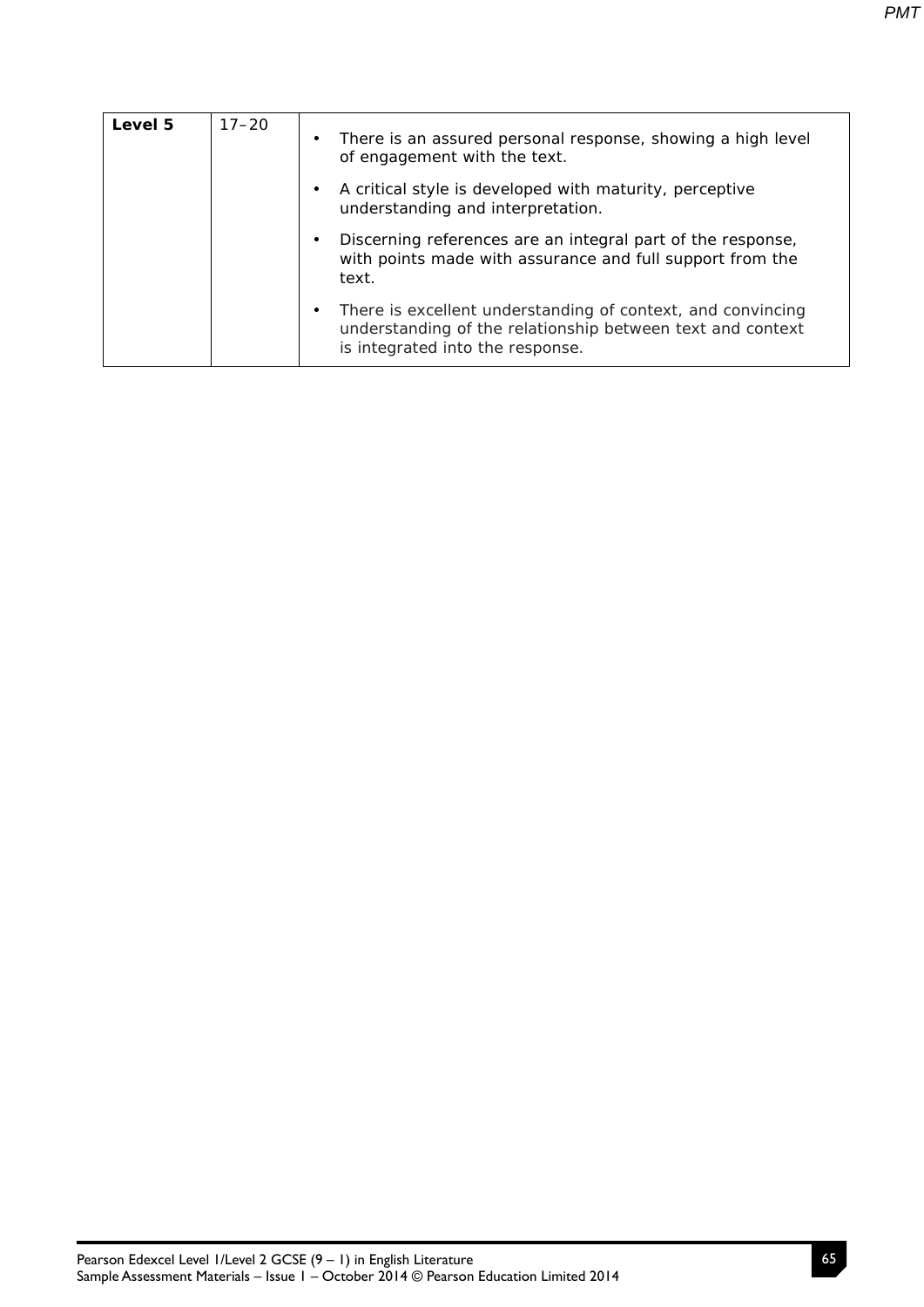## **Section B – Post-1914 Literature British Play**

| Question<br>Number                        | Indicative content                                                                                                                                                                                                                                                                                                                                                                                                                                                                                                      |
|-------------------------------------------|-------------------------------------------------------------------------------------------------------------------------------------------------------------------------------------------------------------------------------------------------------------------------------------------------------------------------------------------------------------------------------------------------------------------------------------------------------------------------------------------------------------------------|
| <b>7. An</b><br><b>Inspector</b><br>Calls | The indicative content is not prescriptive. Reward responses that<br>consider how learning from experience is important in the play.                                                                                                                                                                                                                                                                                                                                                                                    |
|                                           | Responses may include:                                                                                                                                                                                                                                                                                                                                                                                                                                                                                                  |
|                                           | Interpretation of text (AO1):                                                                                                                                                                                                                                                                                                                                                                                                                                                                                           |
|                                           | even when the Inspector's visit was thought to be a hoax,<br>$\bullet$<br>Sheila and Eric have learned from experience, e.g. 'That's<br>what's important - and not whether a man is a police inspector<br>or not.'                                                                                                                                                                                                                                                                                                      |
|                                           | Gerald and Mr and Mrs Birling dismiss how they felt and so<br>$\bullet$<br>have not learned from the experience, e.g. 'But the whole<br>thing's different now. Come, come, you can see that, can't<br>you?'                                                                                                                                                                                                                                                                                                             |
|                                           | Mrs Birling is relieved that nothing will go public, 'But I'd a<br>$\bullet$<br>special reason for not wanting a scandal just now.'                                                                                                                                                                                                                                                                                                                                                                                     |
|                                           | Sheila and Eric continue to learn. Sheila: 'You began to learn<br>$\bullet$<br>something. And now you've stopped.'                                                                                                                                                                                                                                                                                                                                                                                                      |
|                                           | the play has a strong contrast between young and old when it<br>$\bullet$<br>comes to learning from experience, e.g. 'Everything we said<br>had happened really had happened.' The young are thought by<br>the older characters to be 'more impressionable'                                                                                                                                                                                                                                                             |
|                                           | the older characters revert to type and are concerned only that<br>$\bullet$<br>they are no longer facing Inspector Goole, rather than how a<br>girl outside their class may or not have suffered.                                                                                                                                                                                                                                                                                                                      |
|                                           | Relationship between text and context (AO3):<br>the play reflects a period when social mobility was very limited<br>and this often led to ingrained attitudes, which could affect<br>characters' ability to learn from experience<br>the play suggests that the rich are self-seeking and<br>$\bullet$<br>complacent; they feel no responsibility for the 'body' of society<br>the young learn from experience and finally understand the<br>plight of Eva Smith, and those like her, hold the hopes for the<br>future. |
|                                           | Reward all valid points.<br>Candidates will be rewarded if they make relevant textual references or use<br>short quotations from the text. This includes relevant paraphrasing.                                                                                                                                                                                                                                                                                                                                         |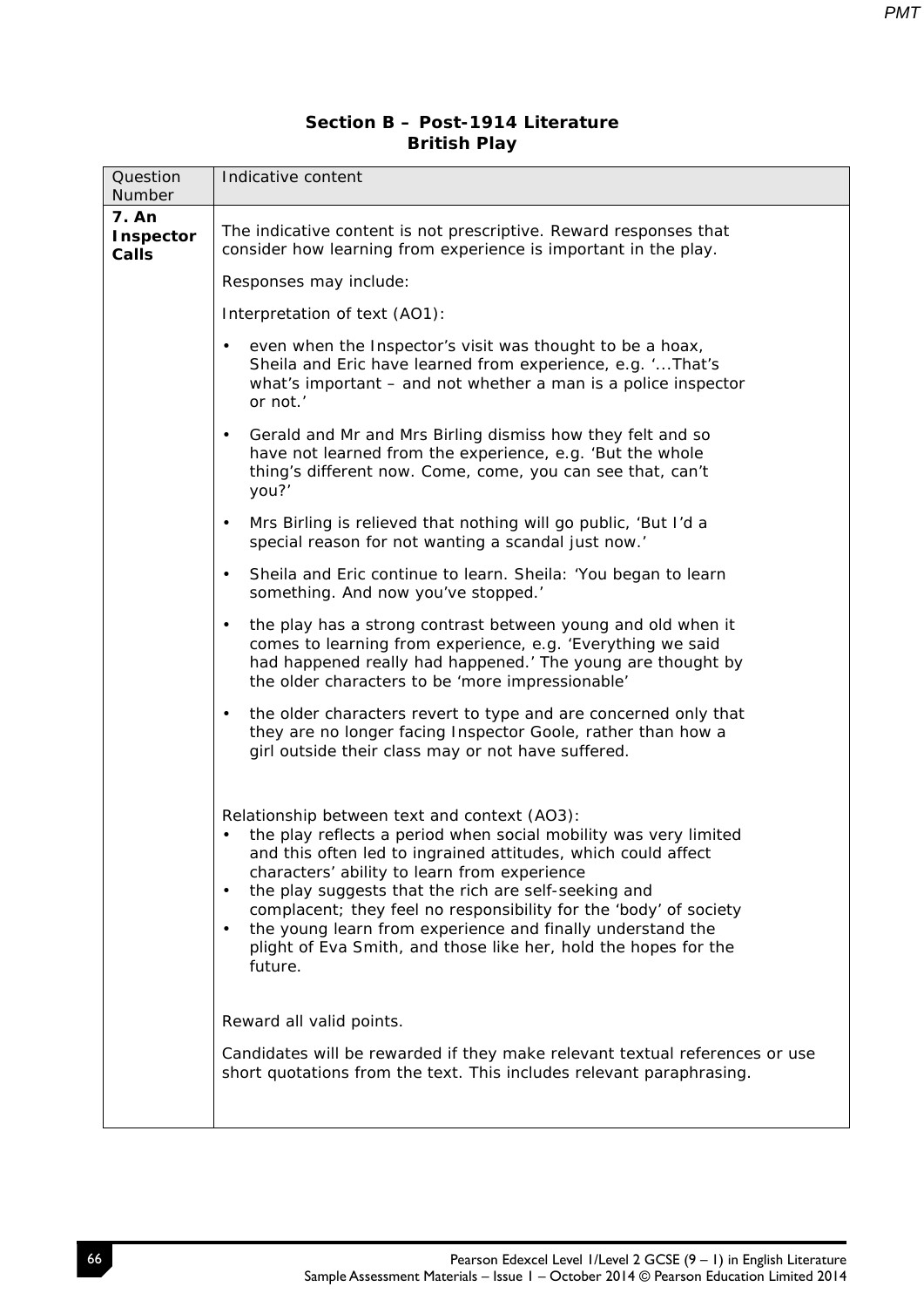| Level              | Mark (32<br>marks) | Descriptor - Bullets 1 and 2- AO1 (16 marks), Bullets 3 and 4 -<br>AO3 (16 marks)                                                                                                                                                                                                                                |
|--------------------|--------------------|------------------------------------------------------------------------------------------------------------------------------------------------------------------------------------------------------------------------------------------------------------------------------------------------------------------|
|                    | $\mathbf 0$        | No rewardable material.                                                                                                                                                                                                                                                                                          |
| Level 1            | $1 - 6$            | The response is simple with little personal response and<br>$\bullet$<br>little relevant supporting reference to the text.<br>There is little evidence of a critical style and little relevant<br>$\bullet$<br>supporting reference to the text.<br>Little awareness of relevant contexts is shown.<br>$\bullet$ |
|                    |                    | There is little comment on the relationship between text<br>$\bullet$<br>and context.                                                                                                                                                                                                                            |
| Level <sub>2</sub> | $7 - 12$           | The response may be largely narrative but has some<br>elements of personal response, there is some reference to<br>the text without consistent or secure focus.<br>There is some evidence of a critical style there is some<br>$\bullet$                                                                         |
|                    |                    | reference to the text without consistent or secure focus.                                                                                                                                                                                                                                                        |
|                    |                    | Some awareness of relevant contexts is shown.<br>$\bullet$                                                                                                                                                                                                                                                       |
|                    |                    | There is some comment on the relationship between text<br>$\bullet$<br>and context.                                                                                                                                                                                                                              |
| Level 3            | $13 - 19$          | The response shows a relevant personal response, soundly<br>$\bullet$<br>related to the text with focused supporting textual<br>references.                                                                                                                                                                      |
|                    |                    | There is an appropriate critical style, with comments<br>$\bullet$<br>showing a sound interpretation with focused supporting<br>textual references.                                                                                                                                                              |
|                    |                    | Sound comment is offered on relevant contexts.<br>$\bullet$                                                                                                                                                                                                                                                      |
|                    |                    | There is relevant comment on the relationship between<br>text and context.                                                                                                                                                                                                                                       |
| Level 4            | $20 - 26$          | The response has a developed personal response and<br>thorough engagement, fully related to the text with well-<br>chosen references to the text.                                                                                                                                                                |
|                    |                    | The critical style is sustained and there is well-developed<br>$\bullet$<br>interpretation with well-chosen references to the text.                                                                                                                                                                              |
|                    |                    | Sustained comment is offered on relevant contexts.<br>$\bullet$                                                                                                                                                                                                                                                  |
|                    |                    | There is detailed awareness of the relationship between<br>$\bullet$<br>text and context.                                                                                                                                                                                                                        |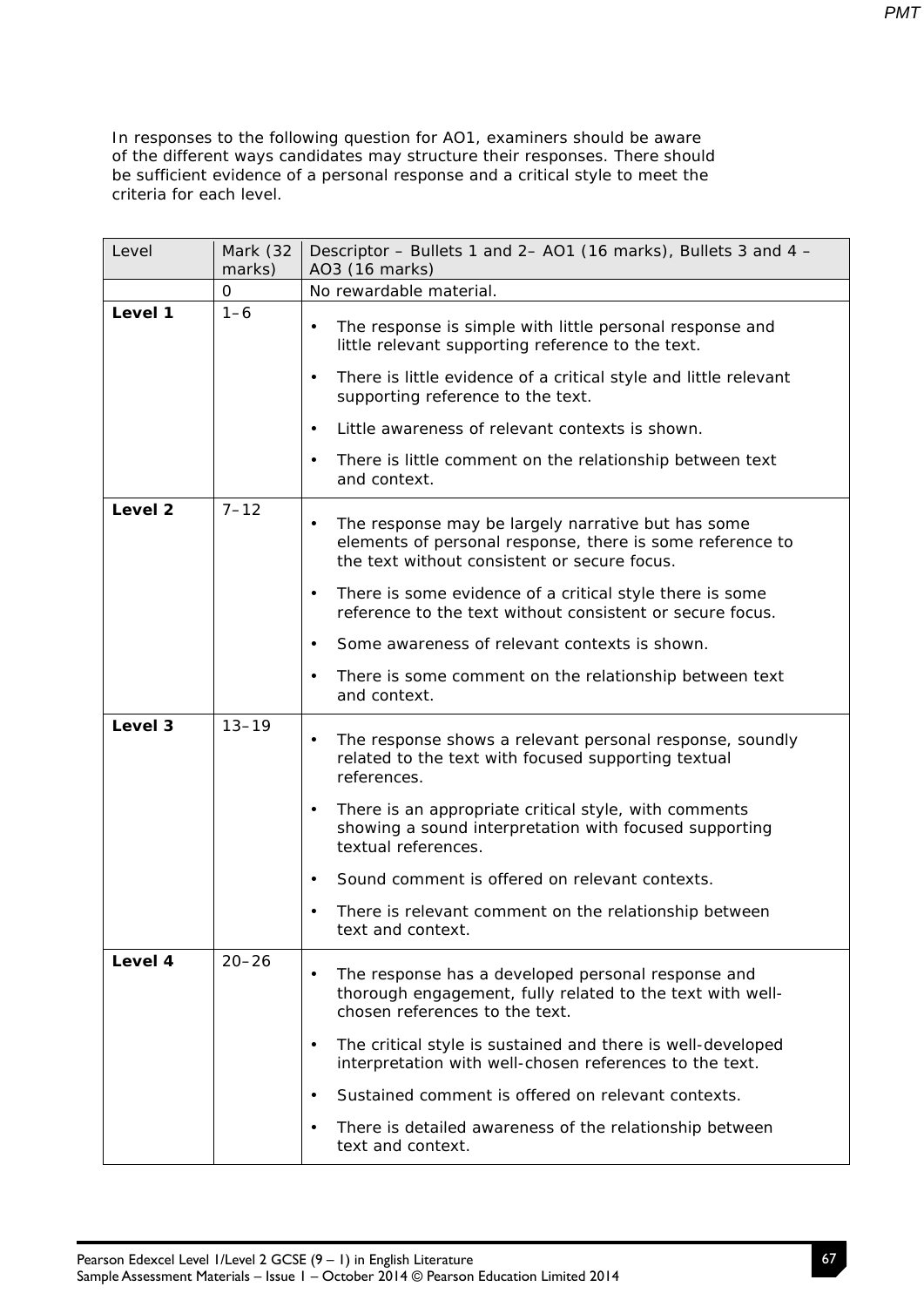| Level 5 | $27 - 32$ | There is an assured personal response, showing a high level<br>of engagement with the text and discerning choice of<br>references to the text.   |
|---------|-----------|--------------------------------------------------------------------------------------------------------------------------------------------------|
|         |           | A critical style is developed with maturity, perceptive<br>understanding and interpretation with discerning choice of<br>references to the text. |
|         |           | The understanding of relevant contexts is excellent.                                                                                             |
|         |           | Understanding of the relationship between text and context<br>is integrated convincingly into the response.                                      |

| <b>AO4 Mark Scheme</b> |         |                                                                                                                                                                                                                                                                  |  |  |
|------------------------|---------|------------------------------------------------------------------------------------------------------------------------------------------------------------------------------------------------------------------------------------------------------------------|--|--|
|                        |         | Use for ALL Questions in Paper 1 - Section B (British Play OR British Novel)                                                                                                                                                                                     |  |  |
| Level                  | Mark    |                                                                                                                                                                                                                                                                  |  |  |
|                        | 0       | No rewardable material.                                                                                                                                                                                                                                          |  |  |
| Level 1                | $1 - 2$ | threshold performance-in the context of the Level of Demand of<br>the question, Learners spell and punctuate with reasonable<br>accuracy, and use a reasonable range of vocabulary and sentence<br>structures; any errors do not hinder meaning in the response; |  |  |
| Level 2                | $3 - 5$ | intermediate performance-in the context of the Level of Demand<br>of the question, Learners spell and punctuate with considerable<br>accuracy, and use a considerable range of vocabulary and sentence<br>structures to achieve general control of meaning;      |  |  |
| Level 3                | $6 - 8$ | high performance-in the context of the Level of Demand of the<br>question, Learners spell and punctuate with consistent accuracy,<br>and consistently use vocabulary and sentence structures to achieve<br>effective control of meaning.                         |  |  |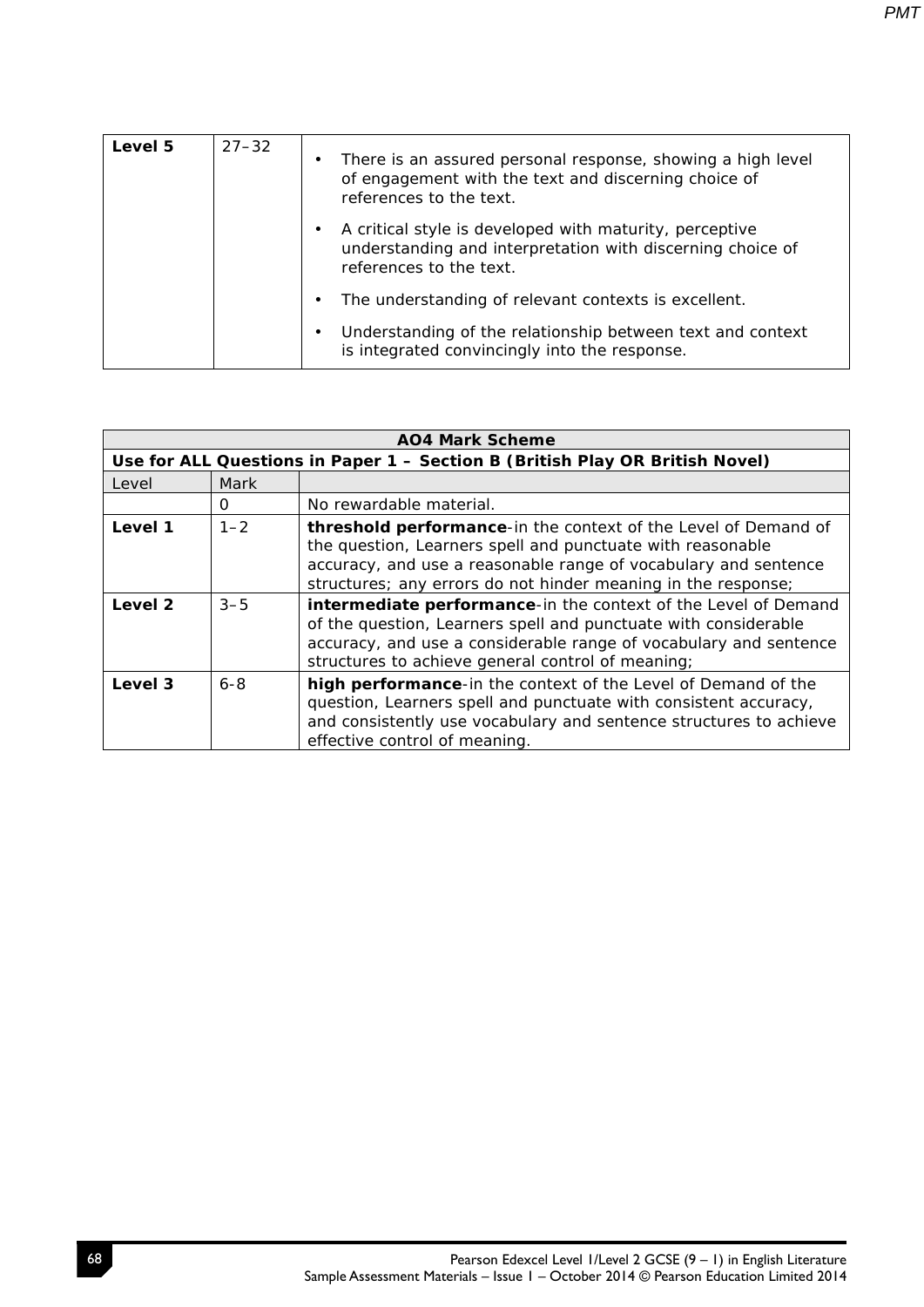| Question<br>Number                 | Indicative content                                                                                                                                                                                                                                                                                                                                                                                                                                                                               |
|------------------------------------|--------------------------------------------------------------------------------------------------------------------------------------------------------------------------------------------------------------------------------------------------------------------------------------------------------------------------------------------------------------------------------------------------------------------------------------------------------------------------------------------------|
| 8. An<br><b>Inspector</b><br>Calls | The indicative content is not prescriptive. Reward responses that consider<br>the ways Eva Smith is exploited in the play.                                                                                                                                                                                                                                                                                                                                                                       |
|                                    | Responses may include:                                                                                                                                                                                                                                                                                                                                                                                                                                                                           |
|                                    | Interpretation of text (AO1):                                                                                                                                                                                                                                                                                                                                                                                                                                                                    |
|                                    | Eva is exploited as a worker by Mr Birling when she wants a pay rise,<br>$\bullet$<br>and hence loses her job: Mr Birling has very negative attitudes<br>towards working class people: 'If you don't come down sharply on<br>some of these people, they'd soon be asking for the earth.'                                                                                                                                                                                                         |
|                                    | she is sexually exploited by Gerald/Eric in their affairs with her<br>$\bullet$                                                                                                                                                                                                                                                                                                                                                                                                                  |
|                                    | her loneliness is exploited by Gerald - who takes advantage of her<br>$\bullet$<br>situation                                                                                                                                                                                                                                                                                                                                                                                                     |
|                                    | she is exploited by power, e.g. Sheila in the shop<br>$\bullet$                                                                                                                                                                                                                                                                                                                                                                                                                                  |
|                                    | she is again exploited by power when Mrs Birling refuses to help the<br>$\bullet$<br>so-called 'Mrs Birling' at the charity meeting; this is combined with a<br>sense of social position - she has been using the Birling name and is<br>'punished' for her impertinence.                                                                                                                                                                                                                        |
|                                    | Relationship between text and context (AO3):                                                                                                                                                                                                                                                                                                                                                                                                                                                     |
|                                    | women may be viewed negatively if they have sex outside marriage<br>$\bullet$<br>(double standards were rife): their reputation can be ruined and they<br>can be cast out of society: the treatment of Eva reflects these<br>attitudes                                                                                                                                                                                                                                                           |
|                                    | the regular customer had the power to insist that someone such as<br>$\bullet$<br>Eva should be dismissed: this shows that in the early twentieth<br>century workers were not protected and employment/career<br>opportunities for women were extremely limited. Asking for a pay rise<br>was considered unacceptable and it was difficult to get a job when<br>dismissed from a previous position: Eva was exploited for making<br>demands which today would be considered perfectly reasonable |
|                                    | rigid class distinctions operated in Edwardian and pre-First World War<br>$\bullet$<br>Britain - to some extent it was the war that changed these attitudes<br>(Priestley writes with hindsight after the two World Wars): Eva was a<br>victim of exploitation because she came from a lower social class.                                                                                                                                                                                       |
|                                    | Reward all valid points.                                                                                                                                                                                                                                                                                                                                                                                                                                                                         |
|                                    | Candidates will be rewarded if they make relevant textual references or<br>use short quotations from the text. This includes relevant paraphrasing.                                                                                                                                                                                                                                                                                                                                              |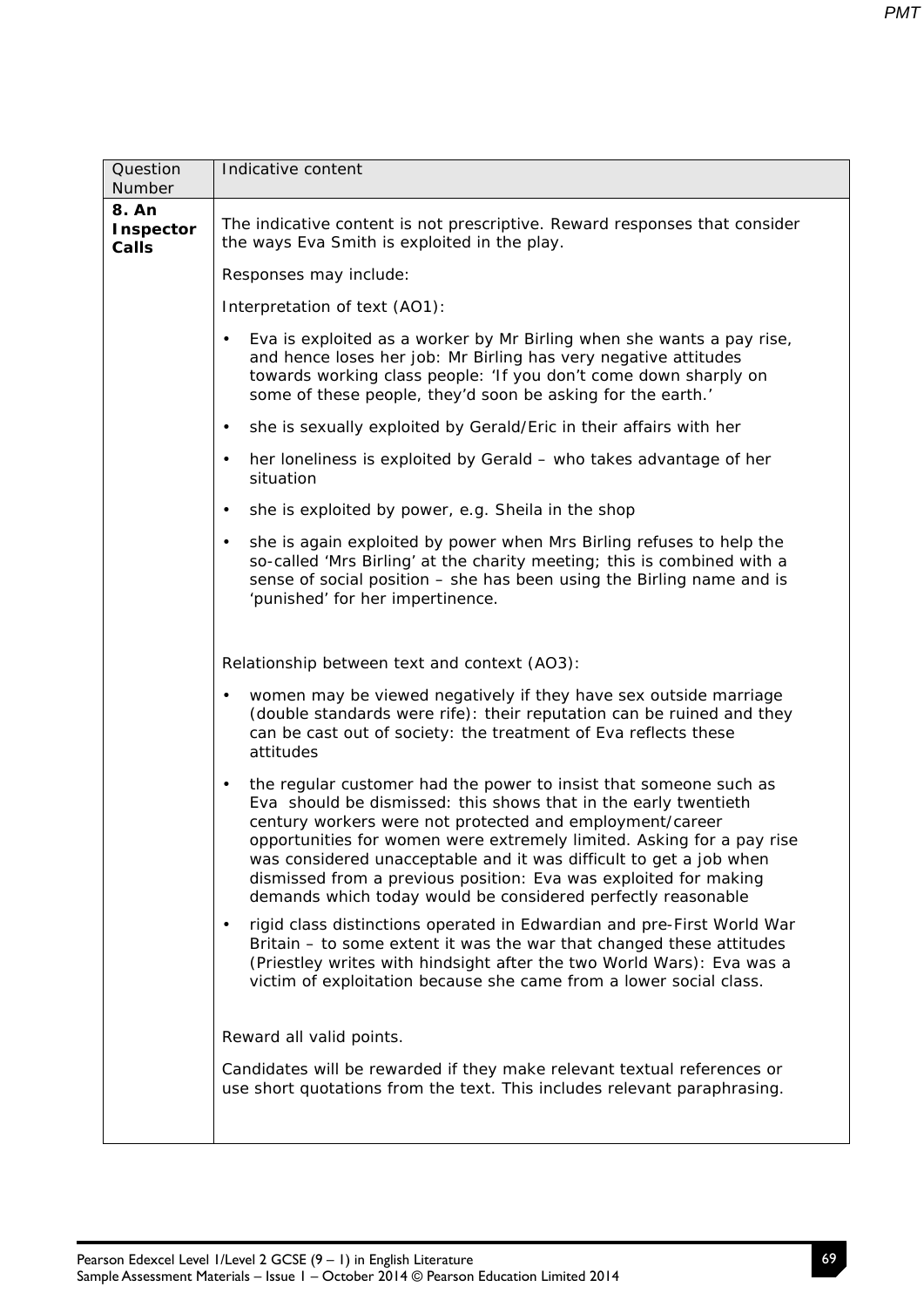| Level              | Mark (32<br>marks) | Descriptor – Bullets 1 and 2– AO1 (16 marks), Bullets 3 and 4 –<br>AO3 (16 marks)                                                                                                                                                                |
|--------------------|--------------------|--------------------------------------------------------------------------------------------------------------------------------------------------------------------------------------------------------------------------------------------------|
|                    | 0                  | No rewardable material.                                                                                                                                                                                                                          |
| Level 1            | $1 - 6$            | The response is simple with little personal response<br>$\bullet$<br>and little relevant supporting reference to the text.<br>There is little evidence of a critical style and little<br>$\bullet$<br>relevant supporting reference to the text. |
|                    |                    | Little awareness of relevant contexts is shown.<br>$\bullet$                                                                                                                                                                                     |
|                    |                    | There is little comment on the relationship between<br>$\bullet$<br>text and context.                                                                                                                                                            |
| Level <sub>2</sub> | $7 - 12$           | The response may be largely narrative but has some<br>$\bullet$<br>elements of personal response, there is some<br>reference to the text without consistent or secure<br>focus.                                                                  |
|                    |                    | There is some evidence of a critical style there is<br>٠<br>some reference to the text without consistent or<br>secure focus.                                                                                                                    |
|                    |                    | Some awareness of relevant contexts is shown.<br>$\bullet$                                                                                                                                                                                       |
|                    |                    | There is some comment on the relationship between<br>$\bullet$<br>text and context.                                                                                                                                                              |
| Level 3            | $13 - 19$          | The response shows a relevant personal response,<br>$\bullet$<br>soundly related to the text with focused supporting<br>textual references.                                                                                                      |
|                    |                    | There is an appropriate critical style, with comments<br>$\bullet$<br>showing a sound interpretation with focused<br>supporting textual references.                                                                                              |
|                    |                    | Sound comment is offered on relevant contexts.<br>$\bullet$                                                                                                                                                                                      |
|                    |                    | There is relevant comment on the relationship<br>$\bullet$<br>between text and context.                                                                                                                                                          |
| Level 4            | $20 - 26$          | The response has a developed personal response<br>$\bullet$<br>and thorough engagement, fully related to the text<br>with well-chosen references to the text.                                                                                    |
|                    |                    | The critical style is sustained and there is well-<br>$\bullet$<br>developed interpretation with well-chosen references<br>to the text.                                                                                                          |
|                    |                    | Sustained comment is offered on relevant contexts.<br>$\bullet$                                                                                                                                                                                  |
|                    |                    | There is detailed awareness of the relationship<br>$\bullet$<br>between text and context.                                                                                                                                                        |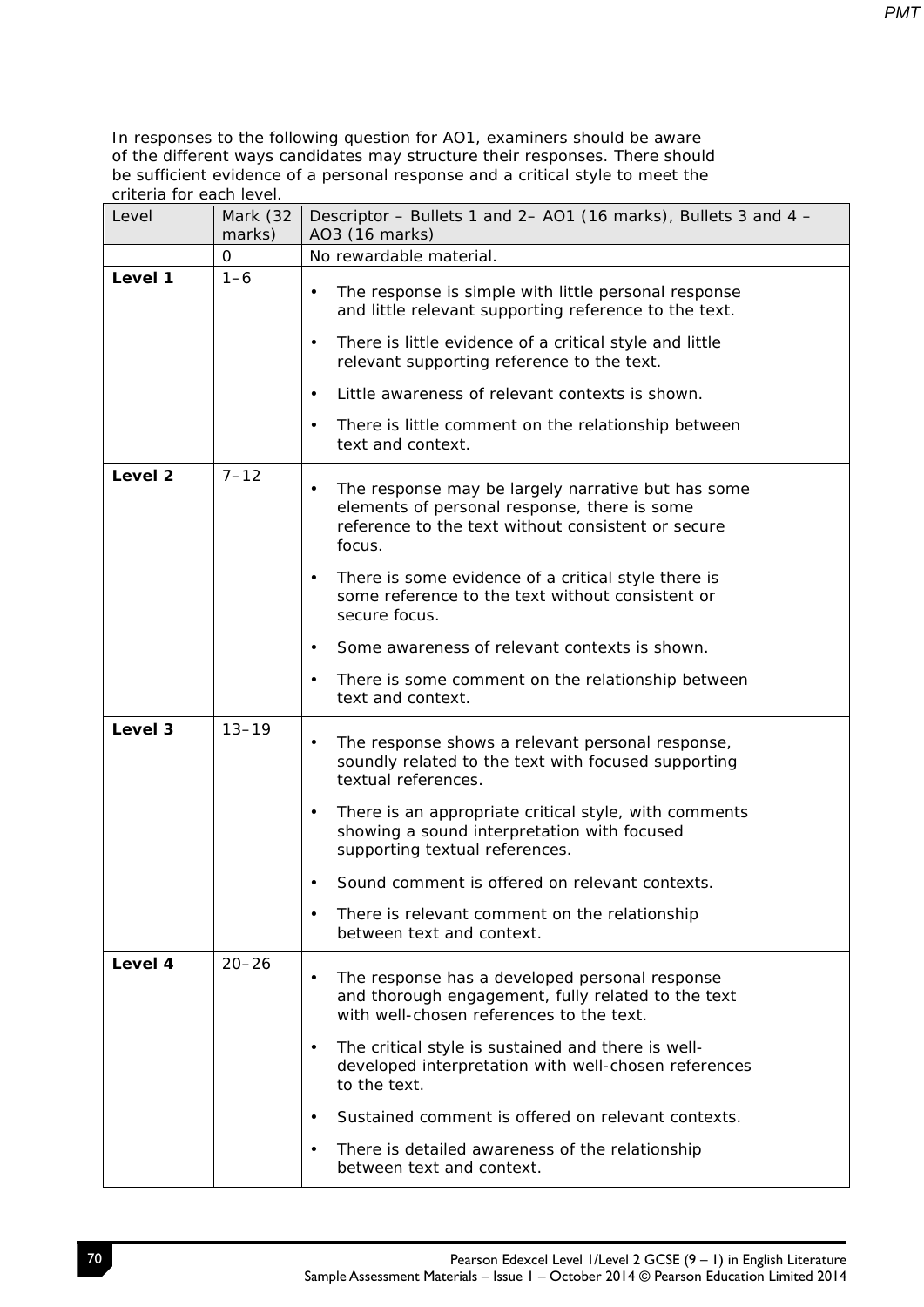| Level 5 | $27 - 32$ | There is an assured personal response, showing a<br>high level of engagement with the text and<br>discerning choice of references to the text.   |
|---------|-----------|--------------------------------------------------------------------------------------------------------------------------------------------------|
|         |           | A critical style is developed with maturity,<br>perceptive understanding and interpretation with<br>discerning choice of references to the text. |
|         |           | The understanding of relevant contexts is excellent.                                                                                             |
|         |           | Understanding of the relationship between text and<br>context is integrated convincingly into the response.                                      |

| <b>AO4 Mark Scheme</b> |         |                                                                                                                                                                                                                                                                  |  |  |
|------------------------|---------|------------------------------------------------------------------------------------------------------------------------------------------------------------------------------------------------------------------------------------------------------------------|--|--|
|                        |         | Use for ALL Questions in Paper 1 - Section B (British Play OR British Novel)                                                                                                                                                                                     |  |  |
| Level                  | Mark    |                                                                                                                                                                                                                                                                  |  |  |
|                        | 0       | No rewardable material.                                                                                                                                                                                                                                          |  |  |
| Level 1                | $1 - 2$ | threshold performance-in the context of the Level of Demand of<br>the question, Learners spell and punctuate with reasonable<br>accuracy, and use a reasonable range of vocabulary and sentence<br>structures; any errors do not hinder meaning in the response; |  |  |
| Level 2                | $3 - 5$ | intermediate performance-in the context of the Level of Demand<br>of the question, Learners spell and punctuate with considerable<br>accuracy, and use a considerable range of vocabulary and sentence<br>structures to achieve general control of meaning;      |  |  |
| Level 3                | $6 - 8$ | high performance-in the context of the Level of Demand of the<br>question, Learners spell and punctuate with consistent accuracy,<br>and consistently use vocabulary and sentence structures to achieve<br>effective control of meaning.                         |  |  |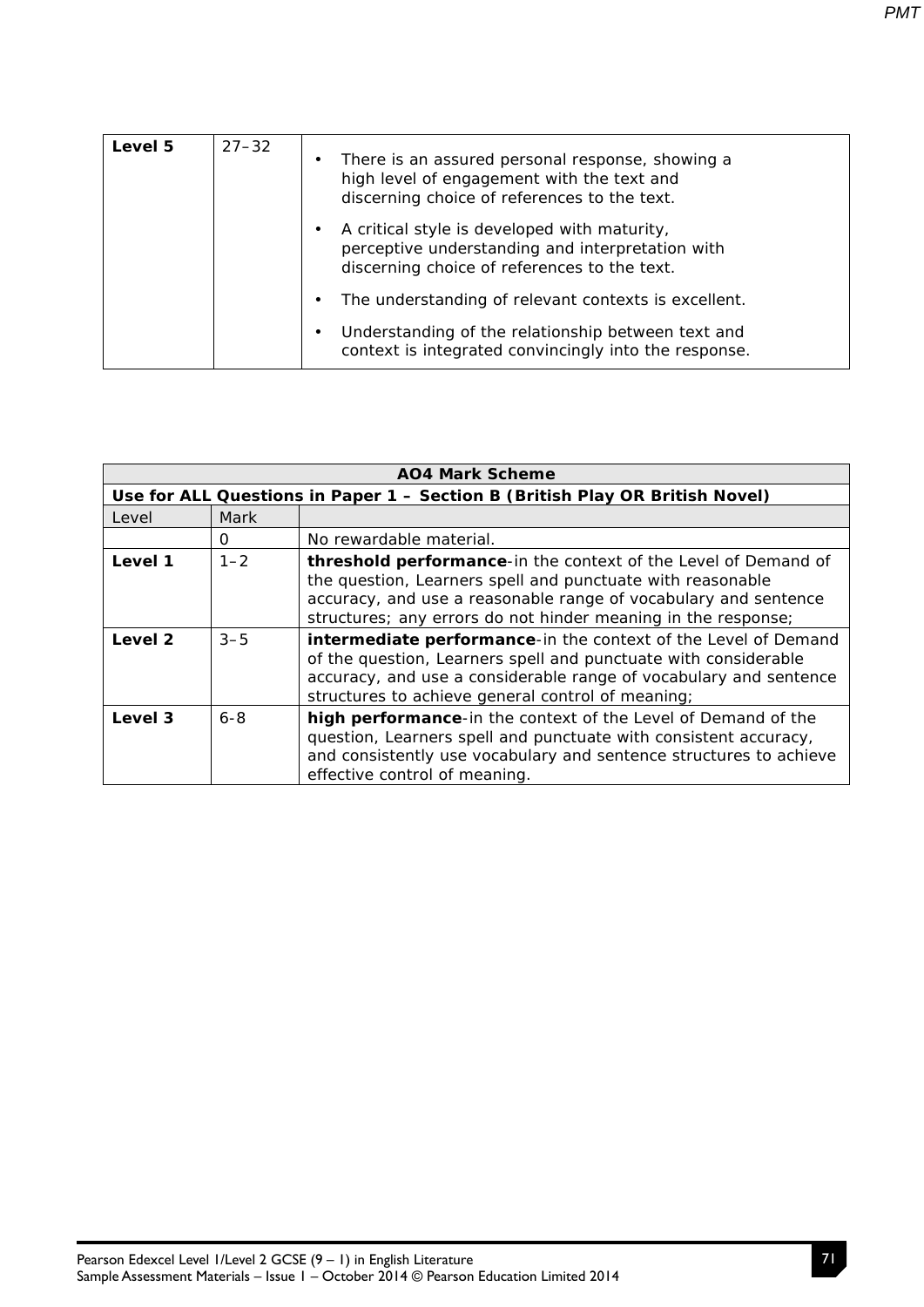| Question<br>Number              | Indicative content                                                                                                                                                                                                                                                                                    |
|---------------------------------|-------------------------------------------------------------------------------------------------------------------------------------------------------------------------------------------------------------------------------------------------------------------------------------------------------|
| 9.<br>Hobson's<br><b>Choice</b> | The indicative content is not prescriptive. Reward responses that<br>consider how Willie Mossop's character changes throughout the<br>play.                                                                                                                                                           |
|                                 | Responses may include:                                                                                                                                                                                                                                                                                |
|                                 | Interpretation of text (AO1):                                                                                                                                                                                                                                                                         |
|                                 | at the beginning, he hides himself away from people<br>$\bullet$                                                                                                                                                                                                                                      |
|                                 | he tries to hide the fact he cannot read<br>$\bullet$                                                                                                                                                                                                                                                 |
|                                 | he is honest when Maggie proposes marriage<br>$\bullet$                                                                                                                                                                                                                                               |
|                                 | he stands up to Hobson (end of Act 1)<br>$\bullet$                                                                                                                                                                                                                                                    |
|                                 | he is reluctant to take the lead "I've got my name wrote up on<br>$\bullet$<br>the windows, but I dunno so much about being the master.'                                                                                                                                                              |
|                                 | he needs prompting but makes wedding speech<br>$\bullet$                                                                                                                                                                                                                                              |
|                                 | he learns to read – and becomes more confident<br>$\bullet$                                                                                                                                                                                                                                           |
|                                 | he insists on 'Mossop and Hobson' but is secretly still in awe:<br>$\bullet$<br>'Well, by gum!'                                                                                                                                                                                                       |
|                                 | Relationship between text and context (AO3):                                                                                                                                                                                                                                                          |
|                                 | it was not unusual for people at that time (1880, when the play<br>$\bullet$<br>was set) to be unable to read, since many adults would have<br>experienced a lack of schooling: Willie took advantage of what<br>was a contemporary enthusiasm for seeing reading as a route<br>to social advancement |
|                                 | at this time, men were widely assumed to be master of the<br>$\bullet$<br>house/business, although ideas of equality between the sexes<br>were beginning to gain ground. Willie implies that this is not the<br>case for him                                                                          |
|                                 | the play's setting is in a Lancashire industrial town, Salford,<br>$\bullet$<br>whose inhabitants at the time could have been described as<br>mainly working or lower middle class; this is the social context<br>of Willie's development and growing strength                                        |
|                                 | the play reflects that in northern industrial cities, hard-working<br>$\bullet$<br>and ambitious people could become successful in business or<br>industry, even in unpromising circumstances.                                                                                                        |
|                                 | Reward all valid points.                                                                                                                                                                                                                                                                              |
|                                 | Candidates will be rewarded if they make relevant textual references or use<br>short quotations from the text. This includes relevant paraphrasing.                                                                                                                                                   |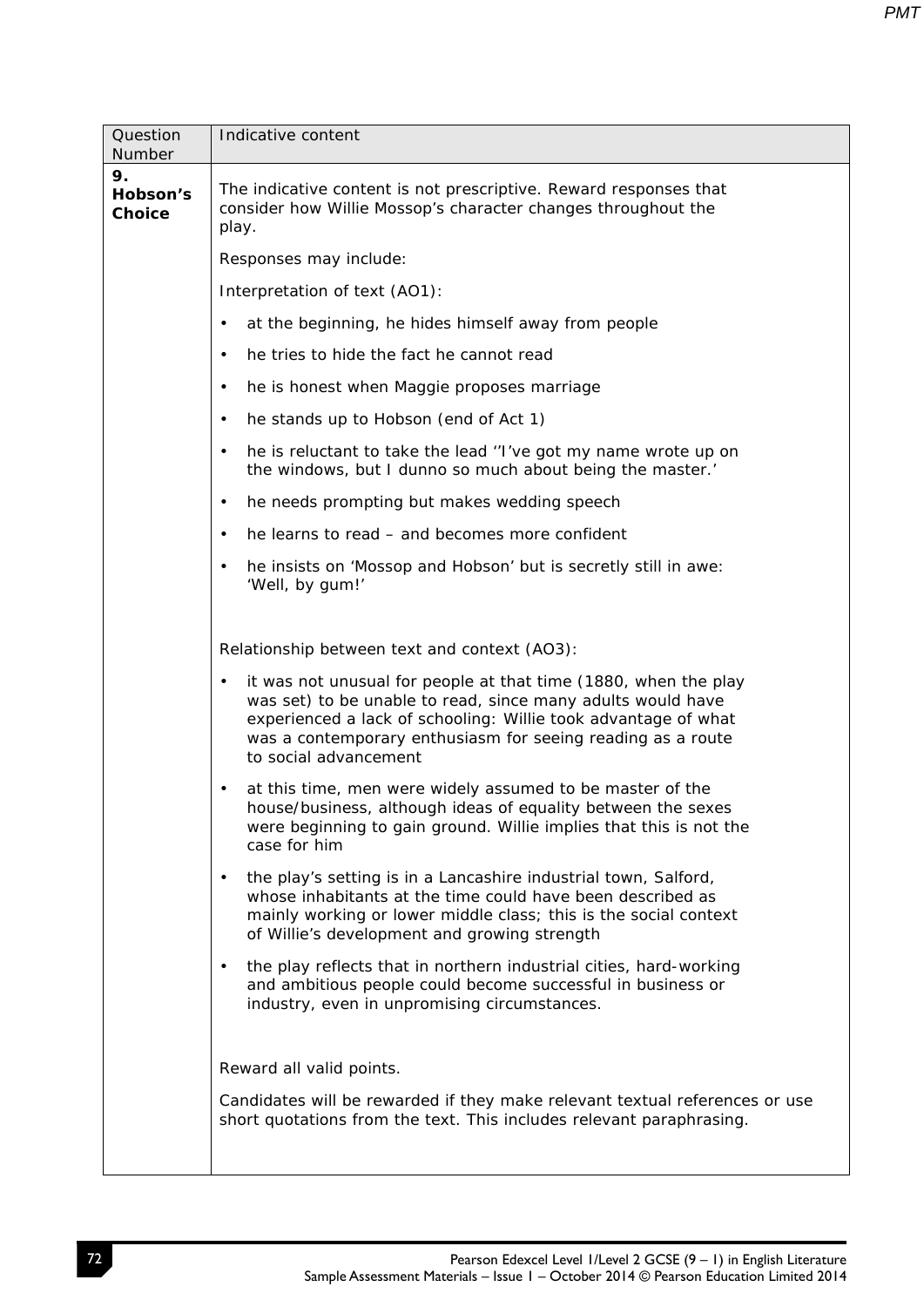| Level              | Mark (32<br>marks) | Descriptor - Bullets 1 and 2- AO1 (16 marks), Bullets 3 and 4 -<br>AO3 (16 marks)                                                                                               |
|--------------------|--------------------|---------------------------------------------------------------------------------------------------------------------------------------------------------------------------------|
|                    | 0                  | No rewardable material.                                                                                                                                                         |
| Level 1            | $1 - 6$            | The response is simple with little personal response<br>$\bullet$<br>and little relevant supporting reference to the text.                                                      |
|                    |                    | There is little evidence of a critical style and little<br>$\bullet$<br>relevant supporting reference to the text.                                                              |
|                    |                    | Little awareness of relevant contexts is shown.<br>$\bullet$                                                                                                                    |
|                    |                    | There is little comment on the relationship between<br>$\bullet$<br>text and context.                                                                                           |
| Level <sub>2</sub> | $7 - 12$           | The response may be largely narrative but has some<br>$\bullet$<br>elements of personal response, there is some<br>reference to the text without consistent or secure<br>focus. |
|                    |                    | There is some evidence of a critical style there is<br>٠<br>some reference to the text without consistent or<br>secure focus.                                                   |
|                    |                    | Some awareness of relevant contexts is shown.<br>$\bullet$                                                                                                                      |
|                    |                    | There is some comment on the relationship between<br>$\bullet$<br>text and context.                                                                                             |
| Level 3            | $13 - 19$          | The response shows a relevant personal response,<br>$\bullet$<br>soundly related to the text with focused supporting<br>textual references.                                     |
|                    |                    | There is an appropriate critical style, with comments<br>$\bullet$<br>showing a sound interpretation with focused<br>supporting textual references.                             |
|                    |                    | Sound comment is offered on relevant contexts.<br>$\bullet$                                                                                                                     |
|                    |                    | There is relevant comment on the relationship<br>between text and context.                                                                                                      |
| Level 4            | $20 - 26$          | The response has a developed personal response<br>$\bullet$<br>and thorough engagement, fully related to the text<br>with well-chosen references to the text.                   |
|                    |                    | The critical style is sustained and there is well-<br>$\bullet$<br>developed interpretation with well-chosen references<br>to the text.                                         |
|                    |                    | Sustained comment is offered on relevant contexts.<br>$\bullet$                                                                                                                 |
|                    |                    | There is detailed awareness of the relationship<br>$\bullet$<br>between text and context.                                                                                       |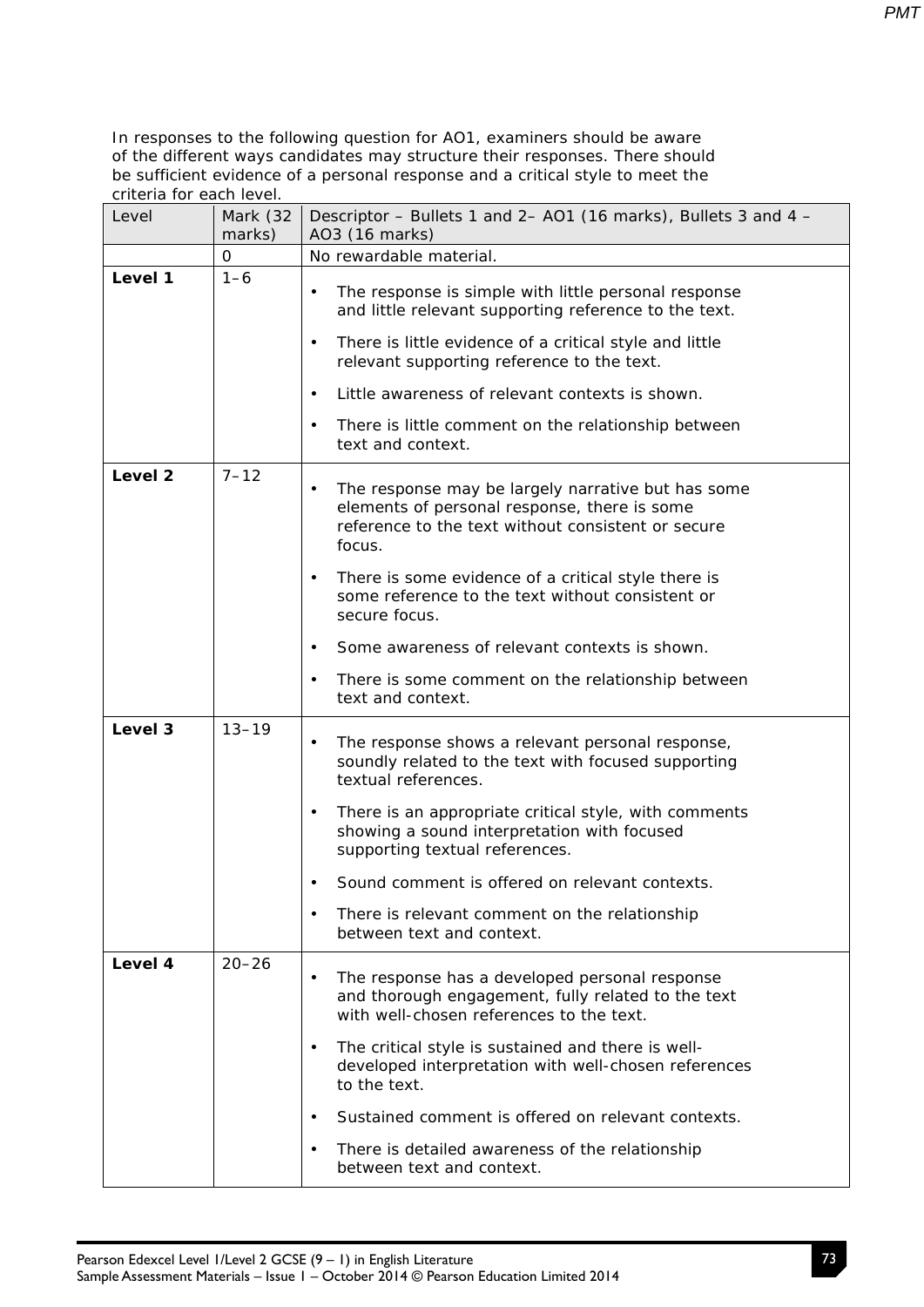| Level 5 | $27 - 32$ | $\bullet$ | There is an assured personal response, showing a<br>high level of engagement with the text and<br>discerning choice of references to the text.   |
|---------|-----------|-----------|--------------------------------------------------------------------------------------------------------------------------------------------------|
|         |           | ٠         | A critical style is developed with maturity,<br>perceptive understanding and interpretation with<br>discerning choice of references to the text. |
|         |           | ٠         | The understanding of relevant contexts is excellent.                                                                                             |
|         |           | ٠         | Understanding of the relationship between text and<br>context is integrated convincingly into the response.                                      |

| <b>AO4 Mark Scheme</b>                                                       |             |                                                                                                                                                                                                                                                                  |  |
|------------------------------------------------------------------------------|-------------|------------------------------------------------------------------------------------------------------------------------------------------------------------------------------------------------------------------------------------------------------------------|--|
| Use for ALL Questions in Paper 1 - Section B (British Play OR British Novel) |             |                                                                                                                                                                                                                                                                  |  |
| Level                                                                        | <b>Mark</b> |                                                                                                                                                                                                                                                                  |  |
|                                                                              | $\Omega$    | No rewardable material.                                                                                                                                                                                                                                          |  |
| Level 1                                                                      | $1 - 2$     | threshold performance-in the context of the Level of Demand of<br>the question, Learners spell and punctuate with reasonable<br>accuracy, and use a reasonable range of vocabulary and sentence<br>structures; any errors do not hinder meaning in the response; |  |
| Level 2                                                                      | $3 - 5$     | intermediate performance-in the context of the Level of Demand<br>of the question, Learners spell and punctuate with considerable<br>accuracy, and use a considerable range of vocabulary and sentence<br>structures to achieve general control of meaning;      |  |
| Level 3                                                                      | $6 - 8$     | high performance-in the context of the Level of Demand of the<br>question, Learners spell and punctuate with consistent accuracy,<br>and consistently use vocabulary and sentence structures to achieve<br>effective control of meaning.                         |  |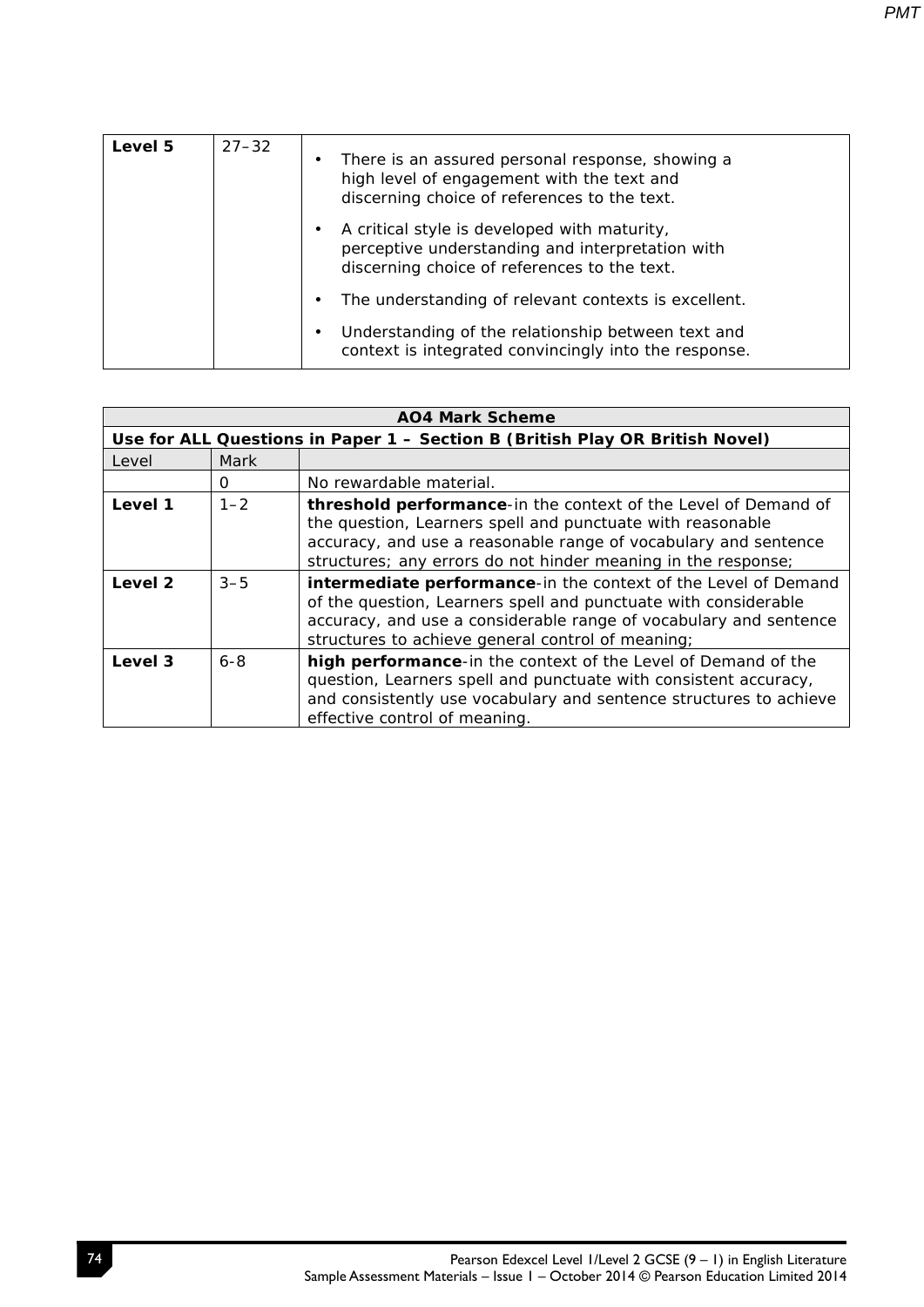| Question                         | Indicative content                                                                                                                                                                                                               |  |  |  |  |  |
|----------------------------------|----------------------------------------------------------------------------------------------------------------------------------------------------------------------------------------------------------------------------------|--|--|--|--|--|
| Number                           |                                                                                                                                                                                                                                  |  |  |  |  |  |
| 10.<br>Hobson's<br><b>Choice</b> | The indicative content is not prescriptive. Reward responses that<br>explore the significance of Hobson's relationship with his daughters.                                                                                       |  |  |  |  |  |
|                                  | Responses may include:                                                                                                                                                                                                           |  |  |  |  |  |
|                                  | Interpretation of text (AO1):                                                                                                                                                                                                    |  |  |  |  |  |
|                                  | he considers they are above themselves - 'uppishness'<br>$\bullet$                                                                                                                                                               |  |  |  |  |  |
|                                  | he pretends not to obey them, e.g. when asked to wear a collar<br>$\bullet$<br>he does so 'because my neck is cold'                                                                                                              |  |  |  |  |  |
|                                  | confused by their fashionable clothes, he shows his lack of<br>$\bullet$<br>understanding about how they should dress/fashions of the day                                                                                        |  |  |  |  |  |
|                                  | he seeks advice from a friend as he does not know how to cope<br>$\bullet$<br>with them since the death of his wife                                                                                                              |  |  |  |  |  |
|                                  | outwitted by them, he believes they have little respect for him -<br>$\bullet$<br>'windbag'                                                                                                                                      |  |  |  |  |  |
|                                  | he has to admit he needs them in the end, and replies at the<br>$\bullet$<br>end 'meekly'                                                                                                                                        |  |  |  |  |  |
|                                  | he is more realistic about Maggie when she says she needs to<br>$\bullet$<br>consult Will, 'asking Will's a matter of form.'                                                                                                     |  |  |  |  |  |
|                                  | Relationship between text and context (AO3):                                                                                                                                                                                     |  |  |  |  |  |
|                                  | Hobson has clear expectations about the role his daughters<br>$\bullet$<br>should adopt, reflecting the setting of the play, but is left<br>stranded by the changes in society and modern attitudes                              |  |  |  |  |  |
|                                  | he finds the daughters mystifying without his wife there to take<br>$\bullet$<br>on a disciplinary role ('and the missus does the lathering')                                                                                    |  |  |  |  |  |
|                                  | the disintegration of his authority and weakening of his<br>character are heavily influenced by his alcohol addiction - very<br>common in inner cities in late Victorian society, partly because<br>of the cheapness of alcohol. |  |  |  |  |  |
|                                  | Reward all valid points.                                                                                                                                                                                                         |  |  |  |  |  |
|                                  | Candidates will be rewarded if they make relevant textual references or use<br>short quotations from the text. This includes relevant paraphrasing.                                                                              |  |  |  |  |  |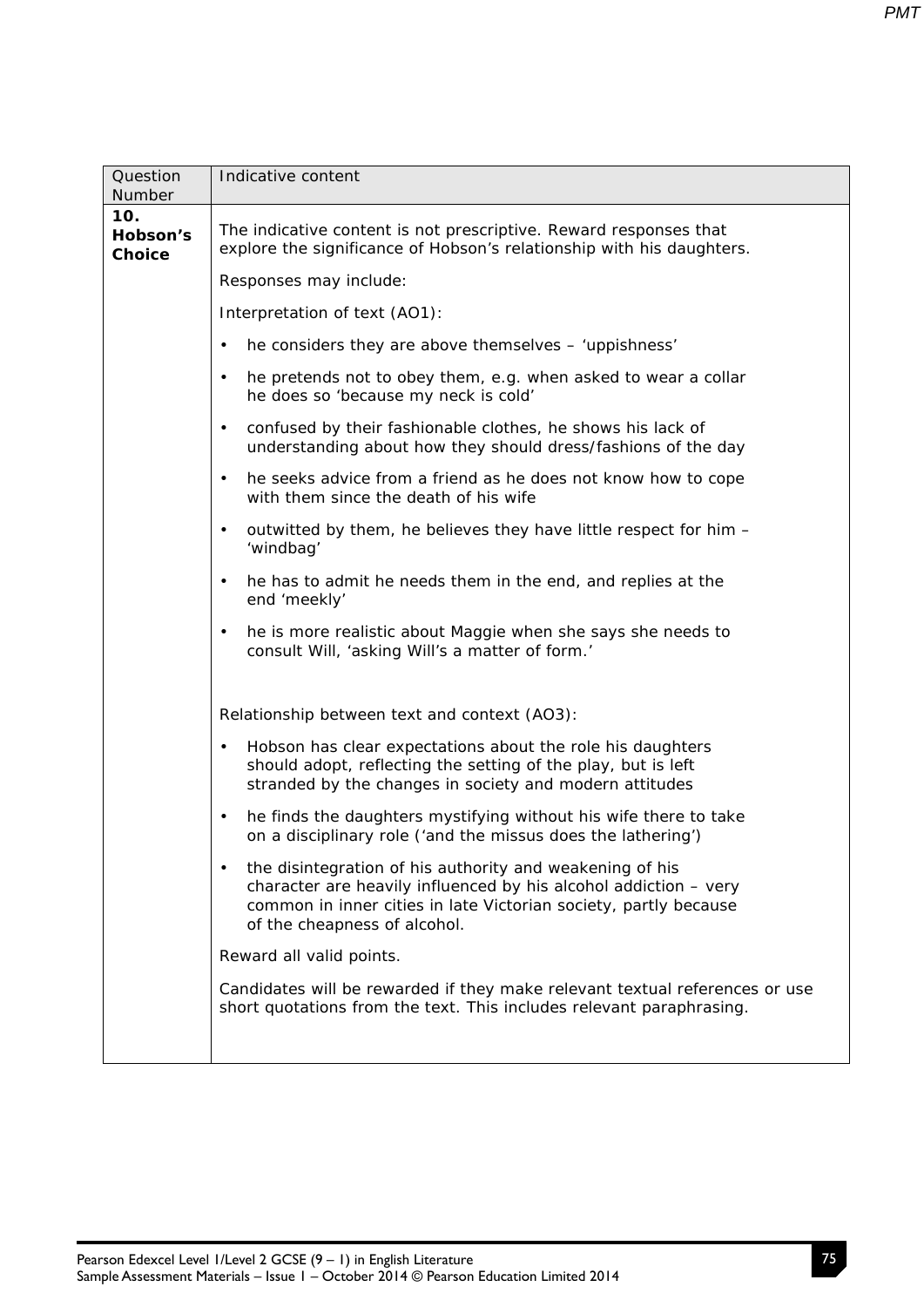| Level   | Mark (32<br>marks) | Descriptor - Bullets 1 and 2- AO1 (16 marks), Bullets 3 and 4 -<br>AO3 (16 marks)                                                                                               |
|---------|--------------------|---------------------------------------------------------------------------------------------------------------------------------------------------------------------------------|
|         | 0                  | No rewardable material.                                                                                                                                                         |
| Level 1 | $1 - 6$            | The response is simple with little personal response<br>$\bullet$<br>and little relevant supporting reference to the text.                                                      |
|         |                    | There is little evidence of a critical style and little<br>$\bullet$<br>relevant supporting reference to the text.                                                              |
|         |                    | Little awareness of relevant contexts is shown.<br>$\bullet$                                                                                                                    |
|         |                    | There is little comment on the relationship between<br>$\bullet$<br>text and context.                                                                                           |
| Level 2 | $7 - 12$           | The response may be largely narrative but has some<br>$\bullet$<br>elements of personal response, there is some<br>reference to the text without consistent or secure<br>focus. |
|         |                    | There is some evidence of a critical style there is<br>$\bullet$<br>some reference to the text without consistent or<br>secure focus.                                           |
|         |                    | Some awareness of relevant contexts is shown.<br>$\bullet$                                                                                                                      |
|         |                    | There is some comment on the relationship between<br>$\bullet$<br>text and context.                                                                                             |
| Level 3 | $13 - 19$          | The response shows a relevant personal response,<br>$\bullet$<br>soundly related to the text with focused supporting<br>textual references.                                     |
|         |                    | There is an appropriate critical style, with comments<br>$\bullet$<br>showing a sound interpretation with focused<br>supporting textual references.                             |
|         |                    | Sound comment is offered on relevant contexts.<br>$\bullet$                                                                                                                     |
|         |                    | There is relevant comment on the relationship<br>between text and context.                                                                                                      |
| Level 4 | $20 - 26$          | The response has a developed personal response<br>and thorough engagement, fully related to the text<br>with well-chosen references to the text.                                |
|         |                    | The critical style is sustained and there is well-<br>$\bullet$<br>developed interpretation with well-chosen references<br>to the text.                                         |
|         |                    | Sustained comment is offered on relevant contexts.<br>$\bullet$                                                                                                                 |
|         |                    | There is detailed awareness of the relationship<br>$\bullet$<br>between text and context.                                                                                       |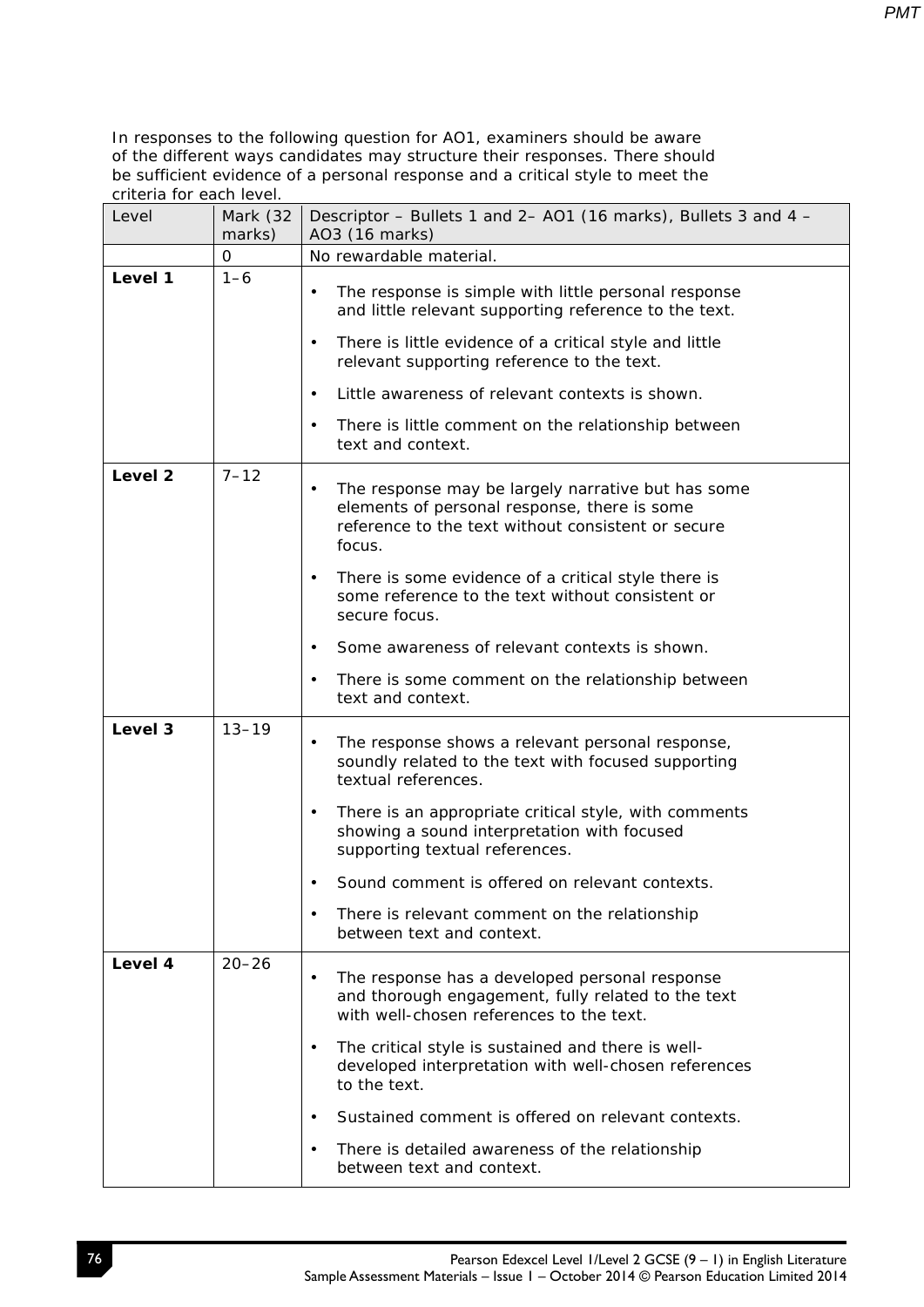| Level 5 | $27 - 32$ | ٠ | There is an assured personal response, showing a<br>high level of engagement with the text and<br>discerning choice of references to the text.   |
|---------|-----------|---|--------------------------------------------------------------------------------------------------------------------------------------------------|
|         |           |   | A critical style is developed with maturity,<br>perceptive understanding and interpretation with<br>discerning choice of references to the text. |
|         |           |   | The understanding of relevant contexts is excellent.                                                                                             |
|         |           | ٠ | Understanding of the relationship between text and<br>context is integrated convincingly into the response.                                      |

| <b>AO4 Mark Scheme</b> |         |                                                                                                                                                                                                                                                                  |  |
|------------------------|---------|------------------------------------------------------------------------------------------------------------------------------------------------------------------------------------------------------------------------------------------------------------------|--|
|                        |         | Use for ALL Questions in Paper 1 - Section B (British Play OR British Novel)                                                                                                                                                                                     |  |
| Level                  | Mark    |                                                                                                                                                                                                                                                                  |  |
|                        | 0       | No rewardable material.                                                                                                                                                                                                                                          |  |
| Level 1                | $1 - 2$ | threshold performance-in the context of the Level of Demand of<br>the question, Learners spell and punctuate with reasonable<br>accuracy, and use a reasonable range of vocabulary and sentence<br>structures; any errors do not hinder meaning in the response; |  |
| Level 2                | $3 - 5$ | intermediate performance-in the context of the Level of Demand<br>of the question, Learners spell and punctuate with considerable<br>accuracy, and use a considerable range of vocabulary and sentence<br>structures to achieve general control of meaning;      |  |
| Level 3                | $6 - 8$ | high performance-in the context of the Level of Demand of the<br>question, Learners spell and punctuate with consistent accuracy,<br>and consistently use vocabulary and sentence structures to achieve<br>effective control of meaning.                         |  |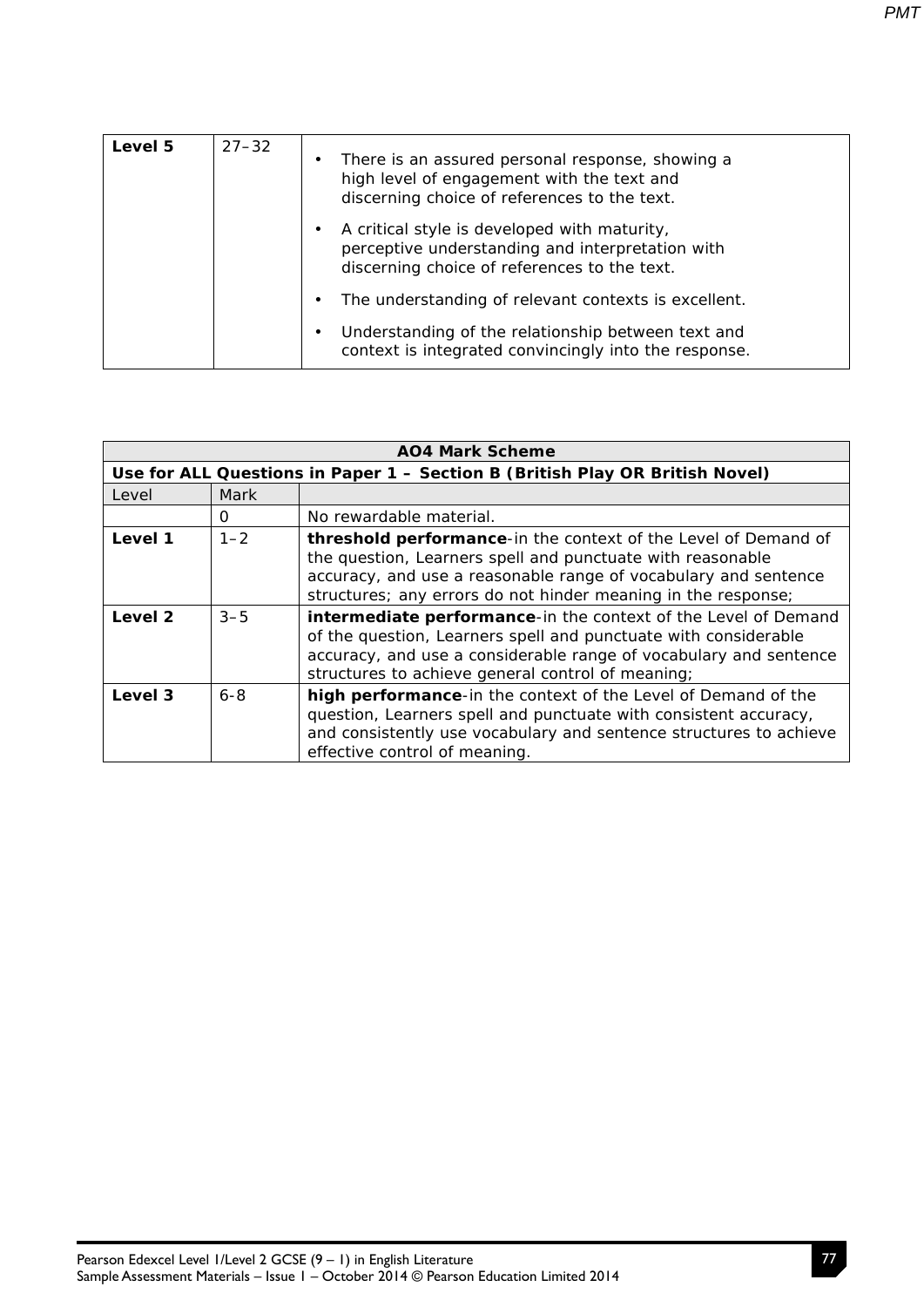|                              | Indicative content                                                                                                                                                                                                                                                                                                                                                                                                                                                                                                                                                                                                                                                                                                                                                                                                                                                                                                                                                                                                                                                                                                                                                                                                                                                                                                                                                                                                                                                                                  |
|------------------------------|-----------------------------------------------------------------------------------------------------------------------------------------------------------------------------------------------------------------------------------------------------------------------------------------------------------------------------------------------------------------------------------------------------------------------------------------------------------------------------------------------------------------------------------------------------------------------------------------------------------------------------------------------------------------------------------------------------------------------------------------------------------------------------------------------------------------------------------------------------------------------------------------------------------------------------------------------------------------------------------------------------------------------------------------------------------------------------------------------------------------------------------------------------------------------------------------------------------------------------------------------------------------------------------------------------------------------------------------------------------------------------------------------------------------------------------------------------------------------------------------------------|
| Question<br>Number           |                                                                                                                                                                                                                                                                                                                                                                                                                                                                                                                                                                                                                                                                                                                                                                                                                                                                                                                                                                                                                                                                                                                                                                                                                                                                                                                                                                                                                                                                                                     |
| 11. Blood<br><b>Brothers</b> | The indicative content is not prescriptive. Reward responses that<br>consider the significance of the relationship between Mickey and<br>Eddie.                                                                                                                                                                                                                                                                                                                                                                                                                                                                                                                                                                                                                                                                                                                                                                                                                                                                                                                                                                                                                                                                                                                                                                                                                                                                                                                                                     |
|                              | Responses may include:                                                                                                                                                                                                                                                                                                                                                                                                                                                                                                                                                                                                                                                                                                                                                                                                                                                                                                                                                                                                                                                                                                                                                                                                                                                                                                                                                                                                                                                                              |
|                              | Interpretation of text (AO1):<br>they relate to each other immediately as children: 'blood<br>brothers'<br>Eddie's feelings concerning Mickey: he was in awe as a<br>young boy, but this changes, particularly when Linda comes<br>between them. Does Eddie use or abuse his status?<br>the situation of Eddie and Mickey - twins but with<br>٠<br>contrasting backgrounds<br>in early adulthood, Mickey struggles with no work, marriage<br>$\bullet$<br>and a child on the way, 'because while no one was looking I<br>grew up. An' you didn't because you didn't need to; an' I<br>don't blame y' for it, Eddie.'<br>the idea of 'blood brothers' has a tragic outcome as they die<br>$\bullet$<br>violent deaths on the same day.<br>Relationship between text and context (AO3):<br>jealousy and rising tension act as a spur to violence, leading<br>$\bullet$<br>to tragedy - this arises from the difference in their<br>upbringing and social class<br>the play shows a divided society, set in 1980s Britain (the<br>$\bullet$<br>decade of Thatcherism and the miners' strike) - Mickey<br>cannot get on and it is Eddie's adoptive father who 'lays<br>people off'<br>Eddie also has a university education; despite the expansion<br>$\bullet$<br>of higher education in the 1980s, this was still far less<br>common (especially among those of lower social class) than<br>it is now - and was seen as bringing clear-cut socio-<br>economic advantages.<br>Reward all valid points. |
|                              | Candidates will be rewarded if they make relevant textual references or use<br>short quotations from the text. This includes relevant paraphrasing.                                                                                                                                                                                                                                                                                                                                                                                                                                                                                                                                                                                                                                                                                                                                                                                                                                                                                                                                                                                                                                                                                                                                                                                                                                                                                                                                                 |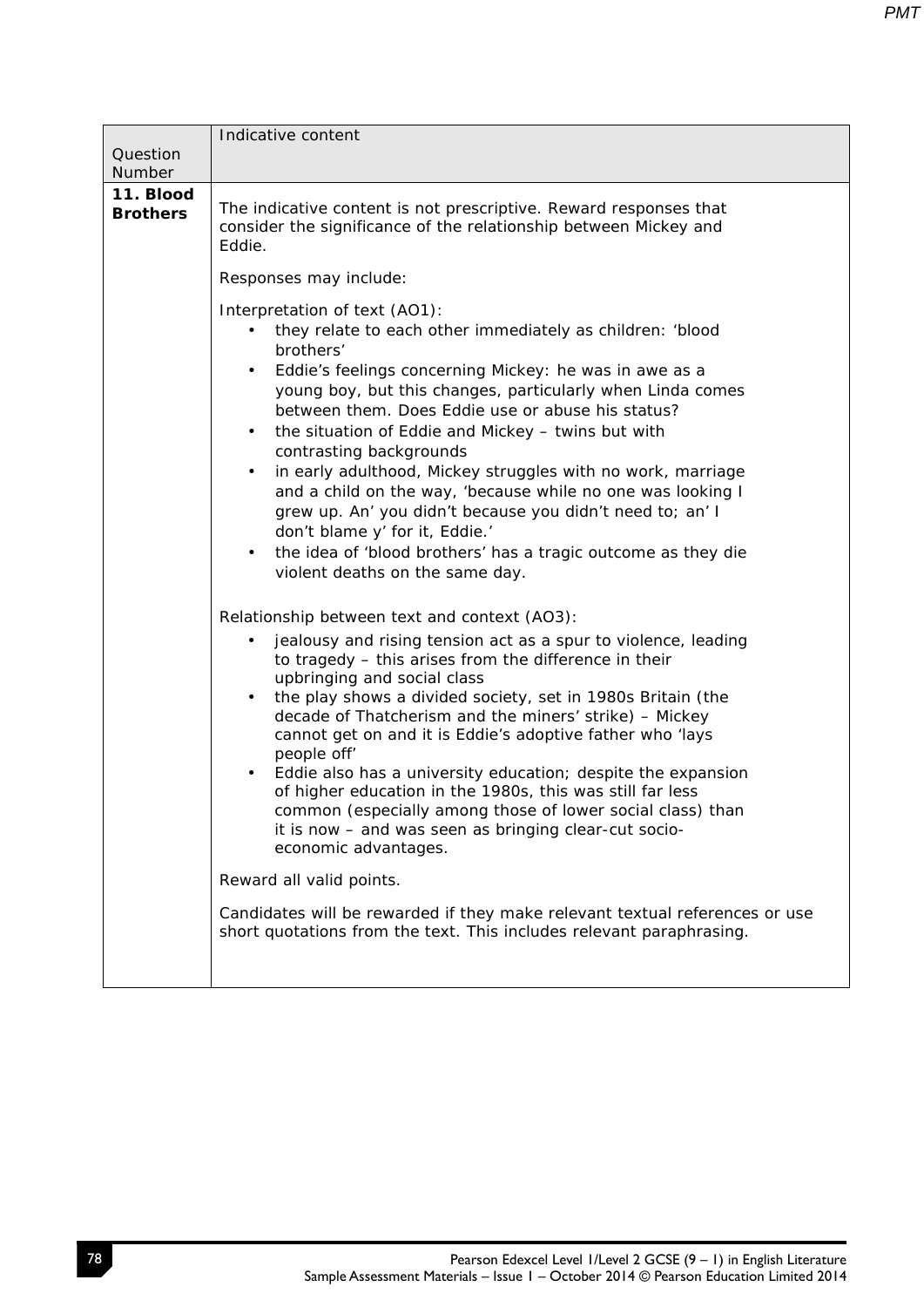| Level              | Mark (32<br>marks) | Descriptor - Bullets 1 and 2- AO1 (16 marks), Bullets 3 and 4 -<br>AO3 (16 marks)                                                                                               |
|--------------------|--------------------|---------------------------------------------------------------------------------------------------------------------------------------------------------------------------------|
|                    | 0                  | No rewardable material.                                                                                                                                                         |
| Level 1            | $1 - 6$            | The response is simple with little personal response<br>$\bullet$<br>and little relevant supporting reference to the text.                                                      |
|                    |                    | There is little evidence of a critical style and little<br>$\bullet$<br>relevant supporting reference to the text.                                                              |
|                    |                    | Little awareness of relevant contexts is shown.<br>$\bullet$                                                                                                                    |
|                    |                    | There is little comment on the relationship between<br>$\bullet$<br>text and context.                                                                                           |
| Level <sub>2</sub> | $7 - 12$           | The response may be largely narrative but has some<br>$\bullet$<br>elements of personal response, there is some<br>reference to the text without consistent or secure<br>focus. |
|                    |                    | There is some evidence of a critical style there is<br>$\bullet$<br>some reference to the text without consistent or<br>secure focus.                                           |
|                    |                    | Some awareness of relevant contexts is shown.<br>$\bullet$                                                                                                                      |
|                    |                    | There is some comment on the relationship between<br>$\bullet$<br>text and context.                                                                                             |
| Level 3            | $13 - 19$          | The response shows a relevant personal response,<br>$\bullet$<br>soundly related to the text with focused supporting<br>textual references.                                     |
|                    |                    | There is an appropriate critical style, with comments<br>$\bullet$<br>showing a sound interpretation with focused<br>supporting textual references.                             |
|                    |                    | Sound comment is offered on relevant contexts.<br>$\bullet$                                                                                                                     |
|                    |                    | There is relevant comment on the relationship<br>between text and context.                                                                                                      |
| Level 4            | $20 - 26$          | The response has a developed personal response<br>$\bullet$<br>and thorough engagement, fully related to the text<br>with well-chosen references to the text.                   |
|                    |                    | The critical style is sustained and there is well-<br>$\bullet$<br>developed interpretation with well-chosen references<br>to the text.                                         |
|                    |                    | Sustained comment is offered on relevant contexts.<br>$\bullet$                                                                                                                 |
|                    |                    | There is detailed awareness of the relationship<br>$\bullet$<br>between text and context.                                                                                       |

79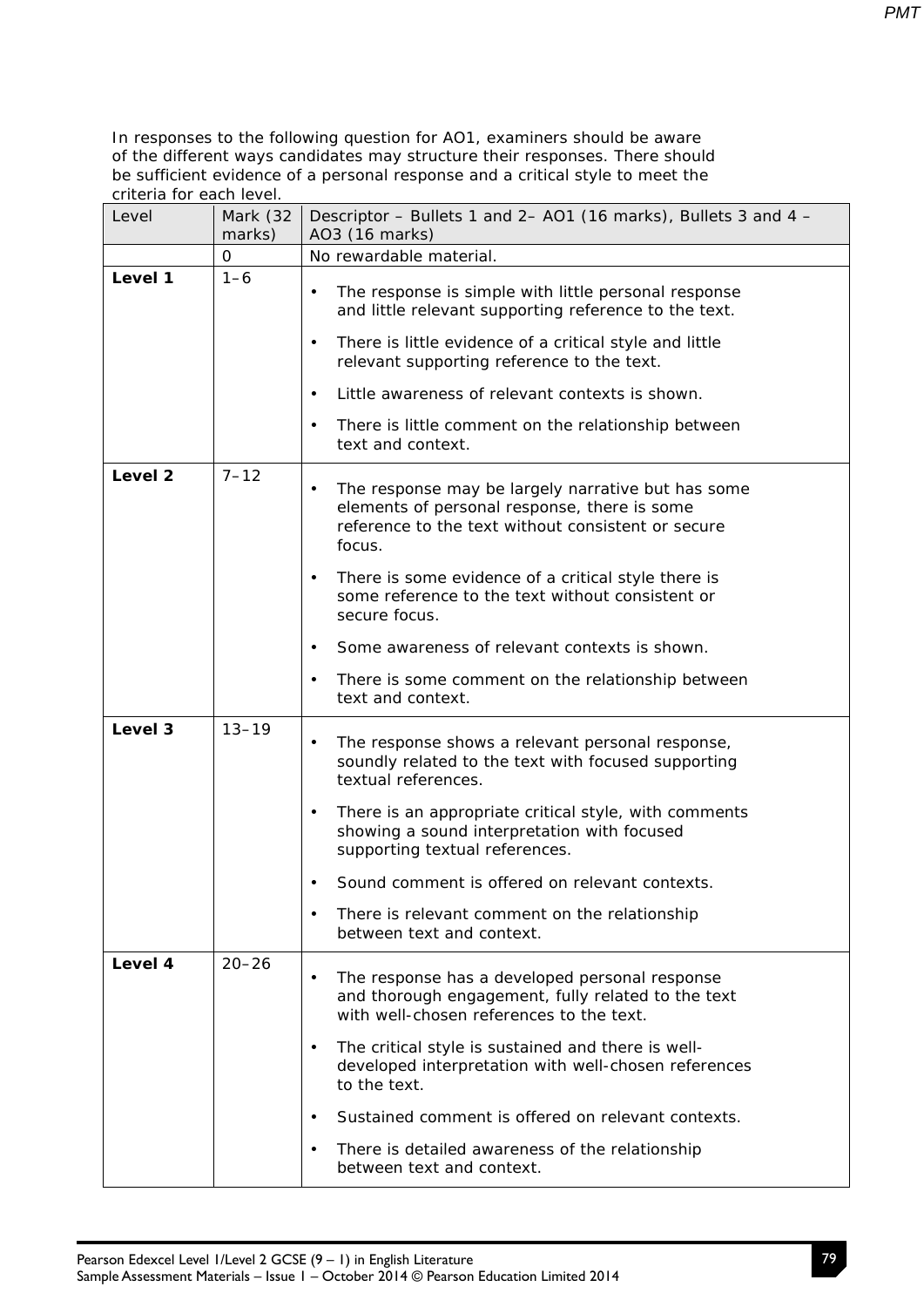| Level 5 | $27 - 32$ | $\bullet$ | There is an assured personal response, showing a<br>high level of engagement with the text and<br>discerning choice of references to the text.   |
|---------|-----------|-----------|--------------------------------------------------------------------------------------------------------------------------------------------------|
|         |           |           | A critical style is developed with maturity,<br>perceptive understanding and interpretation with<br>discerning choice of references to the text. |
|         |           | ٠         | The understanding of relevant contexts is excellent.                                                                                             |
|         |           | ٠         | Understanding of the relationship between text and<br>context is integrated convincingly into the response.                                      |

| <b>AO4 Mark Scheme</b> |         |                                                                                                                                                                                                                                                                  |
|------------------------|---------|------------------------------------------------------------------------------------------------------------------------------------------------------------------------------------------------------------------------------------------------------------------|
|                        |         | Use for ALL Questions in Paper 1 - Section B (British Play OR British Novel)                                                                                                                                                                                     |
| Level                  | Mark    |                                                                                                                                                                                                                                                                  |
|                        | 0       | No rewardable material.                                                                                                                                                                                                                                          |
| Level 1                | $1 - 2$ | threshold performance-in the context of the Level of Demand of<br>the question, Learners spell and punctuate with reasonable<br>accuracy, and use a reasonable range of vocabulary and sentence<br>structures; any errors do not hinder meaning in the response; |
| Level 2                | $3 - 5$ | intermediate performance-in the context of the Level of Demand<br>of the question, Learners spell and punctuate with considerable<br>accuracy, and use a considerable range of vocabulary and sentence<br>structures to achieve general control of meaning;      |
| Level 3                | $6 - 8$ | high performance-in the context of the Level of Demand of the<br>question, Learners spell and punctuate with consistent accuracy,<br>and consistently use vocabulary and sentence structures to achieve<br>effective control of meaning.                         |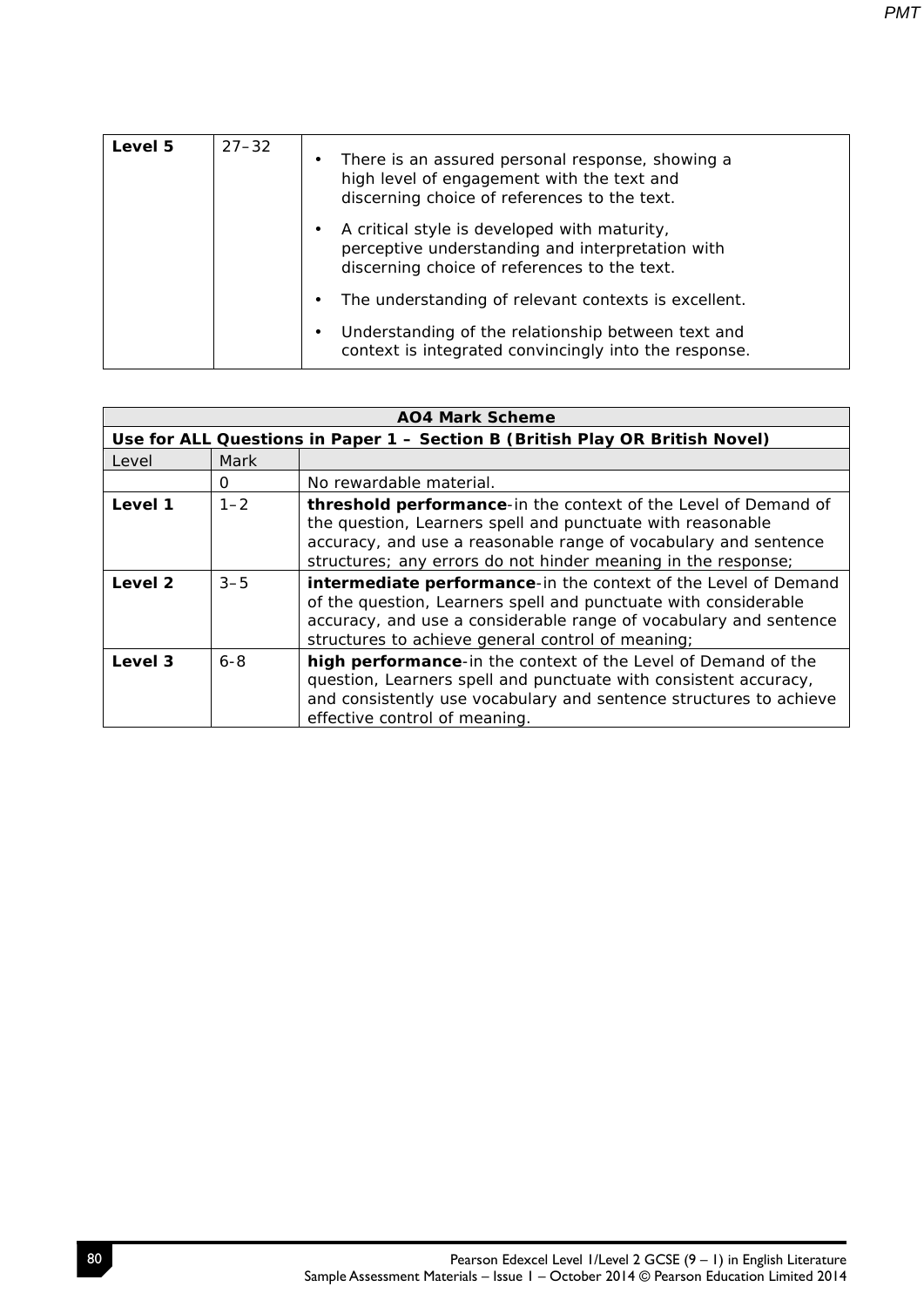| Question                     | Indicative content                                                                                                                                                                                                        |
|------------------------------|---------------------------------------------------------------------------------------------------------------------------------------------------------------------------------------------------------------------------|
| Number                       |                                                                                                                                                                                                                           |
| 12. Blood<br><b>Brothers</b> | The indicative content is not prescriptive. Reward responses that<br>consider how freedom is important in the play.                                                                                                       |
|                              | Responses may include:                                                                                                                                                                                                    |
|                              | Interpretation of text (AO1):                                                                                                                                                                                             |
|                              | consequences of having freedom: positive, e.g. freedom to<br>$\bullet$<br>choose a course of action; and negative, e.g. freedom in<br>Mickey's world where this leads to criminal activity                                |
|                              | loss/lack of freedom is also important, e.g. for Mickey being in<br>$\bullet$<br>prison affects his health permanently, 'And treats his ills with<br>daily pills'                                                         |
|                              | there is a contrast in the different childhood experiences of<br>$\bullet$<br>Mickey's family and friends and the Lyons family - poverty<br>removes freedom of choice, whereas the Lyons family have<br>financial freedom |
|                              | freedom of movement between classes is presented as<br>$\bullet$<br>impossible                                                                                                                                            |
|                              | freedom and choice/free will - could Mickey have avoided what<br>$\bullet$<br>happened? Could Eddie have stayed away from Linda?                                                                                          |
|                              | the contract between Mrs Lyons and Mrs Johnson - no freedom<br>$\bullet$<br>- continuing motif of 'we always pay for decisions/actions', 'But<br>a debt is a debt and must be paid.'                                      |
|                              | Relationship between text and context (AO3):                                                                                                                                                                              |
|                              | consequences of having freedom: positive, e.g. freedom to<br>$\bullet$<br>choose a course of action, and negative, e.g. freedom in<br>Mickey's world where this leads to criminal activity                                |
|                              | life in 1980s Britain as presented in the play (the decade of<br>$\bullet$<br>'Thatcherism' and the miners' strike) has a great sense of<br>freedom for some (licence to act as they wish) but not for<br>others          |
|                              | despite widespread affluence, society had its casualties, notably<br>$\bullet$<br>in the inner cities, where some people felt less free.                                                                                  |
|                              | Reward all valid points.                                                                                                                                                                                                  |
|                              | Candidates will be rewarded if they make relevant textual references or use<br>short quotations from the text. This includes relevant paraphrasing.                                                                       |
|                              |                                                                                                                                                                                                                           |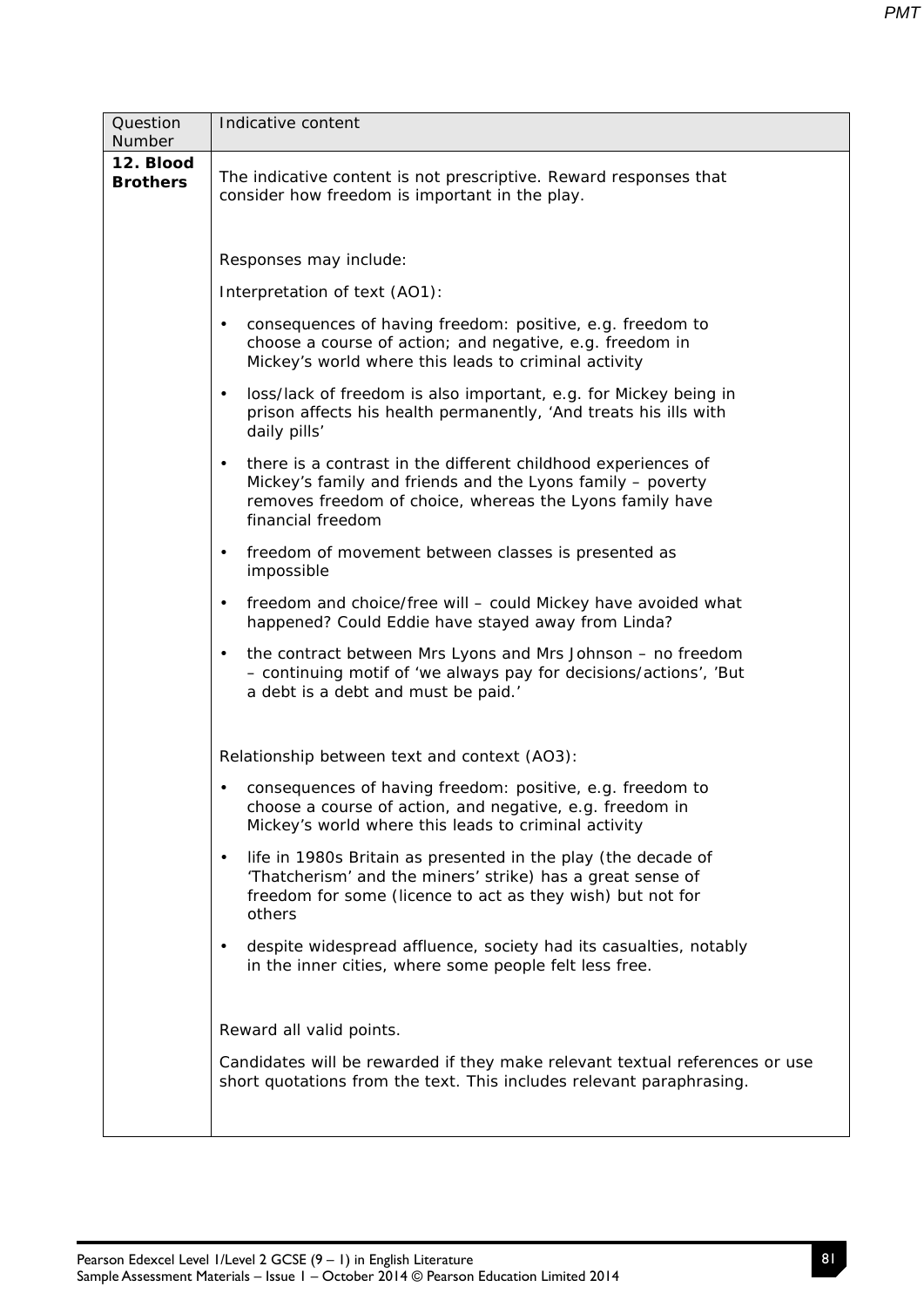| Level   | Mark (32<br>marks) | Descriptor - Bullets 1 and 2- AO1 (16 marks), Bullets 3 and 4 -<br>AO3 (16 marks)                                                                                               |  |
|---------|--------------------|---------------------------------------------------------------------------------------------------------------------------------------------------------------------------------|--|
|         | 0                  | No rewardable material.                                                                                                                                                         |  |
| Level 1 | $1 - 6$            | The response is simple with little personal response<br>$\bullet$<br>and little relevant supporting reference to the text.                                                      |  |
|         |                    | There is little evidence of a critical style and little<br>$\bullet$<br>relevant supporting reference to the text.                                                              |  |
|         |                    | Little awareness of relevant contexts is shown.<br>$\bullet$                                                                                                                    |  |
|         |                    | There is little comment on the relationship between<br>$\bullet$<br>text and context.                                                                                           |  |
| Level 2 | $7 - 12$           | The response may be largely narrative but has some<br>$\bullet$<br>elements of personal response, there is some<br>reference to the text without consistent or secure<br>focus. |  |
|         |                    | There is some evidence of a critical style there is<br>٠<br>some reference to the text without consistent or<br>secure focus.                                                   |  |
|         |                    | Some awareness of relevant contexts is shown.<br>$\bullet$                                                                                                                      |  |
|         |                    | There is some comment on the relationship between<br>$\bullet$<br>text and context.                                                                                             |  |
| Level 3 | $13 - 19$          | The response shows a relevant personal response,<br>$\bullet$<br>soundly related to the text with focused supporting<br>textual references.                                     |  |
|         |                    | There is an appropriate critical style, with comments<br>$\bullet$<br>showing a sound interpretation with focused<br>supporting textual references.                             |  |
|         |                    | Sound comment is offered on relevant contexts.<br>$\bullet$                                                                                                                     |  |
|         |                    | There is relevant comment on the relationship<br>between text and context.                                                                                                      |  |
| Level 4 | $20 - 26$          | The response has a developed personal response<br>and thorough engagement, fully related to the text<br>with well-chosen references to the text.                                |  |
|         |                    | The critical style is sustained and there is well-<br>$\bullet$<br>developed interpretation with well-chosen references<br>to the text.                                         |  |
|         |                    | Sustained comment is offered on relevant contexts.<br>$\bullet$                                                                                                                 |  |
|         |                    | There is detailed awareness of the relationship<br>$\bullet$<br>between text and context.                                                                                       |  |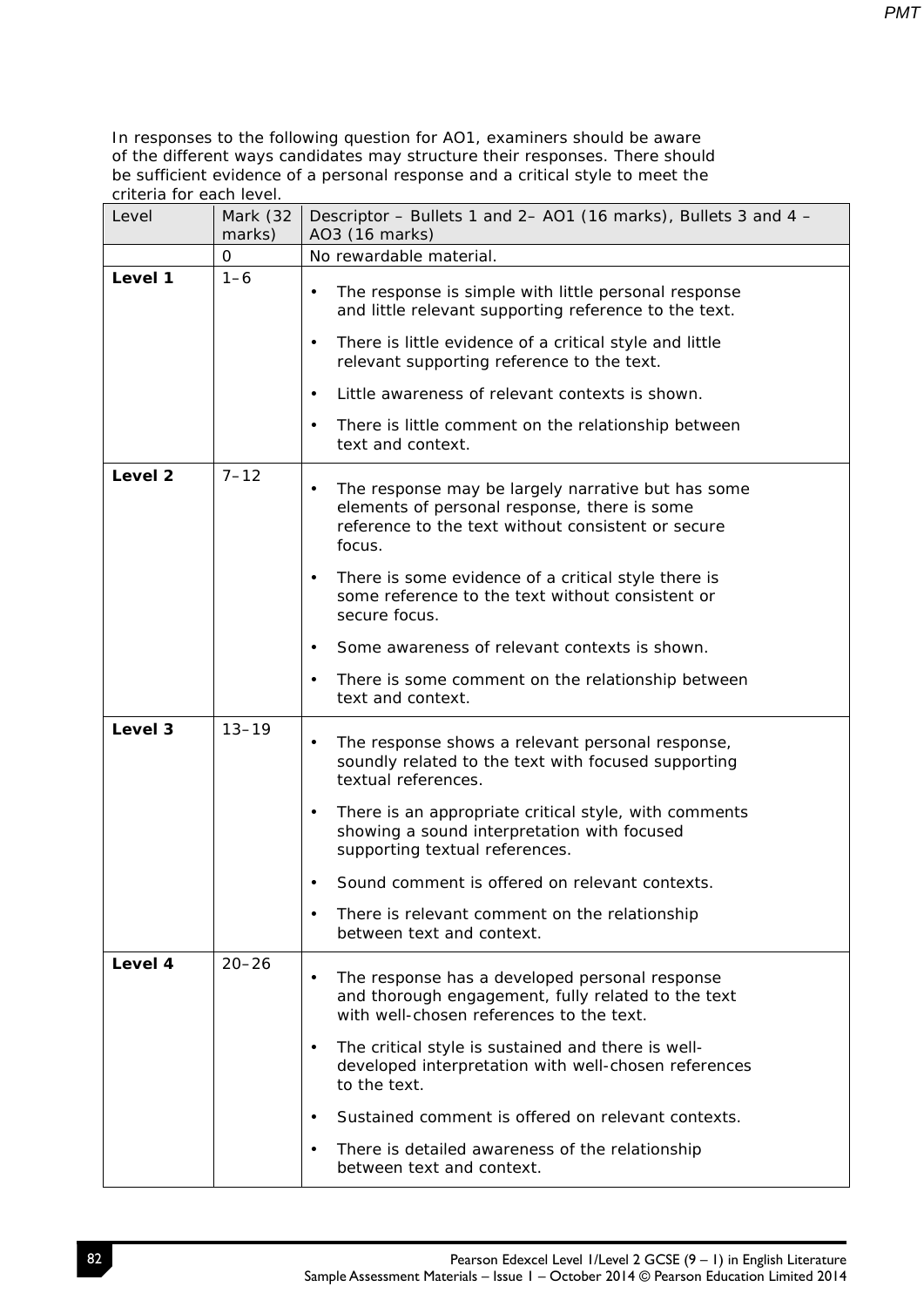| Level 5 | $27 - 32$ | $\bullet$ | There is an assured personal response, showing a<br>high level of engagement with the text and<br>discerning choice of references to the text.   |
|---------|-----------|-----------|--------------------------------------------------------------------------------------------------------------------------------------------------|
|         |           |           | A critical style is developed with maturity,<br>perceptive understanding and interpretation with<br>discerning choice of references to the text. |
|         |           |           | The understanding of relevant contexts is excellent.                                                                                             |
|         |           | $\bullet$ | Understanding of the relationship between text and<br>context is integrated convincingly into the response.                                      |

| <b>AO4 Mark Scheme</b> |         |                                                                                                                                                                                                                                                                  |  |
|------------------------|---------|------------------------------------------------------------------------------------------------------------------------------------------------------------------------------------------------------------------------------------------------------------------|--|
|                        |         | Use for ALL Questions in Paper 1 - Section B (British Play OR British Novel)                                                                                                                                                                                     |  |
| Level                  | Mark    |                                                                                                                                                                                                                                                                  |  |
|                        | 0       | No rewardable material.                                                                                                                                                                                                                                          |  |
| Level 1                | $1 - 2$ | threshold performance-in the context of the Level of Demand of<br>the question, Learners spell and punctuate with reasonable<br>accuracy, and use a reasonable range of vocabulary and sentence<br>structures; any errors do not hinder meaning in the response; |  |
| Level 2                | $3 - 5$ | intermediate performance-in the context of the Level of Demand<br>of the question, Learners spell and punctuate with considerable<br>accuracy, and use a considerable range of vocabulary and sentence<br>structures to achieve general control of meaning;      |  |
| Level 3                | $6 - 8$ | high performance-in the context of the Level of Demand of the<br>question, Learners spell and punctuate with consistent accuracy,<br>and consistently use vocabulary and sentence structures to achieve<br>effective control of meaning.                         |  |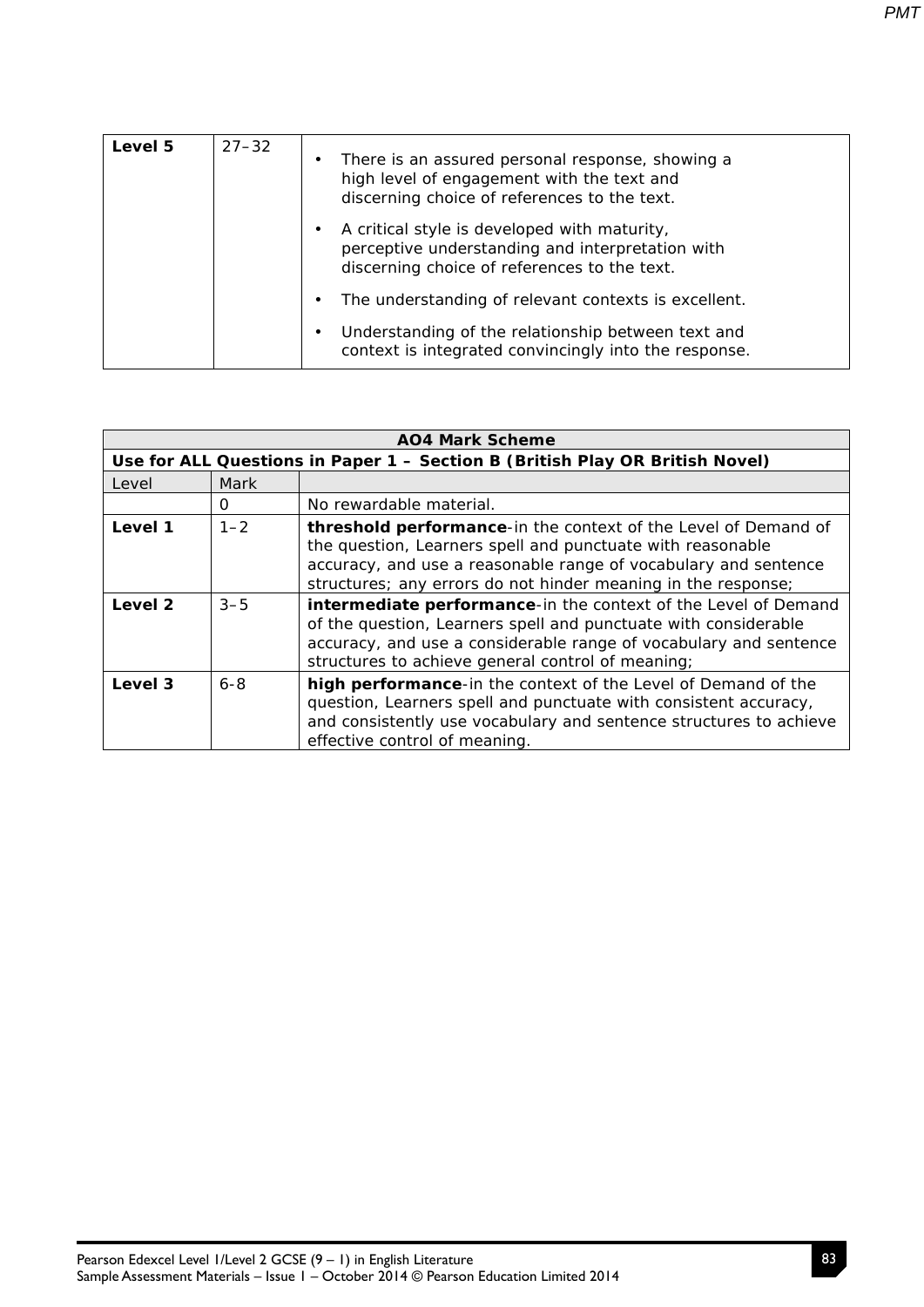| Question<br>Number             | Indicative content                                                                                                                                                                                                                                                                                                                                                                                                                                                                                                                                                                                                                                                                                                                                                      |
|--------------------------------|-------------------------------------------------------------------------------------------------------------------------------------------------------------------------------------------------------------------------------------------------------------------------------------------------------------------------------------------------------------------------------------------------------------------------------------------------------------------------------------------------------------------------------------------------------------------------------------------------------------------------------------------------------------------------------------------------------------------------------------------------------------------------|
| 13.<br>Journey's<br><b>End</b> | The indicative content is not prescriptive. Reward responses that<br>explore the importance of fear.                                                                                                                                                                                                                                                                                                                                                                                                                                                                                                                                                                                                                                                                    |
|                                | Responses may include:                                                                                                                                                                                                                                                                                                                                                                                                                                                                                                                                                                                                                                                                                                                                                  |
|                                | Interpretation of text (AO1):                                                                                                                                                                                                                                                                                                                                                                                                                                                                                                                                                                                                                                                                                                                                           |
|                                | Stanhope's own fears, e.g. using whisky to get him through the<br>$\bullet$<br>pressures of war: 'I couldn't bear being fully conscious all the<br>time', and fear of responsibility/being idolised, expectations of<br>others, e.g. Raleigh expecting him to be the same                                                                                                                                                                                                                                                                                                                                                                                                                                                                                               |
|                                | Hibbert's fear and facing Stanhope's gun, 'Because I feel the<br>$\bullet$<br>same'                                                                                                                                                                                                                                                                                                                                                                                                                                                                                                                                                                                                                                                                                     |
|                                | $\bullet$<br>the impact of fear on the men's behaviour, e.g. Stanhope<br>confiscating Raleigh's letter                                                                                                                                                                                                                                                                                                                                                                                                                                                                                                                                                                                                                                                                  |
|                                | how Raleigh and Osborne use an irrelevant conversation to<br>$\bullet$<br>overcome fear before the mission, e.g. 'Now we're off! Quick,<br>let's talk about pigs!'                                                                                                                                                                                                                                                                                                                                                                                                                                                                                                                                                                                                      |
|                                | the capture of the German soldier shows that fear is felt equally<br>$\bullet$<br>by both sides: 'Mercy - mister - mercy!'                                                                                                                                                                                                                                                                                                                                                                                                                                                                                                                                                                                                                                              |
|                                | Relationship between text and context (AO3):<br>military discipline in the First World War was designed partly to<br>$\bullet$<br>instil fear of disobedience: pretending illness and desertion<br>could lead to execution - Stanhope makes him see that this<br>way he still has a chance to come through<br>officers are young, close in age to those in their command, with<br>$\bullet$<br>limited experience, and hence as prone to fears<br>letters could be read by commanding officers, so men are<br>$\bullet$<br>fearful as to what they can write<br>conditions in trenches: extremely unpleasant environment, very<br>claustrophobic: constant likelihood of losing comrades - this all<br>contributes to the fear experienced.<br>Reward all valid points. |
|                                | Candidates will be rewarded if they make relevant textual references or use<br>short quotations from the text. This includes relevant paraphrasing.                                                                                                                                                                                                                                                                                                                                                                                                                                                                                                                                                                                                                     |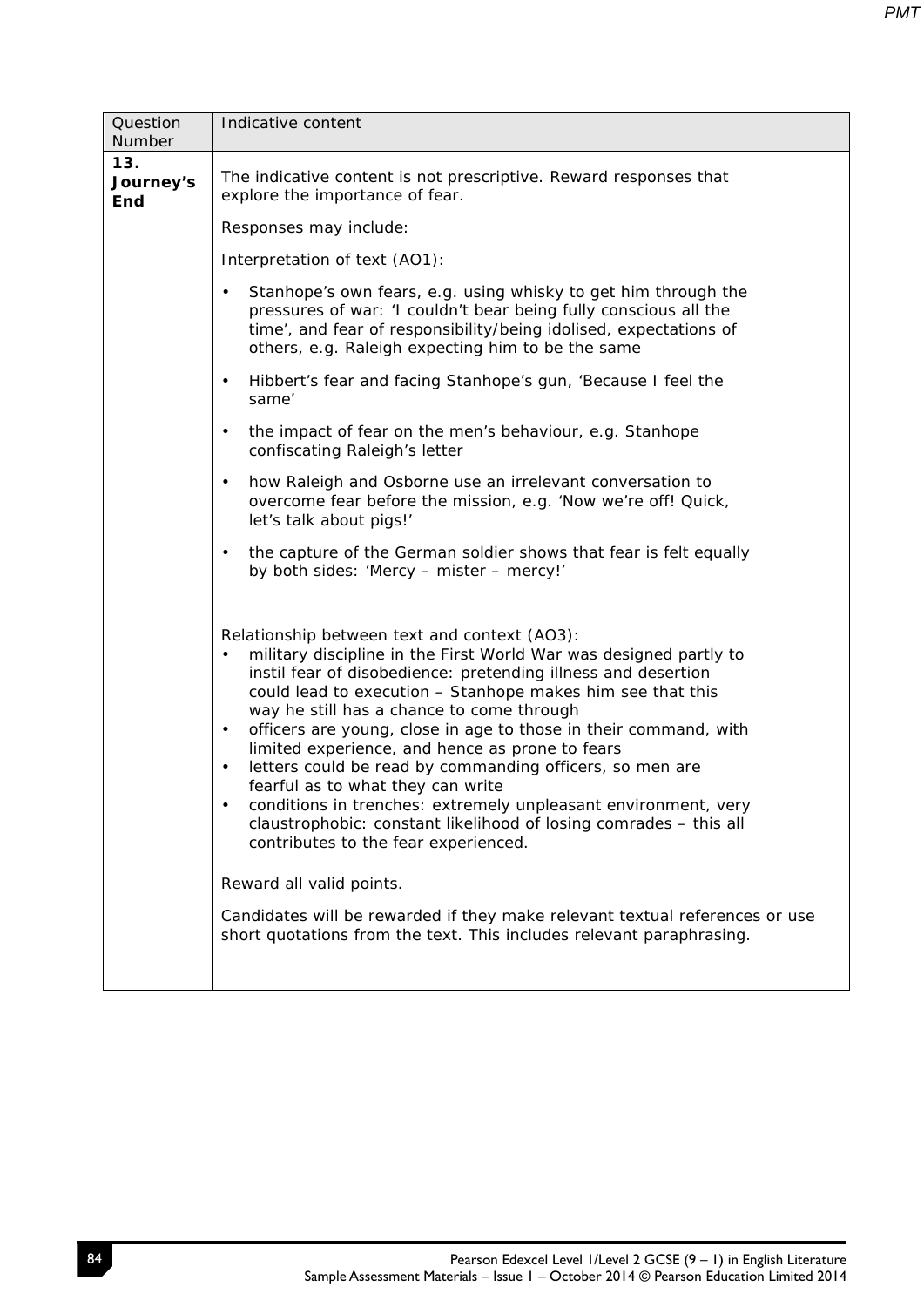| Level              | Mark (32<br>marks) | Descriptor - Bullets 1 and 2- AO1 (16 marks), Bullets 3 and 4 -<br>AO3 (16 marks)                                                                                               |  |
|--------------------|--------------------|---------------------------------------------------------------------------------------------------------------------------------------------------------------------------------|--|
|                    | 0                  | No rewardable material.                                                                                                                                                         |  |
| Level 1            | $1 - 6$            | The response is simple with little personal response<br>$\bullet$<br>and little relevant supporting reference to the text.                                                      |  |
|                    |                    | There is little evidence of a critical style and little<br>$\bullet$<br>relevant supporting reference to the text.                                                              |  |
|                    |                    | Little awareness of relevant contexts is shown.<br>$\bullet$                                                                                                                    |  |
|                    |                    | There is little comment on the relationship between<br>$\bullet$<br>text and context.                                                                                           |  |
| Level <sub>2</sub> | $7 - 12$           | The response may be largely narrative but has some<br>$\bullet$<br>elements of personal response, there is some<br>reference to the text without consistent or secure<br>focus. |  |
|                    |                    | There is some evidence of a critical style there is<br>$\bullet$<br>some reference to the text without consistent or<br>secure focus.                                           |  |
|                    |                    | Some awareness of relevant contexts is shown.<br>$\bullet$                                                                                                                      |  |
|                    |                    | There is some comment on the relationship between<br>$\bullet$<br>text and context.                                                                                             |  |
| Level 3            | $13 - 19$          | The response shows a relevant personal response,<br>$\bullet$<br>soundly related to the text with focused supporting<br>textual references.                                     |  |
|                    |                    | There is an appropriate critical style, with comments<br>$\bullet$<br>showing a sound interpretation with focused<br>supporting textual references.                             |  |
|                    |                    | Sound comment is offered on relevant contexts.<br>$\bullet$                                                                                                                     |  |
|                    |                    | There is relevant comment on the relationship<br>between text and context.                                                                                                      |  |
| Level 4            | $20 - 26$          | The response has a developed personal response<br>$\bullet$<br>and thorough engagement, fully related to the text<br>with well-chosen references to the text.                   |  |
|                    |                    | The critical style is sustained and there is well-<br>$\bullet$<br>developed interpretation with well-chosen references<br>to the text.                                         |  |
|                    |                    | Sustained comment is offered on relevant contexts.<br>$\bullet$                                                                                                                 |  |
|                    |                    | There is detailed awareness of the relationship<br>$\bullet$<br>between text and context.                                                                                       |  |

85

*PMT*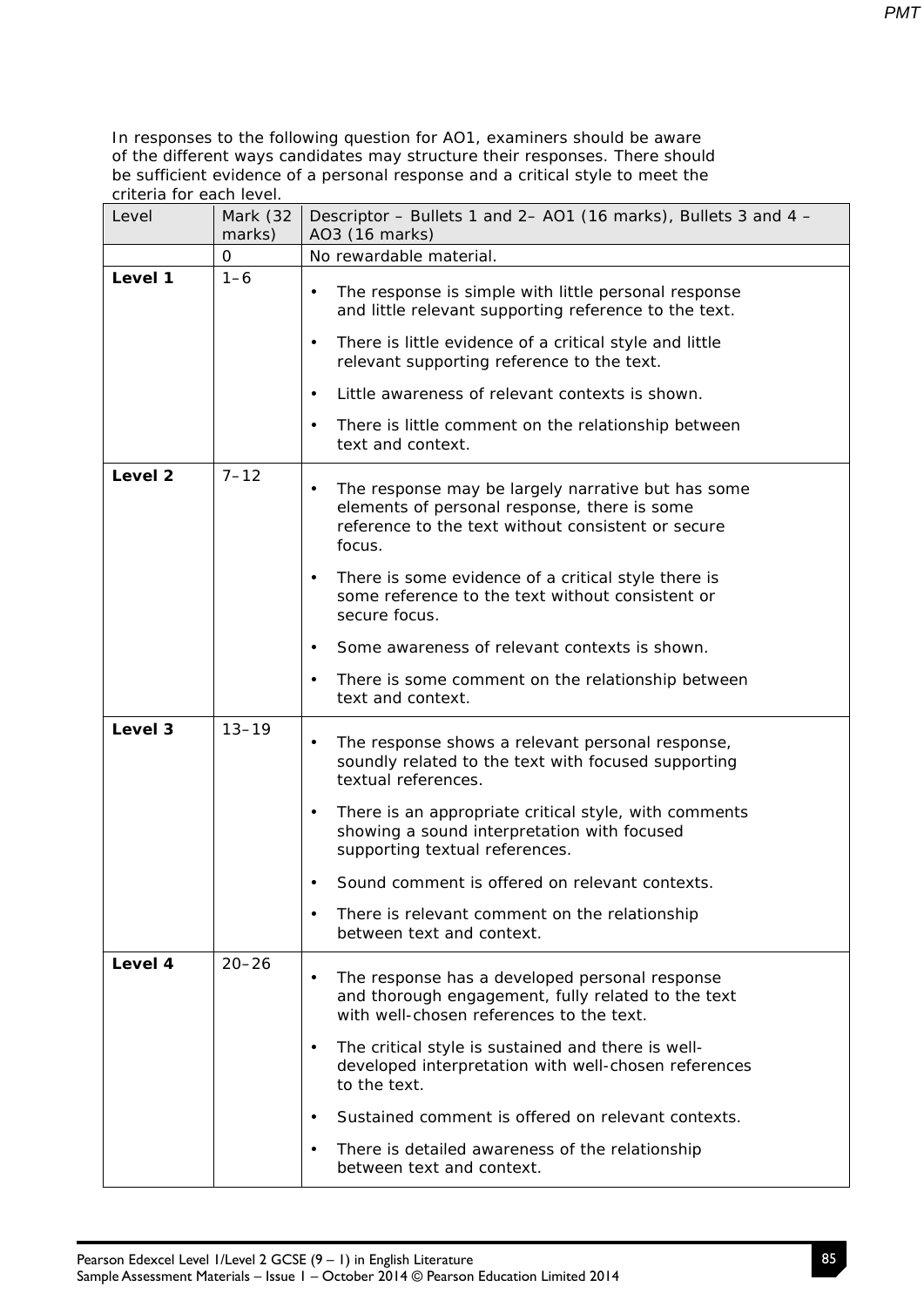| Level 5 | $27 - 32$ | ٠ | There is an assured personal response, showing a<br>high level of engagement with the text and<br>discerning choice of references to the text.   |
|---------|-----------|---|--------------------------------------------------------------------------------------------------------------------------------------------------|
|         |           | ٠ | A critical style is developed with maturity,<br>perceptive understanding and interpretation with<br>discerning choice of references to the text. |
|         |           | ٠ | The understanding of relevant contexts is excellent.                                                                                             |
|         |           | ٠ | Understanding of the relationship between text and<br>context is integrated convincingly into the response.                                      |

| <b>AO4 Mark Scheme</b> |         |                                                                                                                                                                                                                                                                  |  |
|------------------------|---------|------------------------------------------------------------------------------------------------------------------------------------------------------------------------------------------------------------------------------------------------------------------|--|
|                        |         | Use for ALL Questions in Paper 1 - Section B (British Play OR British Novel)                                                                                                                                                                                     |  |
| Level                  | Mark    |                                                                                                                                                                                                                                                                  |  |
|                        | 0       | No rewardable material.                                                                                                                                                                                                                                          |  |
| Level 1                | $1 - 2$ | threshold performance-in the context of the Level of Demand of<br>the question, Learners spell and punctuate with reasonable<br>accuracy, and use a reasonable range of vocabulary and sentence<br>structures; any errors do not hinder meaning in the response; |  |
| Level 2                | $3 - 5$ | intermediate performance-in the context of the Level of Demand<br>of the question, Learners spell and punctuate with considerable<br>accuracy, and use a considerable range of vocabulary and sentence<br>structures to achieve general control of meaning;      |  |
| Level 3                | $6 - 8$ | high performance-in the context of the Level of Demand of the<br>question, Learners spell and punctuate with consistent accuracy,<br>and consistently use vocabulary and sentence structures to achieve<br>effective control of meaning.                         |  |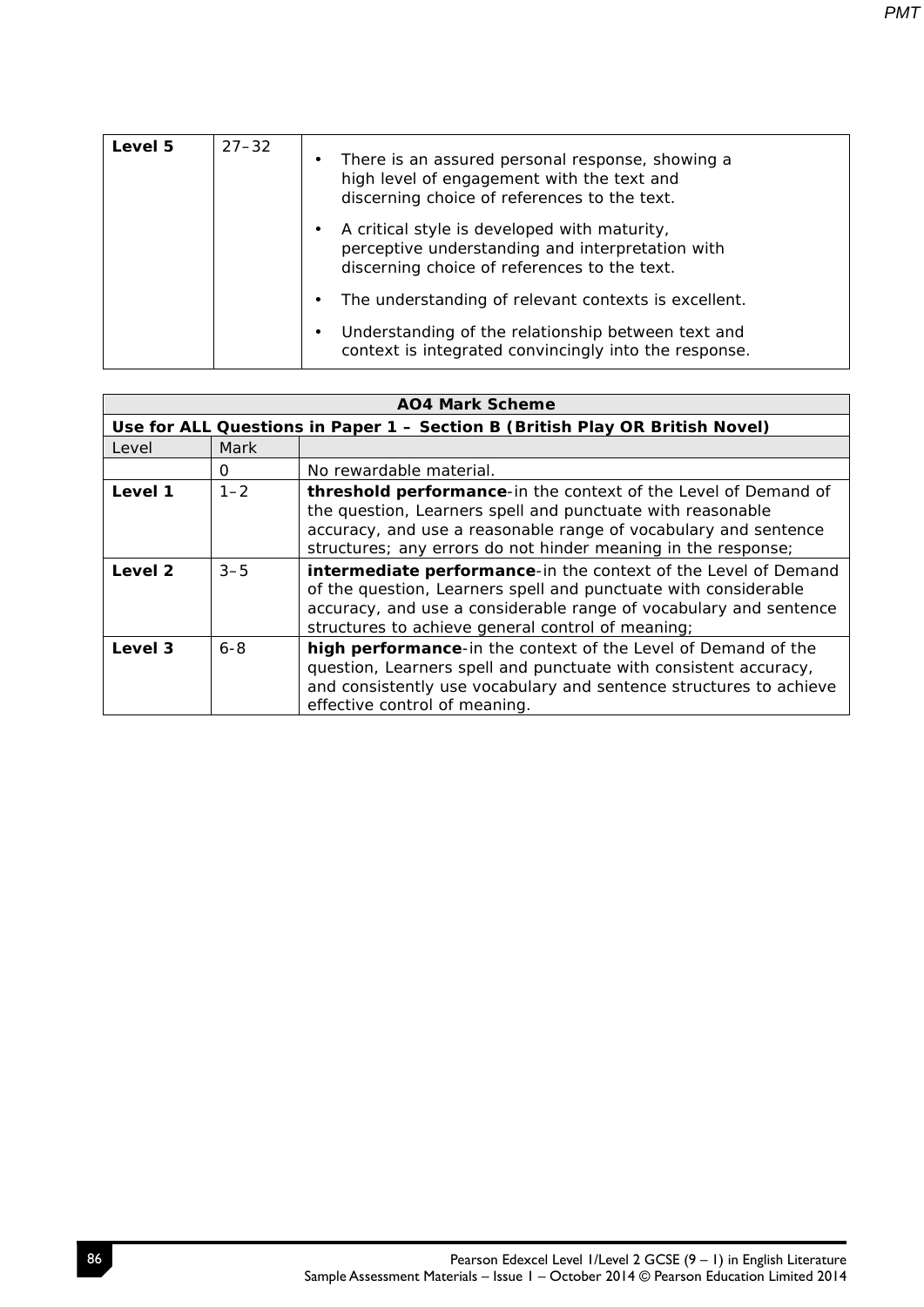| Question<br>Number             | Indicative content                                                                                                                                                                                                                                     |  |  |  |  |
|--------------------------------|--------------------------------------------------------------------------------------------------------------------------------------------------------------------------------------------------------------------------------------------------------|--|--|--|--|
| 14.<br>Journey's<br><b>End</b> | The indicative content is not prescriptive. Reward responses that<br>consider the ways heroism is important.                                                                                                                                           |  |  |  |  |
|                                | Responses may include:                                                                                                                                                                                                                                 |  |  |  |  |
|                                | Interpretation of text (AO1):                                                                                                                                                                                                                          |  |  |  |  |
|                                | all characters can be seen as needing to show heroism as all<br>$\bullet$<br>face battle                                                                                                                                                               |  |  |  |  |
|                                | there were pressures of being perceived as a hero, e.g. Raleigh<br>$\bullet$<br>and Stanhope '- as long as a hero's a hero.'                                                                                                                           |  |  |  |  |
|                                | heroism could be used as motivation, e.g. to encourage Hibbert<br>$\bullet$<br>to fight on, appealing to his nobler feelings: 'Don't you think it's<br>worth standing with men like that?'                                                             |  |  |  |  |
|                                | heroism could be used to boost morale and minimise impact of<br>$\bullet$<br>death, e.g. Osborne's death and Raleigh's survival 'I'll get you a<br>Military Cross for this! Splendid!', 'Heroic' acts could receive<br>official reward and recognition |  |  |  |  |
|                                | heroism is also about supporting the men and carrying on, e.g.<br>$\bullet$<br>'My officers are here to be respected - not laughed at.'                                                                                                                |  |  |  |  |
|                                | Relationship between text and context (AO3):                                                                                                                                                                                                           |  |  |  |  |
|                                | being a hero as a schoolboy is vastly different from the<br>$\bullet$<br>demands made when faced with combat and responsibility                                                                                                                        |  |  |  |  |
|                                | Hibbert is encouraged to 'take his chances' and stand with<br>$\bullet$<br>fellow heroes, rather than be branded a coward                                                                                                                              |  |  |  |  |
|                                | bravery awards were given for valiant deeds in warfare<br>$\bullet$                                                                                                                                                                                    |  |  |  |  |
|                                | the idea of war as glorious and heroic had been a strong<br>$\bullet$<br>element in recruitment to fight.                                                                                                                                              |  |  |  |  |
|                                | Reward all valid points.                                                                                                                                                                                                                               |  |  |  |  |
|                                | Candidates will be rewarded if they make relevant textual references or use<br>short quotations from the text. This includes relevant paraphrasing.                                                                                                    |  |  |  |  |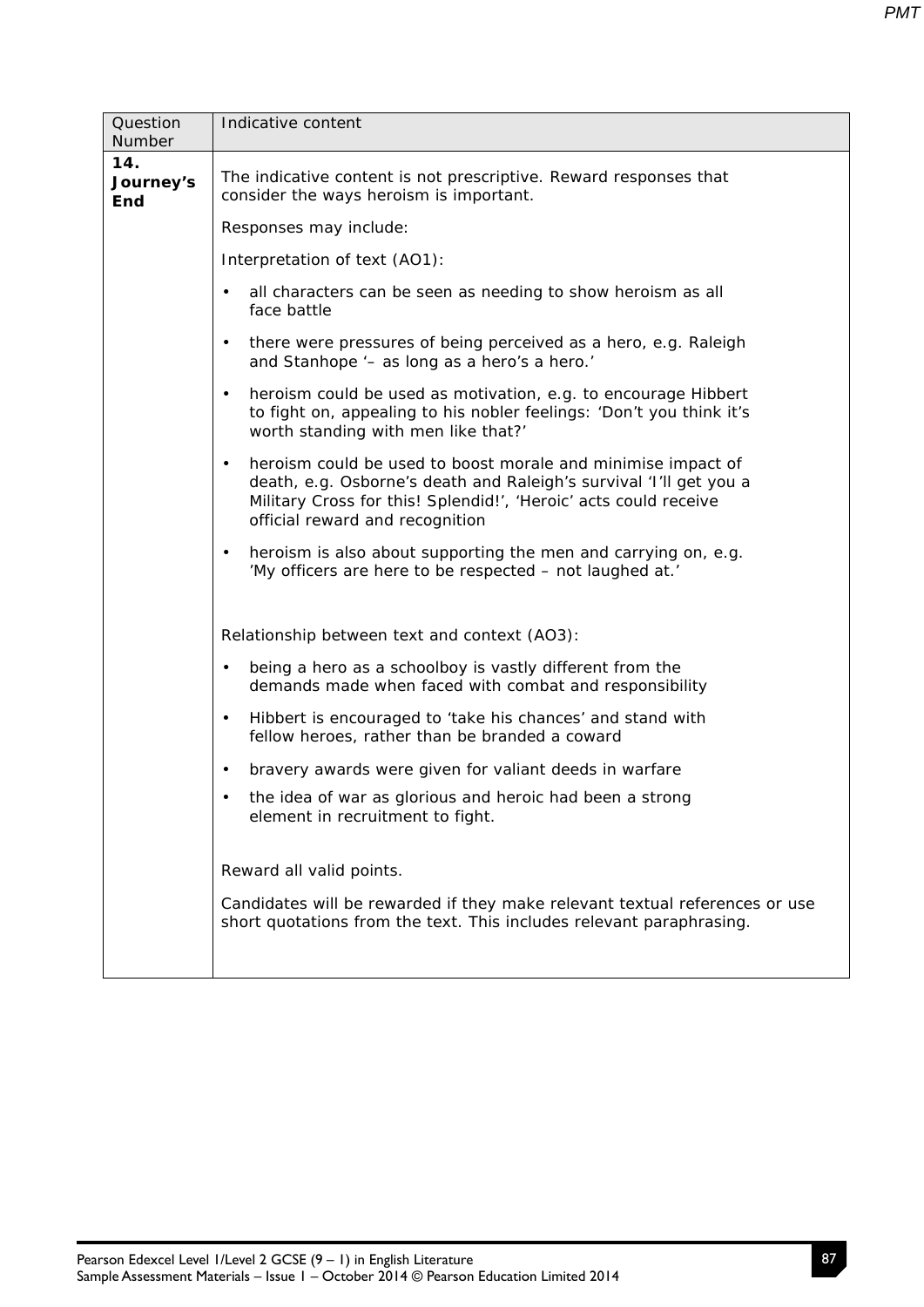| Level              | Mark (32<br>marks) | Descriptor – Bullets 1 and 2– AO1 (16 marks), Bullets 3 and 4 –<br>AO3 (16 marks)                                                                                                                                                                |  |
|--------------------|--------------------|--------------------------------------------------------------------------------------------------------------------------------------------------------------------------------------------------------------------------------------------------|--|
|                    | 0                  | No rewardable material.                                                                                                                                                                                                                          |  |
| Level 1            | $1 - 6$            | The response is simple with little personal response<br>$\bullet$<br>and little relevant supporting reference to the text.<br>There is little evidence of a critical style and little<br>$\bullet$<br>relevant supporting reference to the text. |  |
|                    |                    | Little awareness of relevant contexts is shown.<br>$\bullet$                                                                                                                                                                                     |  |
|                    |                    | There is little comment on the relationship between<br>$\bullet$<br>text and context.                                                                                                                                                            |  |
| Level <sub>2</sub> | $7 - 12$           | The response may be largely narrative but has some<br>$\bullet$<br>elements of personal response, there is some<br>reference to the text without consistent or secure<br>focus.                                                                  |  |
|                    |                    | There is some evidence of a critical style there is<br>$\bullet$<br>some reference to the text without consistent or<br>secure focus.                                                                                                            |  |
|                    |                    | Some awareness of relevant contexts is shown.<br>$\bullet$                                                                                                                                                                                       |  |
|                    |                    | There is some comment on the relationship between<br>$\bullet$<br>text and context.                                                                                                                                                              |  |
| Level 3            | $13 - 19$          | The response shows a relevant personal response,<br>$\bullet$<br>soundly related to the text with focused supporting<br>textual references.                                                                                                      |  |
|                    |                    | There is an appropriate critical style, with comments<br>$\bullet$<br>showing a sound interpretation with focused<br>supporting textual references.                                                                                              |  |
|                    |                    | Sound comment is offered on relevant contexts.<br>$\bullet$                                                                                                                                                                                      |  |
|                    |                    | There is relevant comment on the relationship<br>$\bullet$<br>between text and context.                                                                                                                                                          |  |
| Level 4            | $20 - 26$          | The response has a developed personal response<br>$\bullet$<br>and thorough engagement, fully related to the text<br>with well-chosen references to the text.                                                                                    |  |
|                    |                    | The critical style is sustained and there is well-<br>$\bullet$<br>developed interpretation with well-chosen references<br>to the text.                                                                                                          |  |
|                    |                    | Sustained comment is offered on relevant contexts.<br>$\bullet$                                                                                                                                                                                  |  |
|                    |                    | There is detailed awareness of the relationship<br>$\bullet$<br>between text and context.                                                                                                                                                        |  |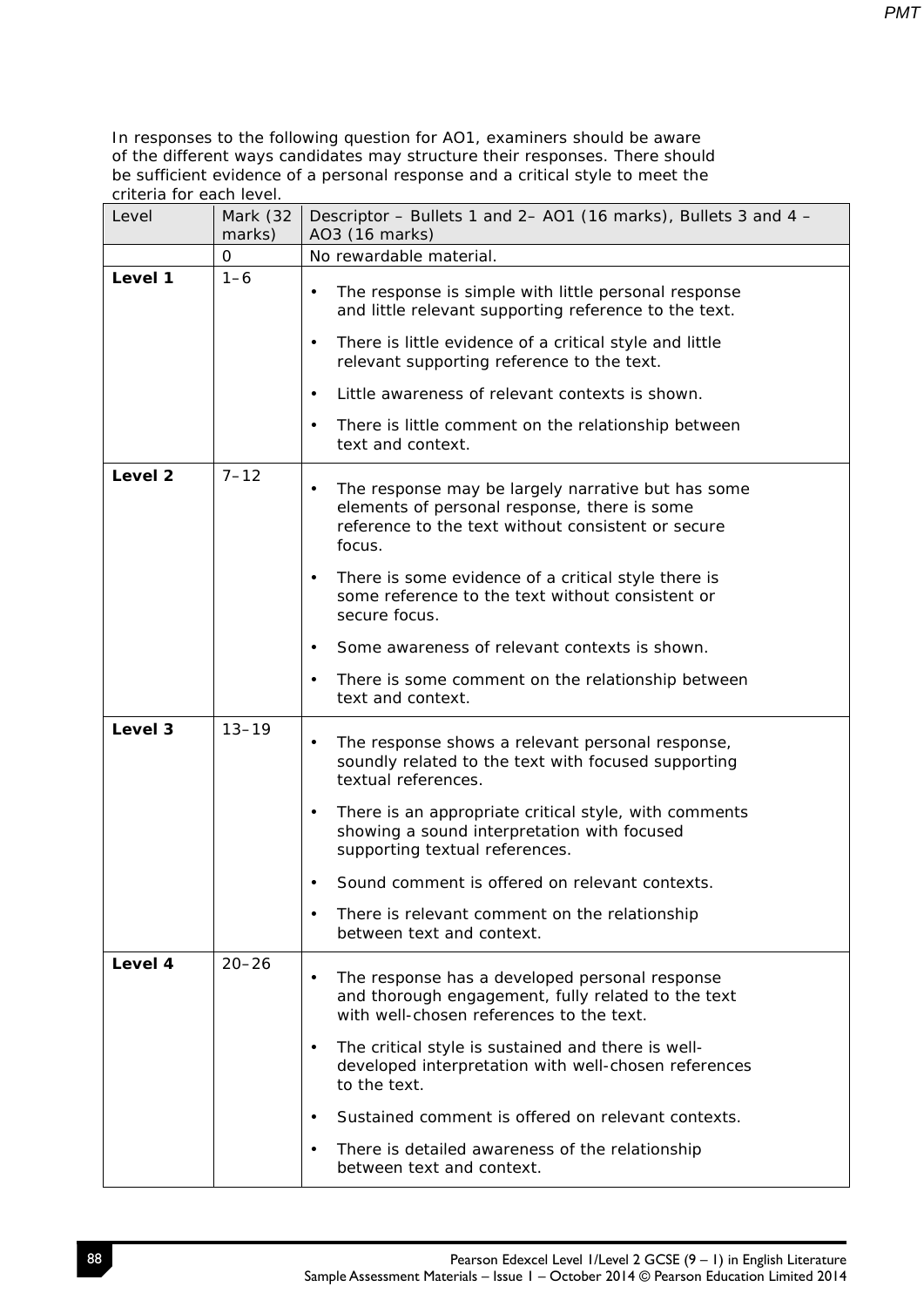| Level 5 | $27 - 32$ | $\bullet$ | There is an assured personal response, showing a<br>high level of engagement with the text and<br>discerning choice of references to the text.   |
|---------|-----------|-----------|--------------------------------------------------------------------------------------------------------------------------------------------------|
|         |           |           | A critical style is developed with maturity,<br>perceptive understanding and interpretation with<br>discerning choice of references to the text. |
|         |           | $\bullet$ | The understanding of relevant contexts is excellent.                                                                                             |
|         |           | $\bullet$ | Understanding of the relationship between text and<br>context is integrated convincingly into the response.                                      |

| <b>AO4 Mark Scheme</b> |         |                                                                                                                                                                                                                                                                  |  |
|------------------------|---------|------------------------------------------------------------------------------------------------------------------------------------------------------------------------------------------------------------------------------------------------------------------|--|
|                        |         | Use for ALL Questions in Paper 1 - Section B (British Play OR British Novel)                                                                                                                                                                                     |  |
| Level                  | Mark    |                                                                                                                                                                                                                                                                  |  |
|                        | 0       | No rewardable material.                                                                                                                                                                                                                                          |  |
| Level 1                | $1 - 2$ | threshold performance-in the context of the Level of Demand of<br>the question, Learners spell and punctuate with reasonable<br>accuracy, and use a reasonable range of vocabulary and sentence<br>structures; any errors do not hinder meaning in the response; |  |
| Level 2                | $3 - 5$ | intermediate performance-in the context of the Level of Demand<br>of the question, Learners spell and punctuate with considerable<br>accuracy, and use a considerable range of vocabulary and sentence<br>structures to achieve general control of meaning;      |  |
| Level 3                | $6 - 8$ | high performance-in the context of the Level of Demand of the<br>question, Learners spell and punctuate with consistent accuracy,<br>and consistently use vocabulary and sentence structures to achieve<br>effective control of meaning.                         |  |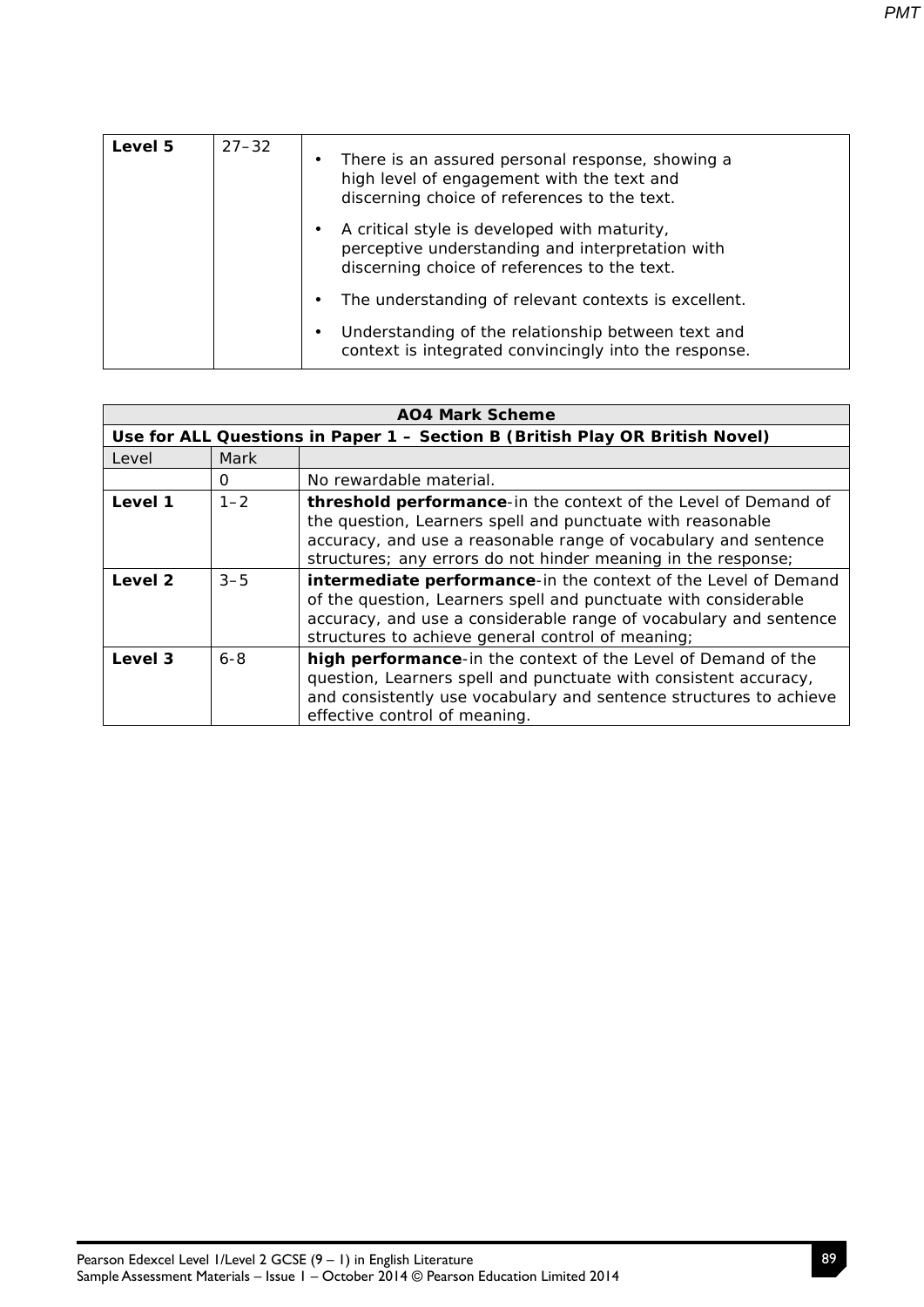## **British Novel**

| Question<br>Number    | Indicative content                                                                                                                                                                                                                                                                                                                                      |  |  |  |
|-----------------------|---------------------------------------------------------------------------------------------------------------------------------------------------------------------------------------------------------------------------------------------------------------------------------------------------------------------------------------------------------|--|--|--|
| 15.<br>Animal<br>Farm | The indicative content is not prescriptive. Reward responses that<br>consider the significance of Boxer in the novel.                                                                                                                                                                                                                                   |  |  |  |
|                       | Responses may include:                                                                                                                                                                                                                                                                                                                                  |  |  |  |
|                       | Interpretation of text (AO1):                                                                                                                                                                                                                                                                                                                           |  |  |  |
|                       | the other animals admire Boxer's work ethic, they follow his<br>lead                                                                                                                                                                                                                                                                                    |  |  |  |
|                       | he is a brave fighter, as is shown during the Battle of the<br>$\bullet$<br>Cowshed, when he was ' terrifying'. He reared up on his hind<br>legs and struck out 'like a stallion'                                                                                                                                                                       |  |  |  |
|                       | by the end of the novel, Boxer has worked so hard for the<br>٠<br>Rebellion that he is exhausted. He is so weak from starvation<br>and from trying to rebuild the windmill that he is no longer<br>useful. The pigs send him off to be slaughtered at the knacker's<br>yard, and he is too weak to fight back, having given his all to<br>his comrades. |  |  |  |
|                       | Relationship between text and context (AO3):                                                                                                                                                                                                                                                                                                            |  |  |  |
|                       | he represents the downtrodden in society, who are portrayed as<br>$\bullet$<br>victims of class warfare                                                                                                                                                                                                                                                 |  |  |  |
|                       | Boxer says, 'I will work harder,' which indicates that he believes<br>$\bullet$<br>in Animalism (linked to Communism in society) and is prepared<br>to work incredibly hard and push himself as far as he can,<br>because he believes that if he does, life will be better for<br>everyone                                                              |  |  |  |
|                       | he signifies the working classes' industriousness but also their<br>potential exploitation by intellectuals and their ideas.                                                                                                                                                                                                                            |  |  |  |
|                       | Reward all valid points.                                                                                                                                                                                                                                                                                                                                |  |  |  |
|                       | Candidates will be rewarded if they make relevant textual references or use<br>short quotations from the text. This includes relevant paraphrasing.                                                                                                                                                                                                     |  |  |  |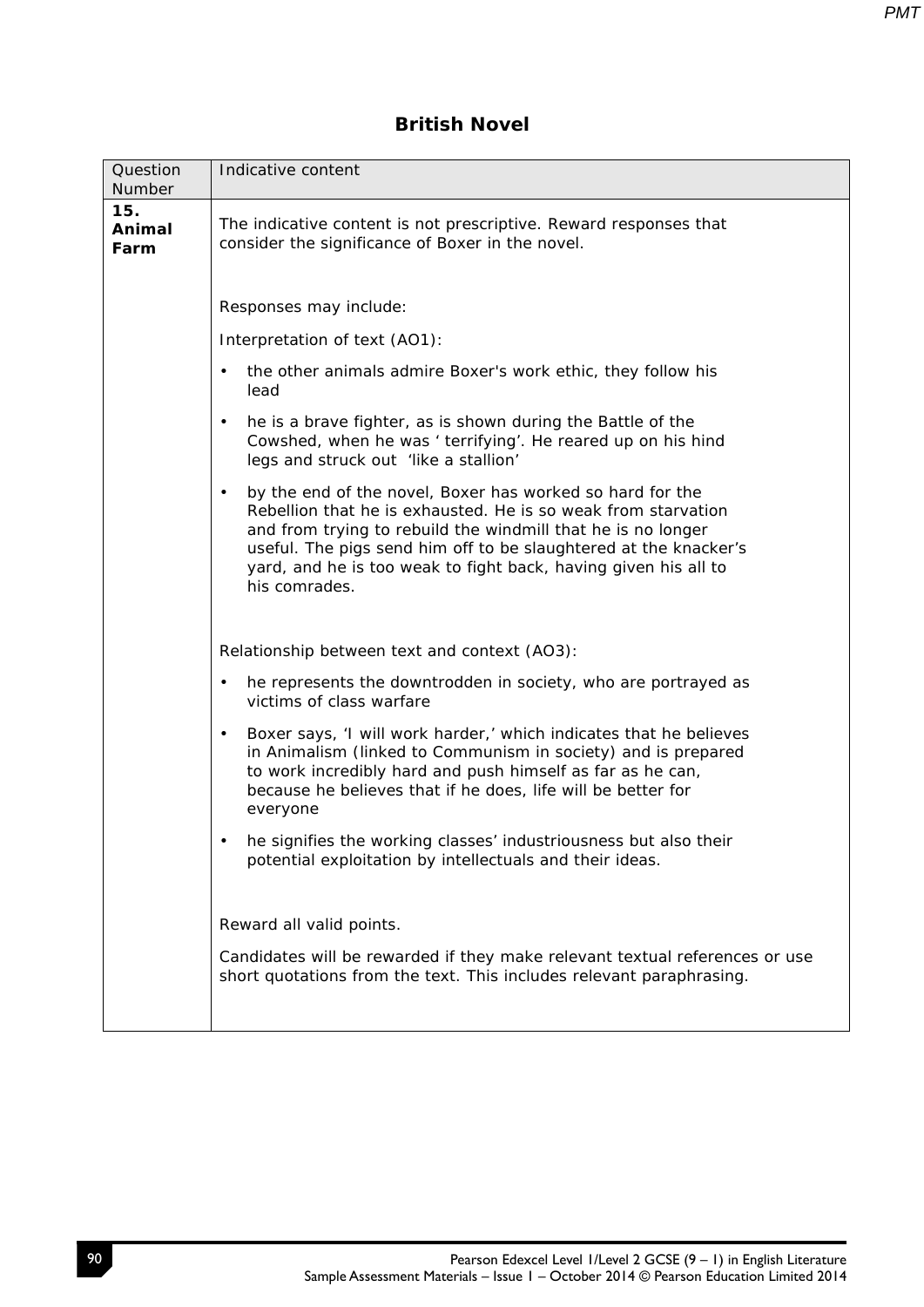| Level              | Mark (32<br>marks) | Descriptor - Bullets 1 and 2- AO1 (16 marks), Bullets 3 and 4 -<br>AO3 (16 marks)                                                                                               |
|--------------------|--------------------|---------------------------------------------------------------------------------------------------------------------------------------------------------------------------------|
|                    | 0                  | No rewardable material.                                                                                                                                                         |
| Level 1            | $1 - 6$            | The response is simple with little personal response<br>$\bullet$<br>and little relevant supporting reference to the text.                                                      |
|                    |                    | There is little evidence of a critical style and little<br>$\bullet$<br>relevant supporting reference to the text.                                                              |
|                    |                    | Little awareness of relevant contexts is shown.<br>$\bullet$                                                                                                                    |
|                    |                    | There is little comment on the relationship between<br>$\bullet$<br>text and context.                                                                                           |
| Level <sub>2</sub> | $7 - 12$           | The response may be largely narrative but has some<br>$\bullet$<br>elements of personal response, there is some<br>reference to the text without consistent or secure<br>focus. |
|                    |                    | There is some evidence of a critical style there is<br>$\bullet$<br>some reference to the text without consistent or<br>secure focus.                                           |
|                    |                    | Some awareness of relevant contexts is shown.<br>$\bullet$                                                                                                                      |
|                    |                    | There is some comment on the relationship between<br>$\bullet$<br>text and context.                                                                                             |
| Level 3            | $13 - 19$          | The response shows a relevant personal response,<br>$\bullet$<br>soundly related to the text with focused supporting<br>textual references.                                     |
|                    |                    | There is an appropriate critical style, with comments<br>$\bullet$<br>showing a sound interpretation with focused<br>supporting textual references.                             |
|                    |                    | Sound comment is offered on relevant contexts.<br>$\bullet$                                                                                                                     |
|                    |                    | There is relevant comment on the relationship<br>between text and context.                                                                                                      |
| Level 4            | $20 - 26$          | The response has a developed personal response<br>$\bullet$<br>and thorough engagement, fully related to the text<br>with well-chosen references to the text.                   |
|                    |                    | The critical style is sustained and there is well-<br>$\bullet$<br>developed interpretation with well-chosen references<br>to the text.                                         |
|                    |                    | Sustained comment is offered on relevant contexts.<br>$\bullet$                                                                                                                 |
|                    |                    | There is detailed awareness of the relationship<br>$\bullet$<br>between text and context.                                                                                       |

Sample Assessment Materials – Issue 1 – October 2014 © Pearson Education Limited 2014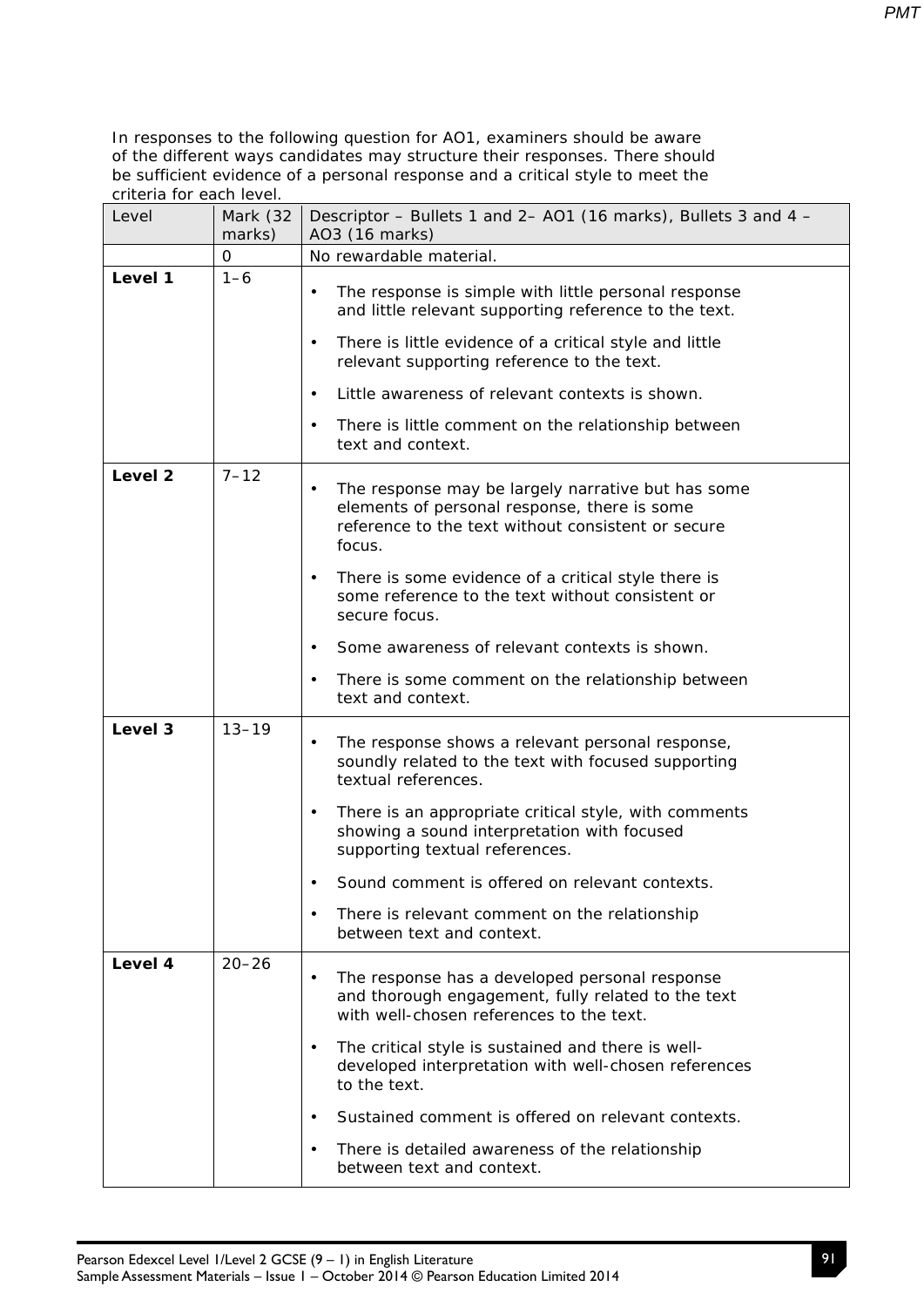| Level 5 | $27 - 32$ | ٠ | There is an assured personal response, showing a<br>high level of engagement with the text and<br>discerning choice of references to the text.   |
|---------|-----------|---|--------------------------------------------------------------------------------------------------------------------------------------------------|
|         |           |   | A critical style is developed with maturity,<br>perceptive understanding and interpretation with<br>discerning choice of references to the text. |
|         |           |   | The understanding of relevant contexts is excellent.                                                                                             |
|         |           | ٠ | Understanding of the relationship between text and<br>context is integrated convincingly into the response.                                      |

| AO4 Mark Scheme |         |                                                                                                                                                                                                                                                                         |  |
|-----------------|---------|-------------------------------------------------------------------------------------------------------------------------------------------------------------------------------------------------------------------------------------------------------------------------|--|
|                 |         | Use for ALL Questions in Paper 1 - Section B (British Play OR British Novel)                                                                                                                                                                                            |  |
| Level           | Mark    |                                                                                                                                                                                                                                                                         |  |
|                 | 0       | No rewardable material.                                                                                                                                                                                                                                                 |  |
| Level 1         | $1 - 2$ | <b>threshold performance-in the context of the Level of Demand of</b><br>the question, Learners spell and punctuate with reasonable<br>accuracy, and use a reasonable range of vocabulary and sentence<br>structures; any errors do not hinder meaning in the response; |  |
| Level 2         | $3 - 5$ | intermediate performance-in the context of the Level of Demand<br>of the question, Learners spell and punctuate with considerable<br>accuracy, and use a considerable range of vocabulary and sentence<br>structures to achieve general control of meaning;             |  |
| Level 3         | $6 - 8$ | high performance-in the context of the Level of Demand of the<br>question, Learners spell and punctuate with consistent accuracy,<br>and consistently use vocabulary and sentence structures to achieve<br>effective control of meaning.                                |  |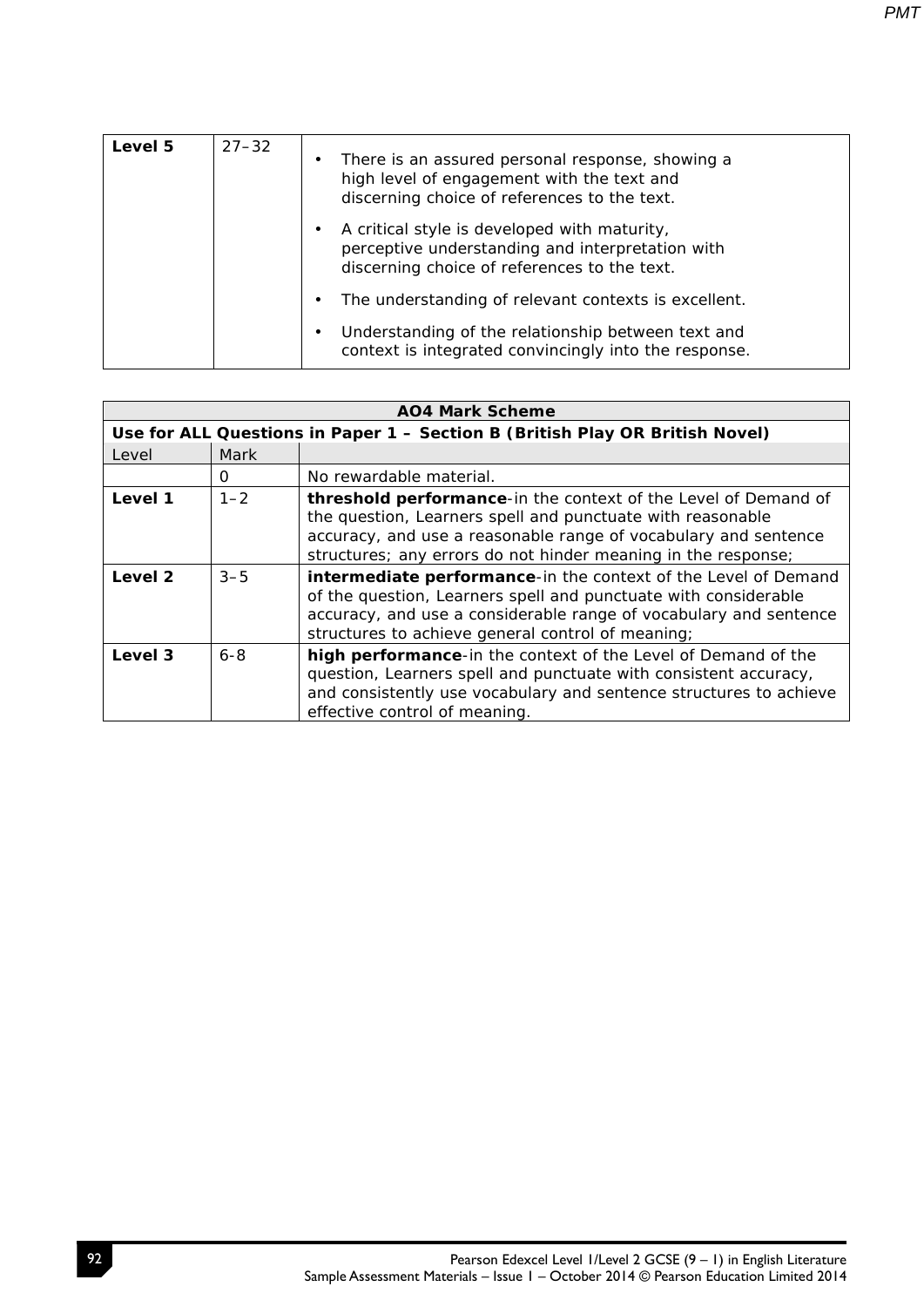| Question<br>Number    | Indicative content                                                                                                                                                                                                                                       |  |  |  |  |  |  |
|-----------------------|----------------------------------------------------------------------------------------------------------------------------------------------------------------------------------------------------------------------------------------------------------|--|--|--|--|--|--|
| 16.<br>Animal<br>Farm | The indicative content is not prescriptive. Reward responses that<br>explore the importance of rebellion in the novel.                                                                                                                                   |  |  |  |  |  |  |
|                       | Responses may include:                                                                                                                                                                                                                                   |  |  |  |  |  |  |
|                       | Interpretation of text (AO1):                                                                                                                                                                                                                            |  |  |  |  |  |  |
|                       | the Rebellion is inspired by Old Major's dying wish to seize<br>$\bullet$<br>control of the farm from its human owner, Mr Jones                                                                                                                          |  |  |  |  |  |  |
|                       | the leaders of the Rebellion (the pigs) have to persuade the rest<br>$\bullet$<br>of the animals why they should accept the principles of<br>Animalism, overcoming the opposition, especially of Moses, with<br>his tempting idea of Sugarcandy Mountain |  |  |  |  |  |  |
|                       | the Rebellion is presented as being achieved with ease, partly<br>$\bullet$<br>because the current rulers are presented as drunk and decadent<br>- the combined strength of the animals is too much to resist.                                           |  |  |  |  |  |  |
|                       | Relationship between text and context (AO3):                                                                                                                                                                                                             |  |  |  |  |  |  |
|                       | the Rebellion by the animals is the focus of their action and<br>$\bullet$<br>aims - it represents, allegorically, a revolutionary political<br>movement, and is based especially on the Russian Revolution:<br>it is class based                        |  |  |  |  |  |  |
|                       | before the Rebellion, the farm animals live a life of misery,<br>$\bullet$<br>parallel to the workers' exploitation in a society of inequality<br>and mistreatment                                                                                       |  |  |  |  |  |  |
|                       | there is a rallying cry for the rebellion, that of 'Animalism'<br>$\bullet$<br>(linked to communism in society) and its Seven<br>Commandments                                                                                                            |  |  |  |  |  |  |
|                       | the Rebellion has noble ideals initially (like the Russian<br>$\bullet$<br>Revolution): it is only later that the 'manifesto' becomes<br>corrupted.                                                                                                      |  |  |  |  |  |  |
|                       | Reward all valid points.                                                                                                                                                                                                                                 |  |  |  |  |  |  |
|                       | Candidates will be rewarded if they make relevant textual references or use<br>short quotations from the text. This includes relevant paraphrasing.                                                                                                      |  |  |  |  |  |  |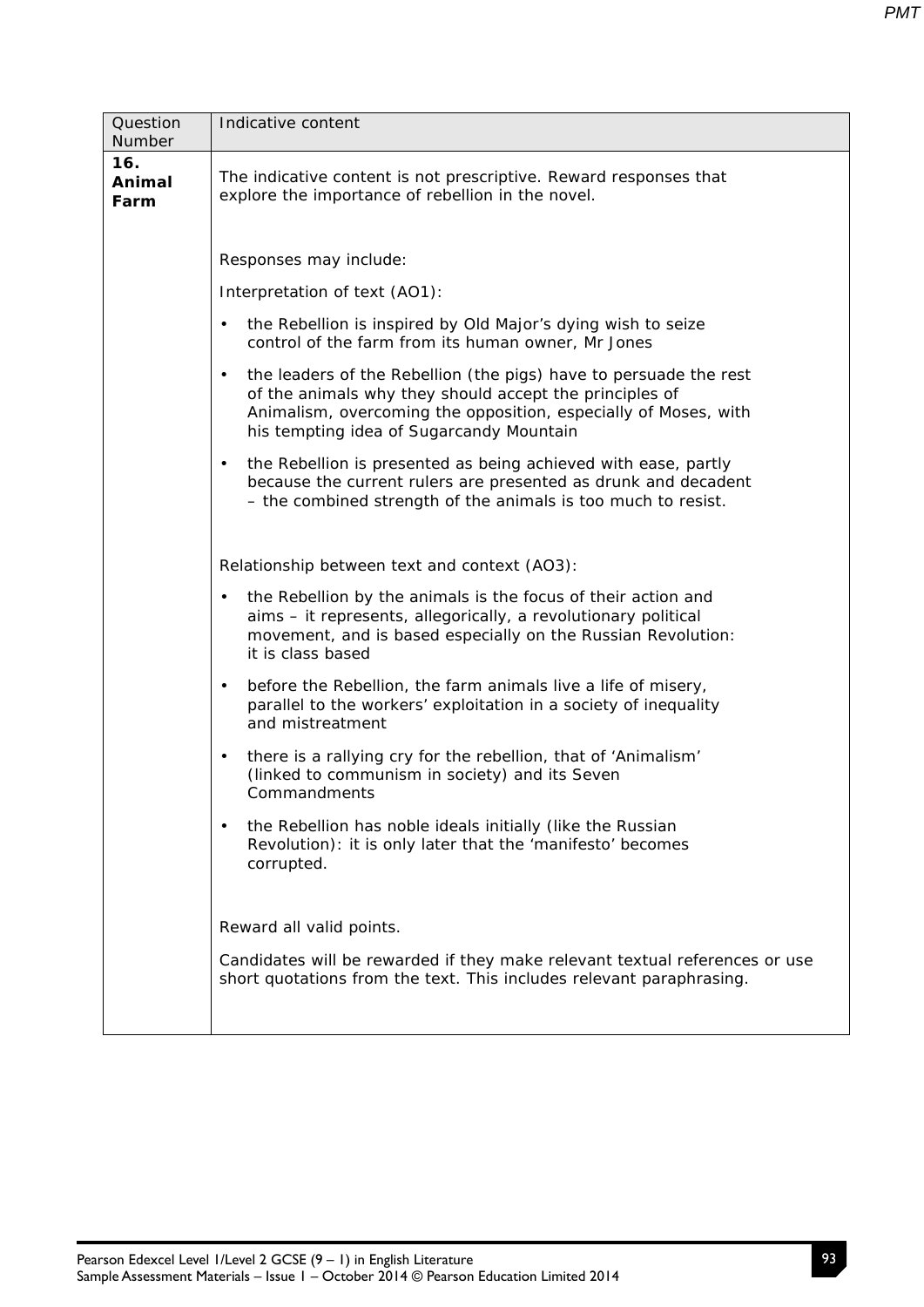| Level   | Mark (32<br>marks) | Descriptor - Bullets 1 and 2- AO1 (16 marks), Bullets 3 and 4 -<br>AO3 (16 marks)                                                                                               |
|---------|--------------------|---------------------------------------------------------------------------------------------------------------------------------------------------------------------------------|
|         | 0                  | No rewardable material.                                                                                                                                                         |
| Level 1 | $1 - 6$            | The response is simple with little personal response<br>$\bullet$<br>and little relevant supporting reference to the text.                                                      |
|         |                    | There is little evidence of a critical style and little<br>$\bullet$<br>relevant supporting reference to the text.                                                              |
|         |                    | Little awareness of relevant contexts is shown.<br>$\bullet$                                                                                                                    |
|         |                    | There is little comment on the relationship between<br>$\bullet$<br>text and context.                                                                                           |
| Level 2 | $7 - 12$           | The response may be largely narrative but has some<br>$\bullet$<br>elements of personal response, there is some<br>reference to the text without consistent or secure<br>focus. |
|         |                    | There is some evidence of a critical style there is<br>$\bullet$<br>some reference to the text without consistent or<br>secure focus.                                           |
|         |                    | Some awareness of relevant contexts is shown.<br>$\bullet$                                                                                                                      |
|         |                    | There is some comment on the relationship between<br>$\bullet$<br>text and context.                                                                                             |
| Level 3 | $13 - 19$          | The response shows a relevant personal response,<br>$\bullet$<br>soundly related to the text with focused supporting<br>textual references.                                     |
|         |                    | There is an appropriate critical style, with comments<br>$\bullet$<br>showing a sound interpretation with focused<br>supporting textual references.                             |
|         |                    | Sound comment is offered on relevant contexts.<br>$\bullet$                                                                                                                     |
|         |                    | There is relevant comment on the relationship<br>between text and context.                                                                                                      |
| Level 4 | $20 - 26$          | The response has a developed personal response<br>and thorough engagement, fully related to the text<br>with well-chosen references to the text.                                |
|         |                    | The critical style is sustained and there is well-<br>$\bullet$<br>developed interpretation with well-chosen references<br>to the text.                                         |
|         |                    | Sustained comment is offered on relevant contexts.<br>$\bullet$                                                                                                                 |
|         |                    | There is detailed awareness of the relationship<br>$\bullet$<br>between text and context.                                                                                       |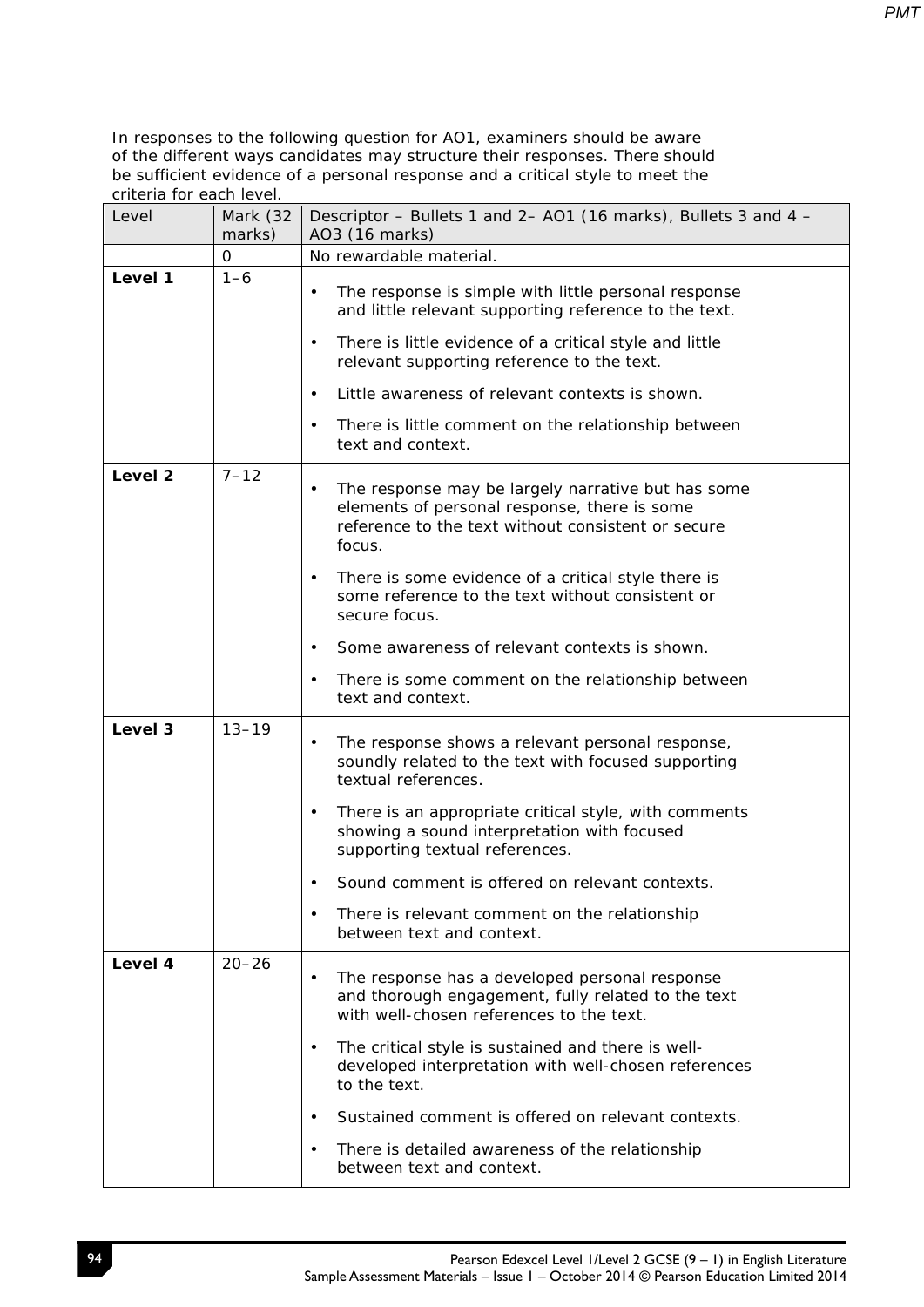| Level 5 | $27 - 32$ | ٠ | There is an assured personal response, showing a<br>high level of engagement with the text and<br>discerning choice of references to the text.   |
|---------|-----------|---|--------------------------------------------------------------------------------------------------------------------------------------------------|
|         |           | ٠ | A critical style is developed with maturity,<br>perceptive understanding and interpretation with<br>discerning choice of references to the text. |
|         |           | ٠ | The understanding of relevant contexts is excellent.                                                                                             |
|         |           | ٠ | Understanding of the relationship between text and<br>context is integrated convincingly into the response.                                      |

| <b>AO4 Mark Scheme</b> |         |                                                                                                                                                                                                                                                                  |  |
|------------------------|---------|------------------------------------------------------------------------------------------------------------------------------------------------------------------------------------------------------------------------------------------------------------------|--|
|                        |         | Use for ALL Questions in Paper 1 - Section B (British Play OR British Novel)                                                                                                                                                                                     |  |
| Level                  | Mark    |                                                                                                                                                                                                                                                                  |  |
|                        | 0       | No rewardable material.                                                                                                                                                                                                                                          |  |
| Level 1                | $1 - 2$ | threshold performance-in the context of the Level of Demand of<br>the question, Learners spell and punctuate with reasonable<br>accuracy, and use a reasonable range of vocabulary and sentence<br>structures; any errors do not hinder meaning in the response; |  |
| Level 2                | $3 - 5$ | intermediate performance-in the context of the Level of Demand<br>of the question, Learners spell and punctuate with considerable<br>accuracy, and use a considerable range of vocabulary and sentence<br>structures to achieve general control of meaning;      |  |
| Level 3                | $6 - 8$ | high performance-in the context of the Level of Demand of the<br>question, Learners spell and punctuate with consistent accuracy,<br>and consistently use vocabulary and sentence structures to achieve<br>effective control of meaning.                         |  |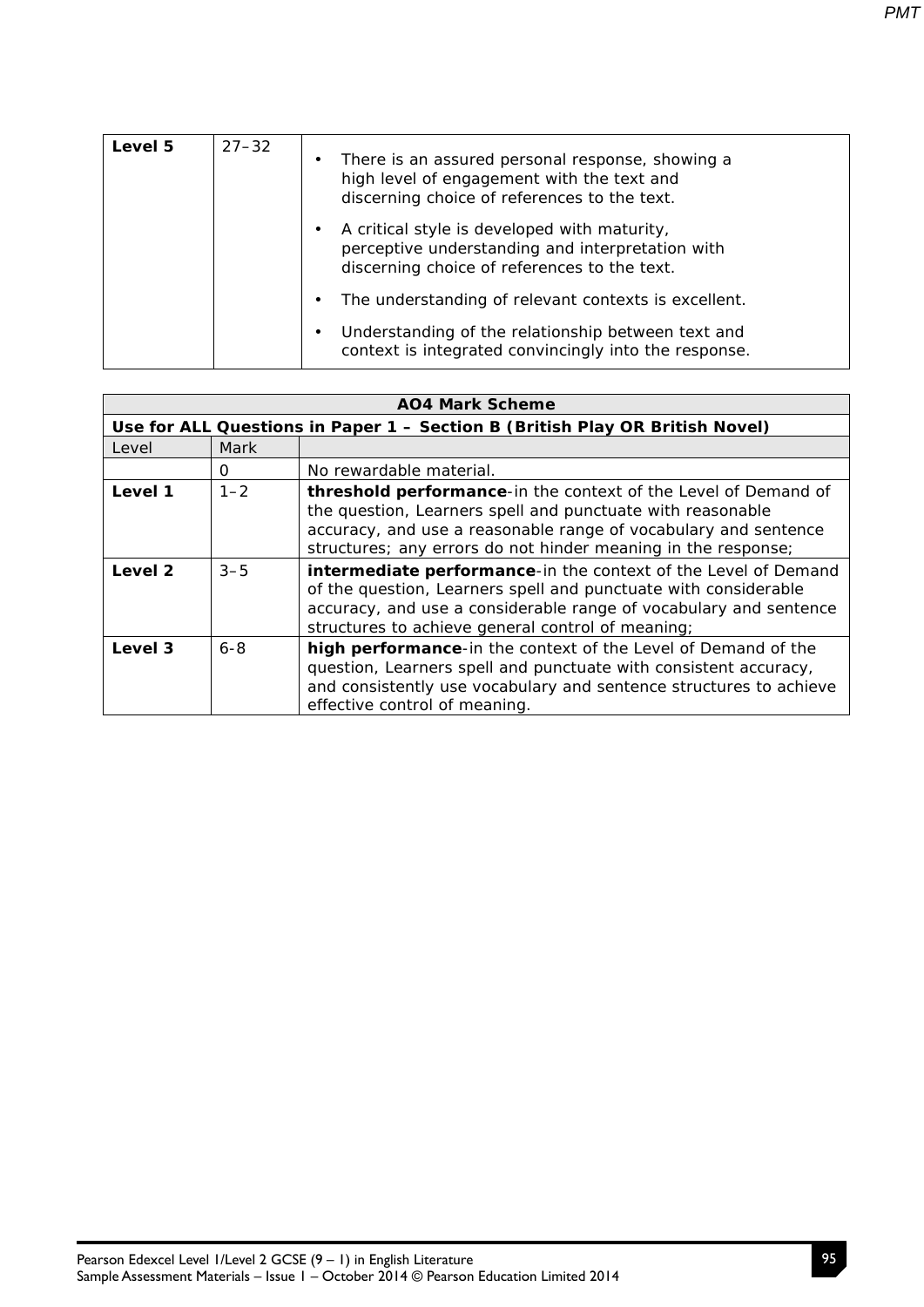| Question<br>Number                 | Indicative content                                                                                                                                                                                   |
|------------------------------------|------------------------------------------------------------------------------------------------------------------------------------------------------------------------------------------------------|
| 17. Lord<br>of the<br><b>Flies</b> | The indicative content is not prescriptive. Reward responses that<br>consider how ideas about society are important in the novel.                                                                    |
|                                    | Responses may include:                                                                                                                                                                               |
|                                    | Interpretation of text (AO1):                                                                                                                                                                        |
|                                    | without formal rules, violence and the survival instinct take over<br>$\bullet$<br>and the physically unattractive/weak Piggy is made a scapegoat<br>by Jack and his tribe                           |
|                                    | the breaking of taboos: Roger throwing stones at the 'little 'un',<br>$\bullet$<br>Henry, and breaking the circle around him                                                                         |
|                                    | hysteria and savagery result in the death of Simon (who is<br>$\bullet$<br>killed as 'the beast')                                                                                                    |
|                                    | the well-ordered society that the boys have known in the UK is<br>$\bullet$<br>rapidly replaced by barbarism and lawlessness (Jack and<br>hunting/killing the pig, the loss of school uniforms).     |
|                                    | Relationship between text and context (AO3):                                                                                                                                                         |
|                                    | the reasoned debate and sensible ideas valued by civilised<br>$\bullet$<br>society count for little, as savagery controls the course of<br>events (the death of Piggy)                               |
|                                    | Ralph's attempts to keep a sense of order and live by agreed<br>$\bullet$<br>principles (the rule of the conch shell) come under increasing<br>strain until the eventual disintegration of 'society' |
|                                    | the 'beast' is a symbol representing the savage impulses lying<br>$\bullet$<br>within every human being, that threaten society.                                                                      |
|                                    | Reward all valid points.                                                                                                                                                                             |
|                                    | Candidates will be rewarded if they make relevant textual references or use<br>short quotations from the text. This includes relevant paraphrasing.                                                  |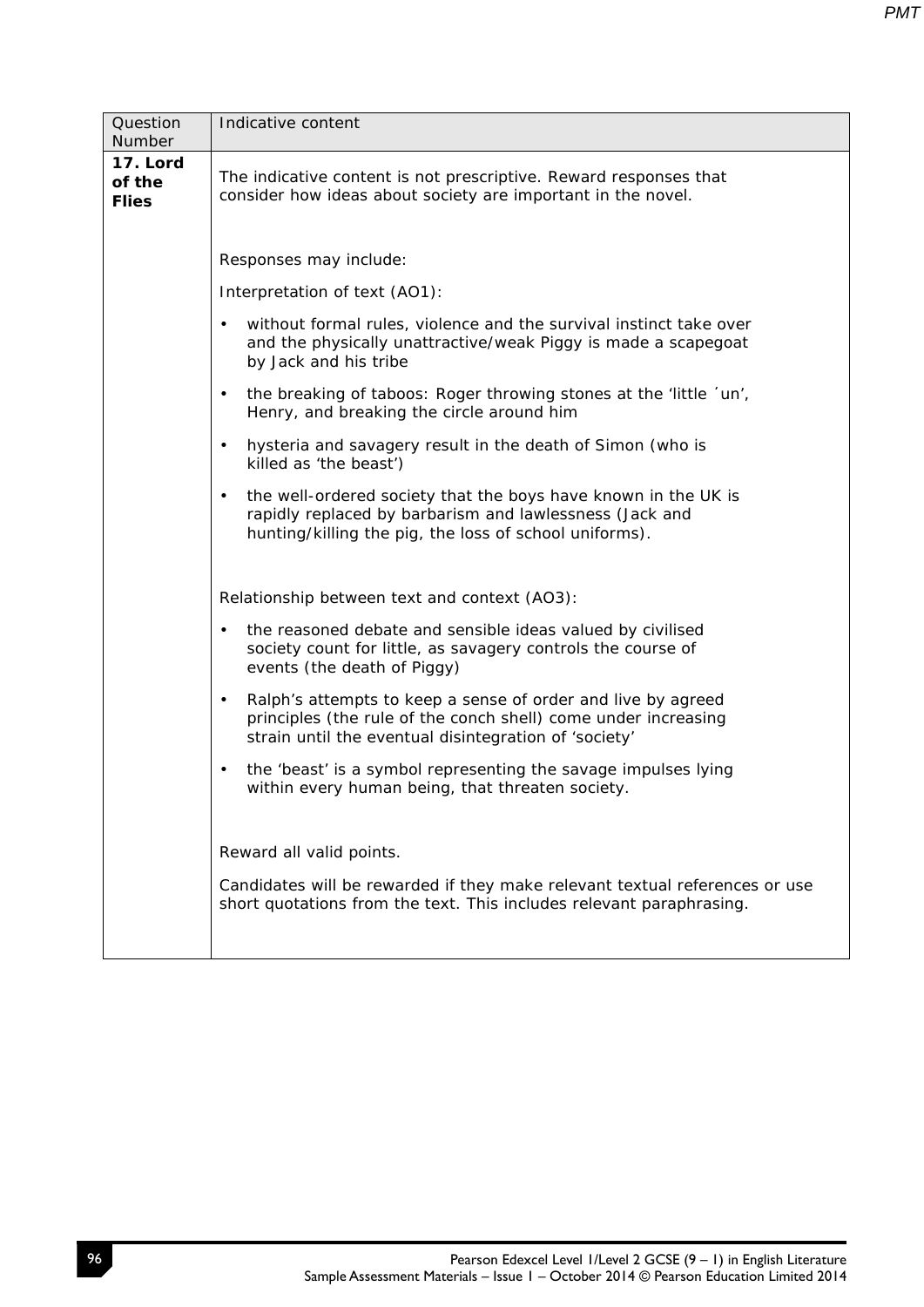| Level              | Mark (32<br>marks) | Descriptor - Bullets 1 and 2- AO1 (16 marks), Bullets 3 and 4 -<br>AO3 (16 marks)                                                                                               |
|--------------------|--------------------|---------------------------------------------------------------------------------------------------------------------------------------------------------------------------------|
|                    | 0                  | No rewardable material.                                                                                                                                                         |
| Level 1            | $1 - 6$            | The response is simple with little personal response<br>$\bullet$<br>and little relevant supporting reference to the text.                                                      |
|                    |                    | There is little evidence of a critical style and little<br>$\bullet$<br>relevant supporting reference to the text.                                                              |
|                    |                    | Little awareness of relevant contexts is shown.<br>$\bullet$                                                                                                                    |
|                    |                    | There is little comment on the relationship between<br>$\bullet$<br>text and context.                                                                                           |
| Level <sub>2</sub> | $7 - 12$           | The response may be largely narrative but has some<br>$\bullet$<br>elements of personal response, there is some<br>reference to the text without consistent or secure<br>focus. |
|                    |                    | There is some evidence of a critical style there is<br>$\bullet$<br>some reference to the text without consistent or<br>secure focus.                                           |
|                    |                    | Some awareness of relevant contexts is shown.<br>$\bullet$                                                                                                                      |
|                    |                    | There is some comment on the relationship between<br>$\bullet$<br>text and context.                                                                                             |
| Level 3            | $13 - 19$          | The response shows a relevant personal response,<br>$\bullet$<br>soundly related to the text with focused supporting<br>textual references.                                     |
|                    |                    | There is an appropriate critical style, with comments<br>$\bullet$<br>showing a sound interpretation with focused<br>supporting textual references.                             |
|                    |                    | Sound comment is offered on relevant contexts.<br>$\bullet$                                                                                                                     |
|                    |                    | There is relevant comment on the relationship<br>between text and context.                                                                                                      |
| Level 4            | $20 - 26$          | The response has a developed personal response<br>$\bullet$<br>and thorough engagement, fully related to the text<br>with well-chosen references to the text.                   |
|                    |                    | The critical style is sustained and there is well-<br>$\bullet$<br>developed interpretation with well-chosen references<br>to the text.                                         |
|                    |                    | Sustained comment is offered on relevant contexts.<br>$\bullet$                                                                                                                 |
|                    |                    | There is detailed awareness of the relationship<br>$\bullet$<br>between text and context.                                                                                       |

97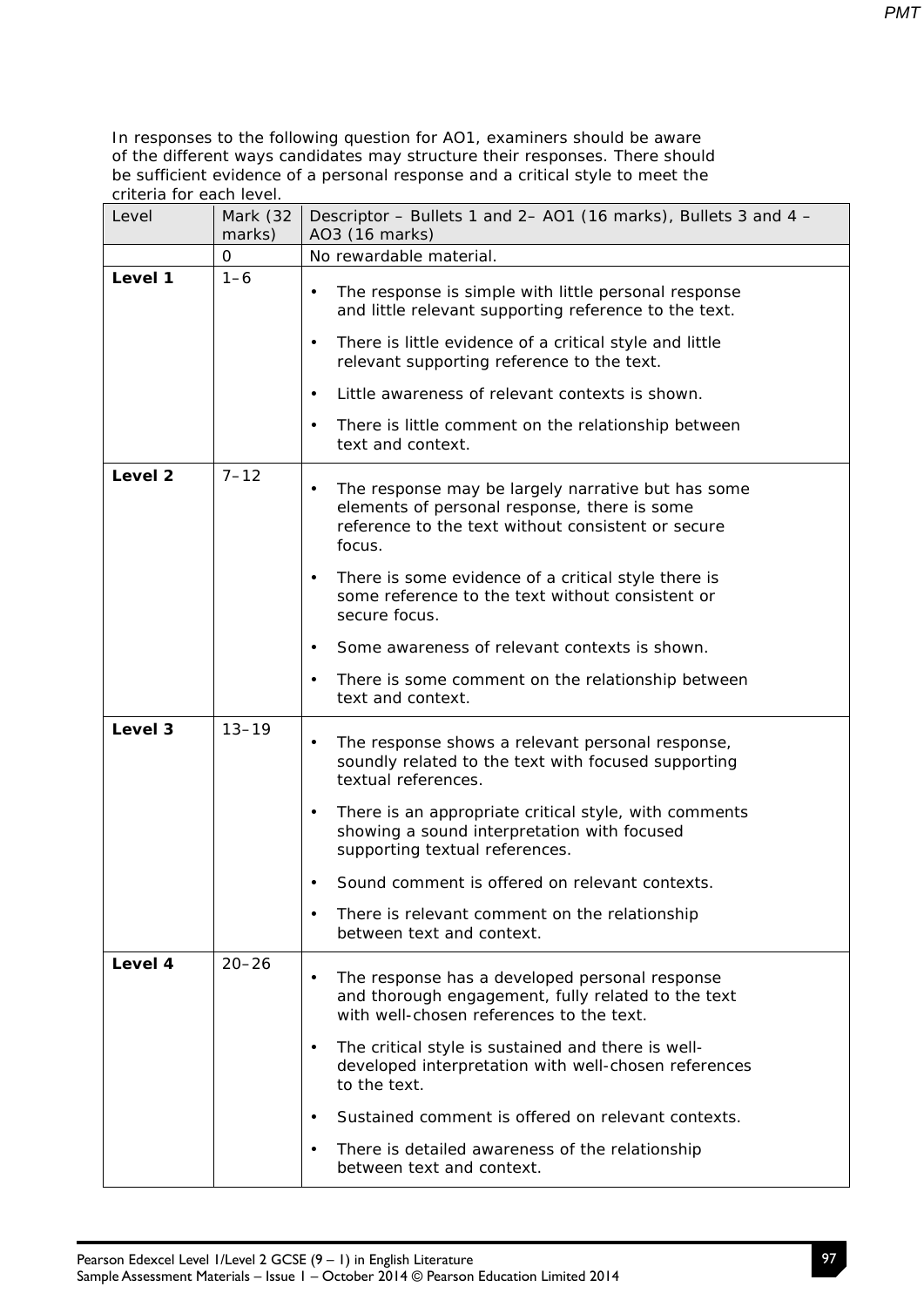| Level 5 | $27 - 32$ | ٠ | There is an assured personal response, showing a<br>high level of engagement with the text and<br>discerning choice of references to the text.   |
|---------|-----------|---|--------------------------------------------------------------------------------------------------------------------------------------------------|
|         |           | ٠ | A critical style is developed with maturity,<br>perceptive understanding and interpretation with<br>discerning choice of references to the text. |
|         |           | ٠ | The understanding of relevant contexts is excellent.                                                                                             |
|         |           | ٠ | Understanding of the relationship between text and<br>context is integrated convincingly into the response.                                      |

| <b>AO4 Mark Scheme</b> |         |                                                                                                                                                                                                                                                                  |  |
|------------------------|---------|------------------------------------------------------------------------------------------------------------------------------------------------------------------------------------------------------------------------------------------------------------------|--|
|                        |         | Use for ALL Questions in Paper 1 - Section B (British Play OR British Novel)                                                                                                                                                                                     |  |
| Level                  | Mark    |                                                                                                                                                                                                                                                                  |  |
|                        | 0       | No rewardable material.                                                                                                                                                                                                                                          |  |
| Level 1                | $1 - 2$ | threshold performance-in the context of the Level of Demand of<br>the question, Learners spell and punctuate with reasonable<br>accuracy, and use a reasonable range of vocabulary and sentence<br>structures; any errors do not hinder meaning in the response; |  |
| Level 2                | $3 - 5$ | intermediate performance-in the context of the Level of Demand<br>of the question, Learners spell and punctuate with considerable<br>accuracy, and use a considerable range of vocabulary and sentence<br>structures to achieve general control of meaning;      |  |
| Level 3                | $6 - 8$ | high performance-in the context of the Level of Demand of the<br>question, Learners spell and punctuate with consistent accuracy,<br>and consistently use vocabulary and sentence structures to achieve<br>effective control of meaning.                         |  |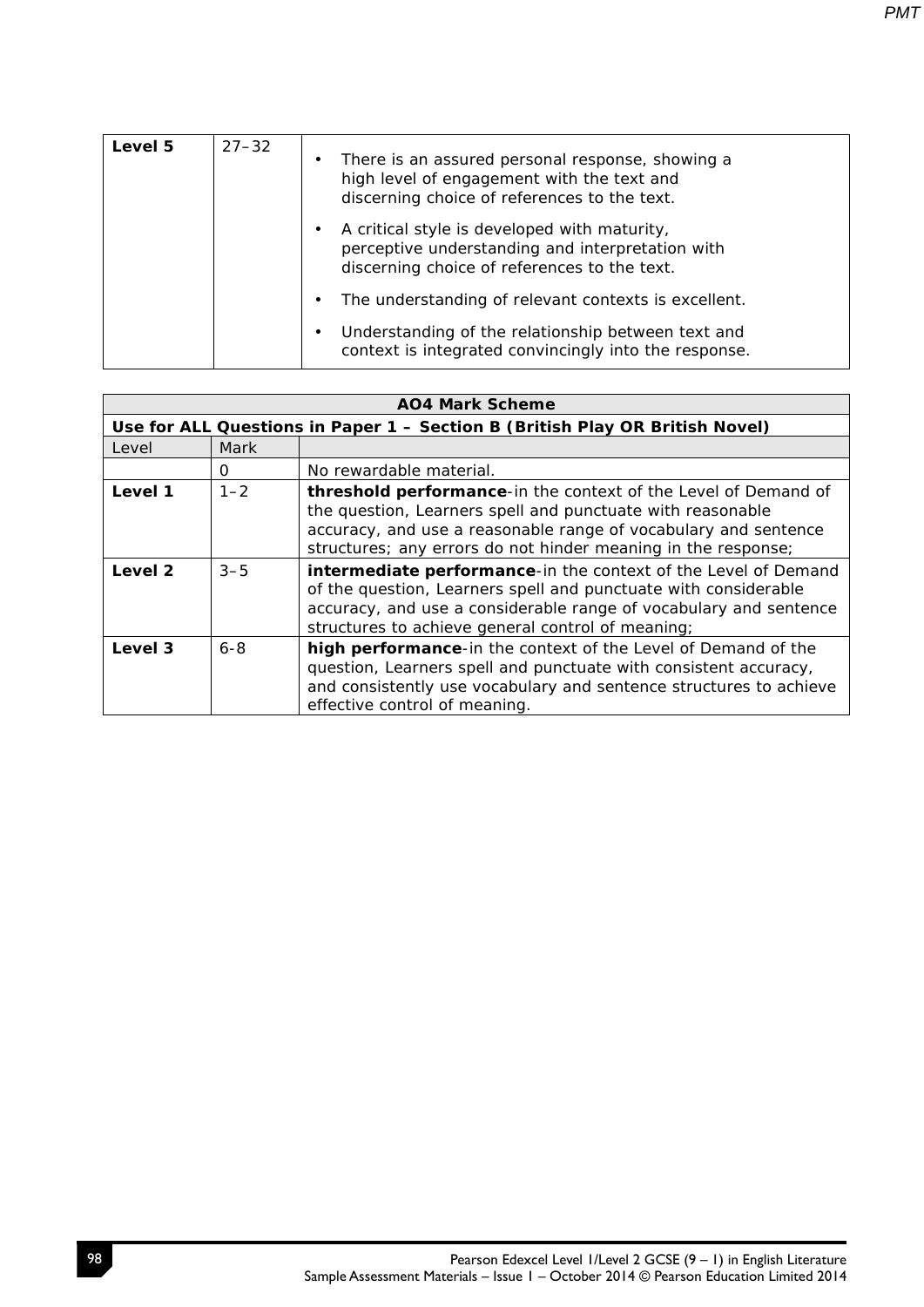| Question<br>Number                 | Indicative content                                                                                                                                                                                                                                           |  |  |  |  |
|------------------------------------|--------------------------------------------------------------------------------------------------------------------------------------------------------------------------------------------------------------------------------------------------------------|--|--|--|--|
| 18. Lord<br>of the<br><b>Flies</b> | The indicative content is not prescriptive. Reward responses that<br>consider how Jack changes throughout the novel.                                                                                                                                         |  |  |  |  |
|                                    | Responses may include:                                                                                                                                                                                                                                       |  |  |  |  |
|                                    | Interpretation of text (AO1):                                                                                                                                                                                                                                |  |  |  |  |
|                                    | with his strong will and self-centredness, Jack becomes the<br>$\bullet$<br>novel's representative of savagery, violence, and the desire for<br>power                                                                                                        |  |  |  |  |
|                                    | by the end of the novel he becomes a leader who wants power<br>$\bullet$<br>for his own benefit. Jack comes to stand for the human love of<br>dominance and power                                                                                            |  |  |  |  |
|                                    | he has learned to use the boys' fear of the 'beast' to control<br>$\bullet$<br>their behaviour $-$ a reminder of how religion and superstition<br>can be used as instruments of power.                                                                       |  |  |  |  |
|                                    | Relationship between text and context (AO3):                                                                                                                                                                                                                 |  |  |  |  |
|                                    | the head boy of his choir back in civilisation, Jack becomes the<br>$\bullet$<br>leader of the hunters (when he loses out in the competition to<br>be leader to Ralph)                                                                                       |  |  |  |  |
|                                    | at first, Jack retains civilised behaviour. The first time he<br>$\bullet$<br>encounters a pig, he is unable to kill it                                                                                                                                      |  |  |  |  |
|                                    | he becomes obsessed with hunting and devotes himself to the<br>$\bullet$<br>task, losing his civilised self and hiding behind the 'mask', when<br>painting his face like a barbarian and giving himself over to<br>bloodlust                                 |  |  |  |  |
|                                    | the more savage Jack becomes, the more he is able to control<br>the rest of the group. Apart from Ralph, Simon, and Piggy, the<br>group largely follows Jack in casting off society's rules and their<br>upbringing when they embrace violence and savagery. |  |  |  |  |
|                                    | Reward all valid points.<br>Candidates will be rewarded if they make relevant textual references or use<br>short quotations from the text. This includes relevant paraphrasing.                                                                              |  |  |  |  |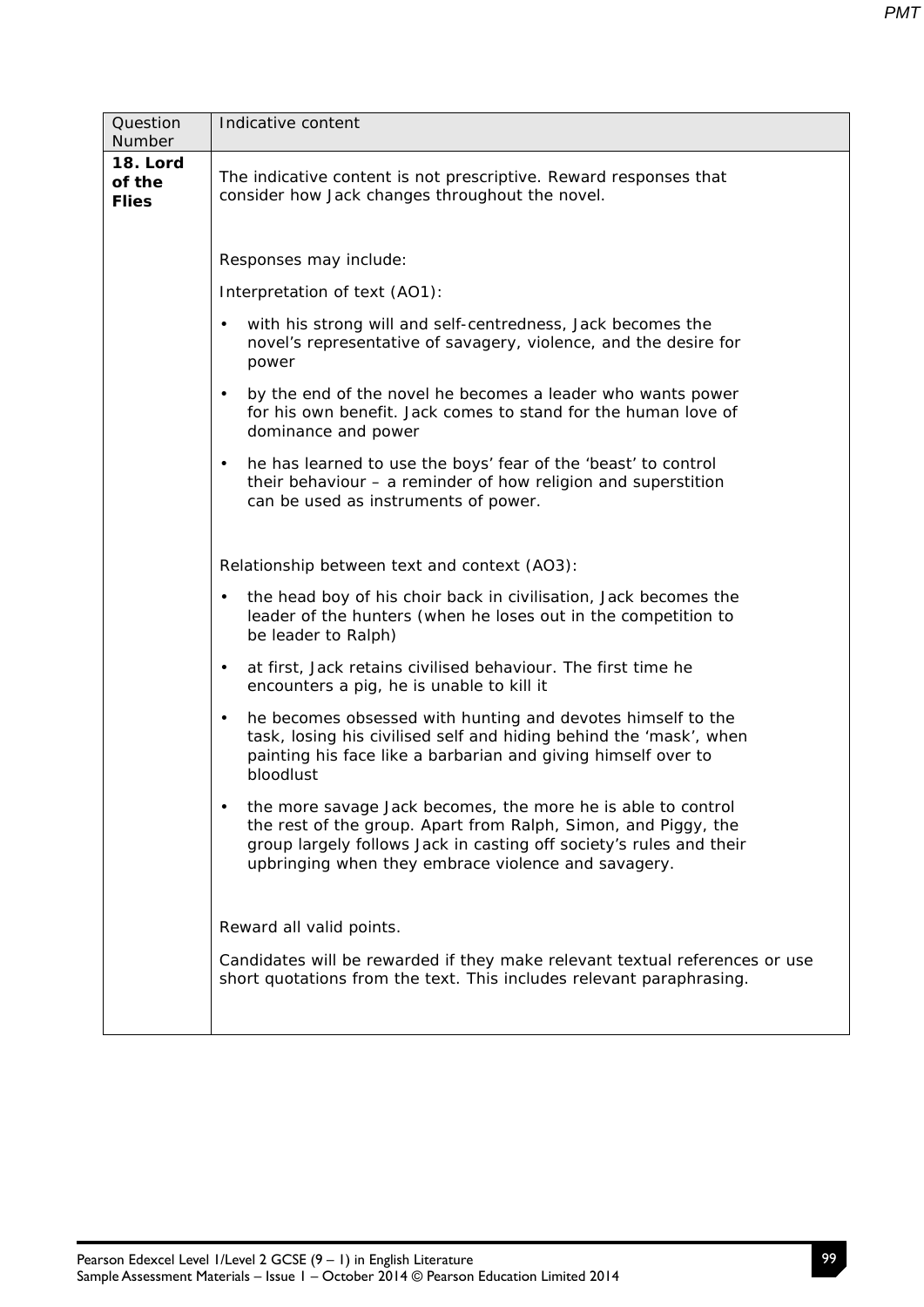| Level              | Mark (32<br>marks)                                                                                                                                                                          | Descriptor – Bullets 1 and 2– AO1 (16 marks), Bullets 3 and 4 –<br>AO3 (16 marks)                                                                                                                                                                |  |
|--------------------|---------------------------------------------------------------------------------------------------------------------------------------------------------------------------------------------|--------------------------------------------------------------------------------------------------------------------------------------------------------------------------------------------------------------------------------------------------|--|
|                    | 0                                                                                                                                                                                           | No rewardable material.                                                                                                                                                                                                                          |  |
| Level 1            | $1 - 6$                                                                                                                                                                                     | The response is simple with little personal response<br>$\bullet$<br>and little relevant supporting reference to the text.<br>There is little evidence of a critical style and little<br>$\bullet$<br>relevant supporting reference to the text. |  |
|                    |                                                                                                                                                                                             | Little awareness of relevant contexts is shown.<br>$\bullet$                                                                                                                                                                                     |  |
|                    |                                                                                                                                                                                             | There is little comment on the relationship between<br>$\bullet$<br>text and context.                                                                                                                                                            |  |
| Level <sub>2</sub> | $7 - 12$<br>The response may be largely narrative but has some<br>$\bullet$<br>elements of personal response, there is some<br>reference to the text without consistent or secure<br>focus. |                                                                                                                                                                                                                                                  |  |
|                    |                                                                                                                                                                                             | There is some evidence of a critical style there is<br>٠<br>some reference to the text without consistent or<br>secure focus.                                                                                                                    |  |
|                    |                                                                                                                                                                                             | Some awareness of relevant contexts is shown.<br>$\bullet$                                                                                                                                                                                       |  |
|                    |                                                                                                                                                                                             | There is some comment on the relationship between<br>$\bullet$<br>text and context.                                                                                                                                                              |  |
| Level 3            | $13 - 19$                                                                                                                                                                                   | The response shows a relevant personal response,<br>$\bullet$<br>soundly related to the text with focused supporting<br>textual references.                                                                                                      |  |
|                    |                                                                                                                                                                                             | There is an appropriate critical style, with comments<br>$\bullet$<br>showing a sound interpretation with focused<br>supporting textual references.                                                                                              |  |
|                    |                                                                                                                                                                                             | Sound comment is offered on relevant contexts.<br>$\bullet$                                                                                                                                                                                      |  |
|                    |                                                                                                                                                                                             | There is relevant comment on the relationship<br>$\bullet$<br>between text and context.                                                                                                                                                          |  |
| Level 4            | $20 - 26$                                                                                                                                                                                   | The response has a developed personal response<br>$\bullet$<br>and thorough engagement, fully related to the text<br>with well-chosen references to the text.                                                                                    |  |
|                    |                                                                                                                                                                                             | The critical style is sustained and there is well-<br>$\bullet$<br>developed interpretation with well-chosen references<br>to the text.                                                                                                          |  |
|                    |                                                                                                                                                                                             | Sustained comment is offered on relevant contexts.<br>$\bullet$                                                                                                                                                                                  |  |
|                    |                                                                                                                                                                                             | There is detailed awareness of the relationship<br>$\bullet$<br>between text and context.                                                                                                                                                        |  |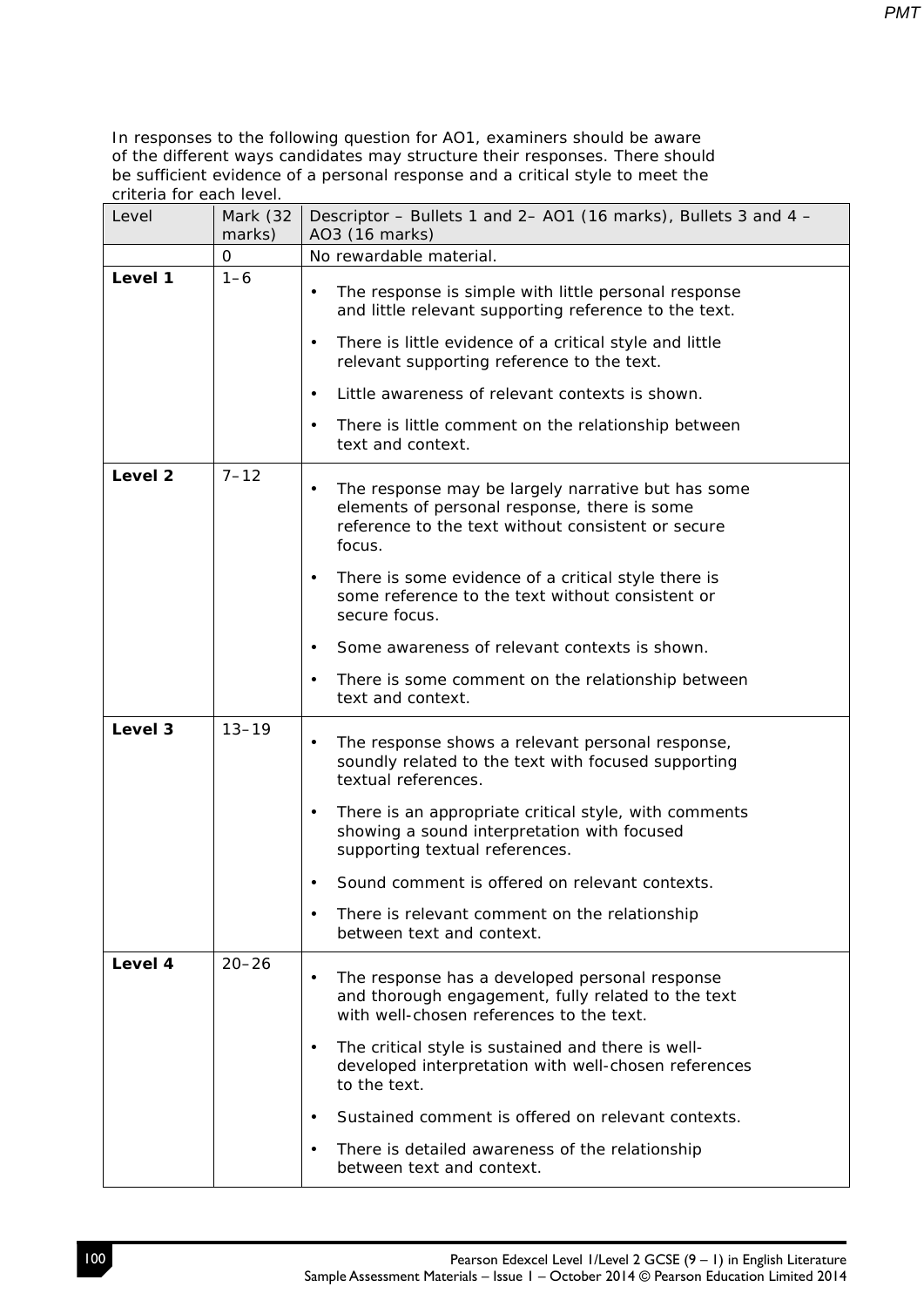| <b>Level 5</b> | $27 - 32$ | There is an assured personal response, showing a<br>high level of engagement with the text and<br>discerning choice of references to the text.   |
|----------------|-----------|--------------------------------------------------------------------------------------------------------------------------------------------------|
|                |           | A critical style is developed with maturity,<br>perceptive understanding and interpretation with<br>discerning choice of references to the text. |
|                |           | The understanding of relevant contexts is excellent.                                                                                             |

|  | Understanding of the relationship between text and    |
|--|-------------------------------------------------------|
|  | context is integrated convincingly into the response. |

| <b>AO4 Mark Scheme</b> |         |                                                                                                                                                                                                                                                                  |  |
|------------------------|---------|------------------------------------------------------------------------------------------------------------------------------------------------------------------------------------------------------------------------------------------------------------------|--|
|                        |         | Use for ALL Questions in Paper 1 - Section B (British Play OR British Novel)                                                                                                                                                                                     |  |
| Level                  | Mark    |                                                                                                                                                                                                                                                                  |  |
|                        | 0       | No rewardable material.                                                                                                                                                                                                                                          |  |
| Level 1                | $1 - 2$ | threshold performance-in the context of the Level of Demand of<br>the question, Learners spell and punctuate with reasonable<br>accuracy, and use a reasonable range of vocabulary and sentence<br>structures; any errors do not hinder meaning in the response; |  |
| Level 2                | $3 - 5$ | intermediate performance-in the context of the Level of Demand<br>of the question, Learners spell and punctuate with considerable<br>accuracy, and use a considerable range of vocabulary and sentence<br>structures to achieve general control of meaning;      |  |
| Level 3                | $6 - 8$ | high performance-in the context of the Level of Demand of the<br>question, Learners spell and punctuate with consistent accuracy,<br>and consistently use vocabulary and sentence structures to achieve<br>effective control of meaning.                         |  |

*PMT*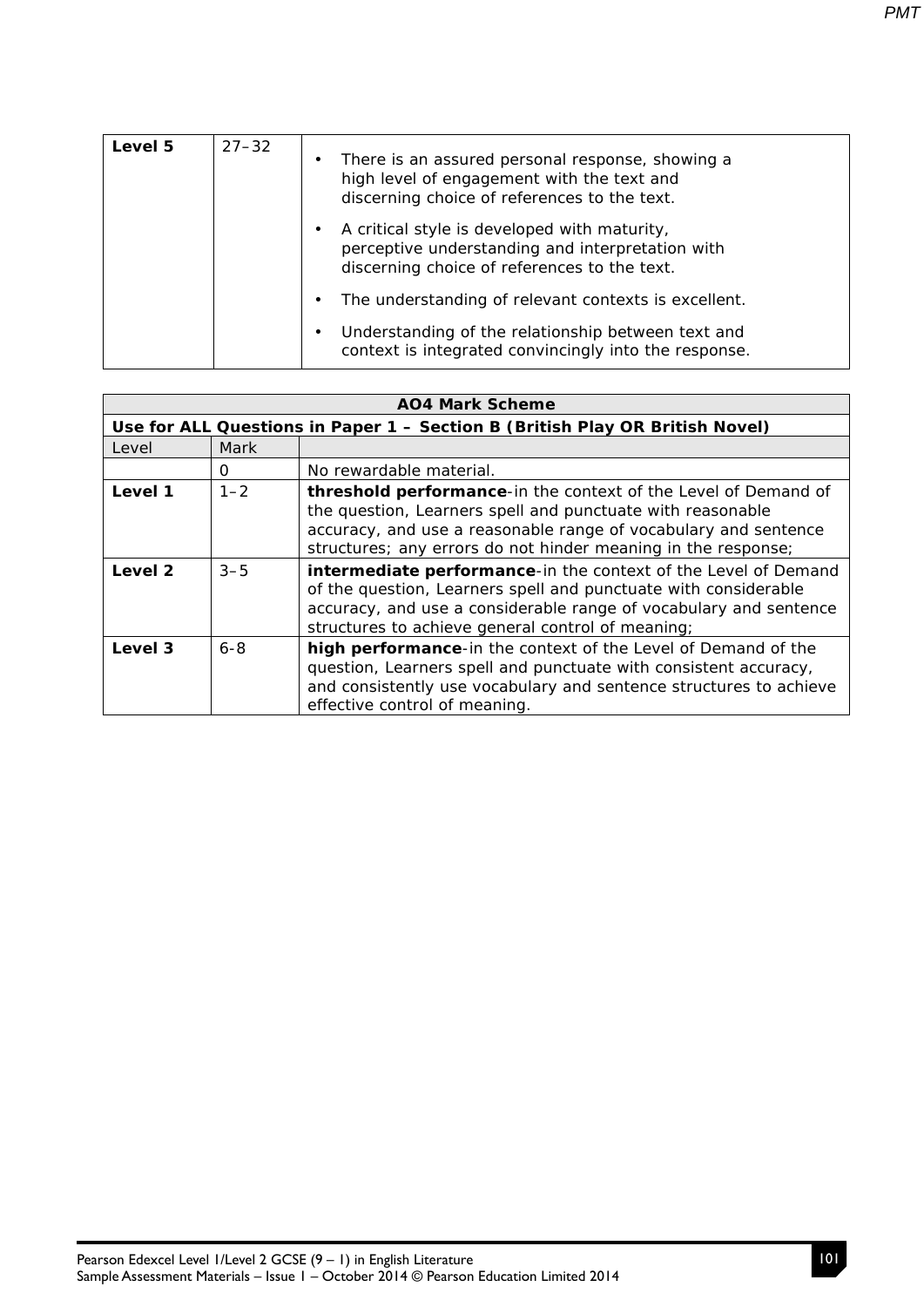| Question<br>Number  | Indicative content                                                                                                                                                                           |  |  |  |  |
|---------------------|----------------------------------------------------------------------------------------------------------------------------------------------------------------------------------------------|--|--|--|--|
| 19. Anita<br>and Me | The indicative content is not prescriptive. Reward responses that<br>consider the ways Meena is influenced by her friendship with Anita.                                                     |  |  |  |  |
|                     | Responses may include:                                                                                                                                                                       |  |  |  |  |
|                     | Interpretation of text (AO1):                                                                                                                                                                |  |  |  |  |
|                     | Meena is attracted by Anita for various reasons: she has greater<br>$\bullet$<br>experience and apparent sophistication. Meena is flattered to be<br>admitted into her circle                |  |  |  |  |
|                     | she sees Anita's world as one of excitement and danger,<br>$\bullet$<br>compared with the straitjacket of her Punjabi upbringing in<br>which she feels herself to have been living           |  |  |  |  |
|                     | her attempts to conform to Anita's expectations and greater<br>$\bullet$<br>physical maturity lead to strains, especially when she<br>encounters extreme racist attitudes among her friends. |  |  |  |  |
|                     | Relationship between text and context (AO3):                                                                                                                                                 |  |  |  |  |
|                     | Anita's world has an appeal for Meena because it is English, less<br>$\bullet$<br>restrictive and culturally different, so is fascinating for her                                            |  |  |  |  |
|                     | white culture exerts a strong pull - Meena at one point says<br>$\bullet$<br>that when she grows up she would like to be blonde                                                              |  |  |  |  |
|                     | Meena is, to an extent, rebelling against the rules and<br>$\bullet$<br>requirements of her strong, close-knit Indian family and Punjabi<br>background                                       |  |  |  |  |
|                     | she begins to see past the superficial attraction of this new<br>$\bullet$<br>world and to appreciate her own Punjabi culture, values and<br>family more strongly.                           |  |  |  |  |
|                     | Reward all valid points.                                                                                                                                                                     |  |  |  |  |
|                     | Candidates will be rewarded if they make relevant textual references or use<br>short quotations from the text. This includes relevant paraphrasing.                                          |  |  |  |  |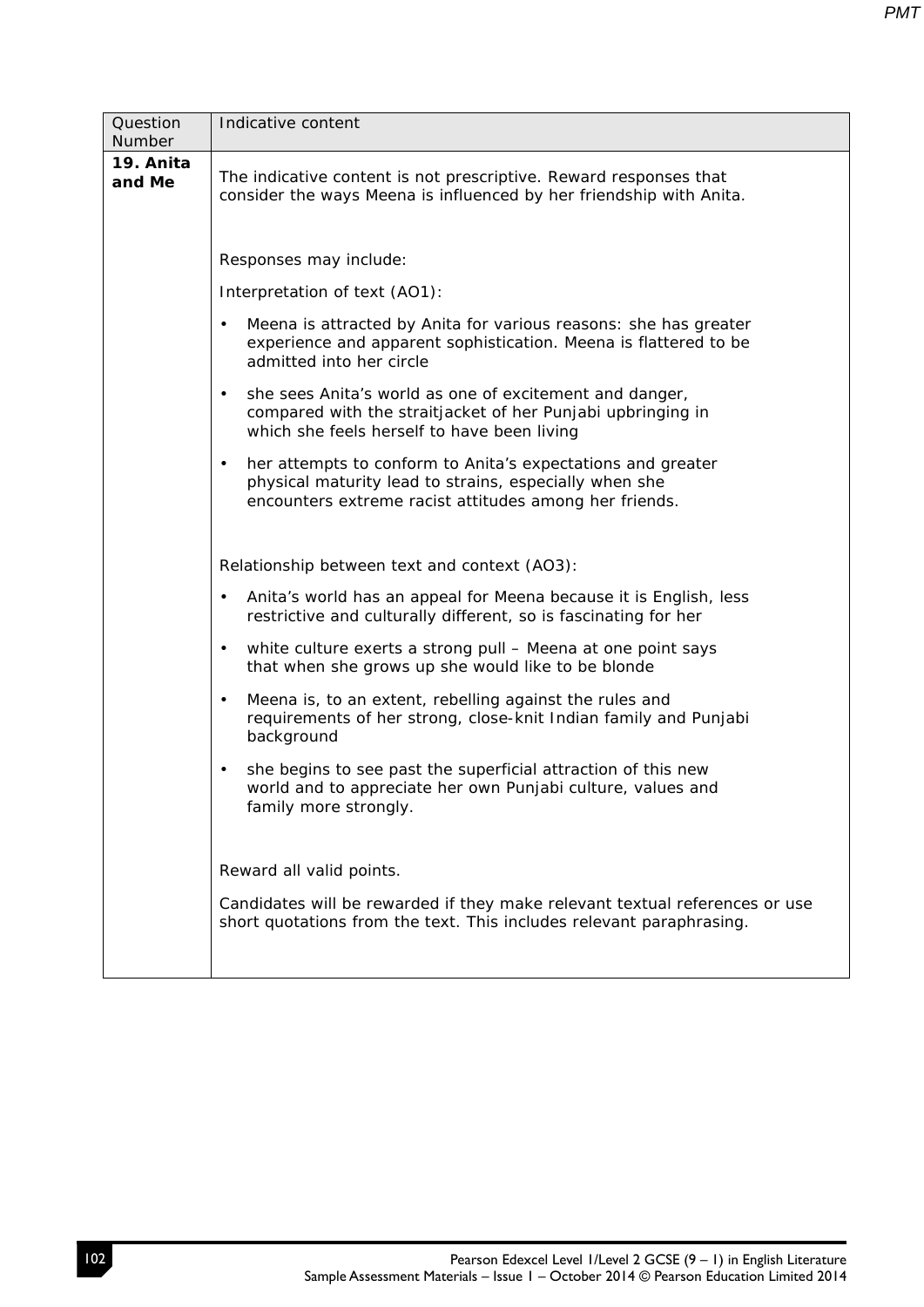| Level              | Mark (32<br>marks) | Descriptor - Bullets 1 and 2- AO1 (16 marks), Bullets 3 and 4 -<br>AO3 (16 marks)                                                                                               |  |
|--------------------|--------------------|---------------------------------------------------------------------------------------------------------------------------------------------------------------------------------|--|
|                    | 0                  | No rewardable material.                                                                                                                                                         |  |
| Level 1            | $1 - 6$            | The response is simple with little personal response<br>$\bullet$<br>and little relevant supporting reference to the text.                                                      |  |
|                    |                    | There is little evidence of a critical style and little<br>$\bullet$<br>relevant supporting reference to the text.                                                              |  |
|                    |                    | Little awareness of relevant contexts is shown.<br>$\bullet$                                                                                                                    |  |
|                    |                    | There is little comment on the relationship between<br>$\bullet$<br>text and context.                                                                                           |  |
| Level <sub>2</sub> | $7 - 12$           | The response may be largely narrative but has some<br>$\bullet$<br>elements of personal response, there is some<br>reference to the text without consistent or secure<br>focus. |  |
|                    |                    | There is some evidence of a critical style there is<br>$\bullet$<br>some reference to the text without consistent or<br>secure focus.                                           |  |
|                    |                    | Some awareness of relevant contexts is shown.<br>$\bullet$                                                                                                                      |  |
|                    |                    | There is some comment on the relationship between<br>$\bullet$<br>text and context.                                                                                             |  |
| Level 3            | $13 - 19$          | The response shows a relevant personal response,<br>$\bullet$<br>soundly related to the text with focused supporting<br>textual references.                                     |  |
|                    |                    | There is an appropriate critical style, with comments<br>$\bullet$<br>showing a sound interpretation with focused<br>supporting textual references.                             |  |
|                    |                    | Sound comment is offered on relevant contexts.<br>$\bullet$                                                                                                                     |  |
|                    |                    | There is relevant comment on the relationship<br>between text and context.                                                                                                      |  |
| Level 4            | $20 - 26$          | The response has a developed personal response<br>$\bullet$<br>and thorough engagement, fully related to the text<br>with well-chosen references to the text.                   |  |
|                    |                    | The critical style is sustained and there is well-<br>$\bullet$<br>developed interpretation with well-chosen references<br>to the text.                                         |  |
|                    |                    | Sustained comment is offered on relevant contexts.<br>$\bullet$                                                                                                                 |  |
|                    |                    | There is detailed awareness of the relationship<br>$\bullet$<br>between text and context.                                                                                       |  |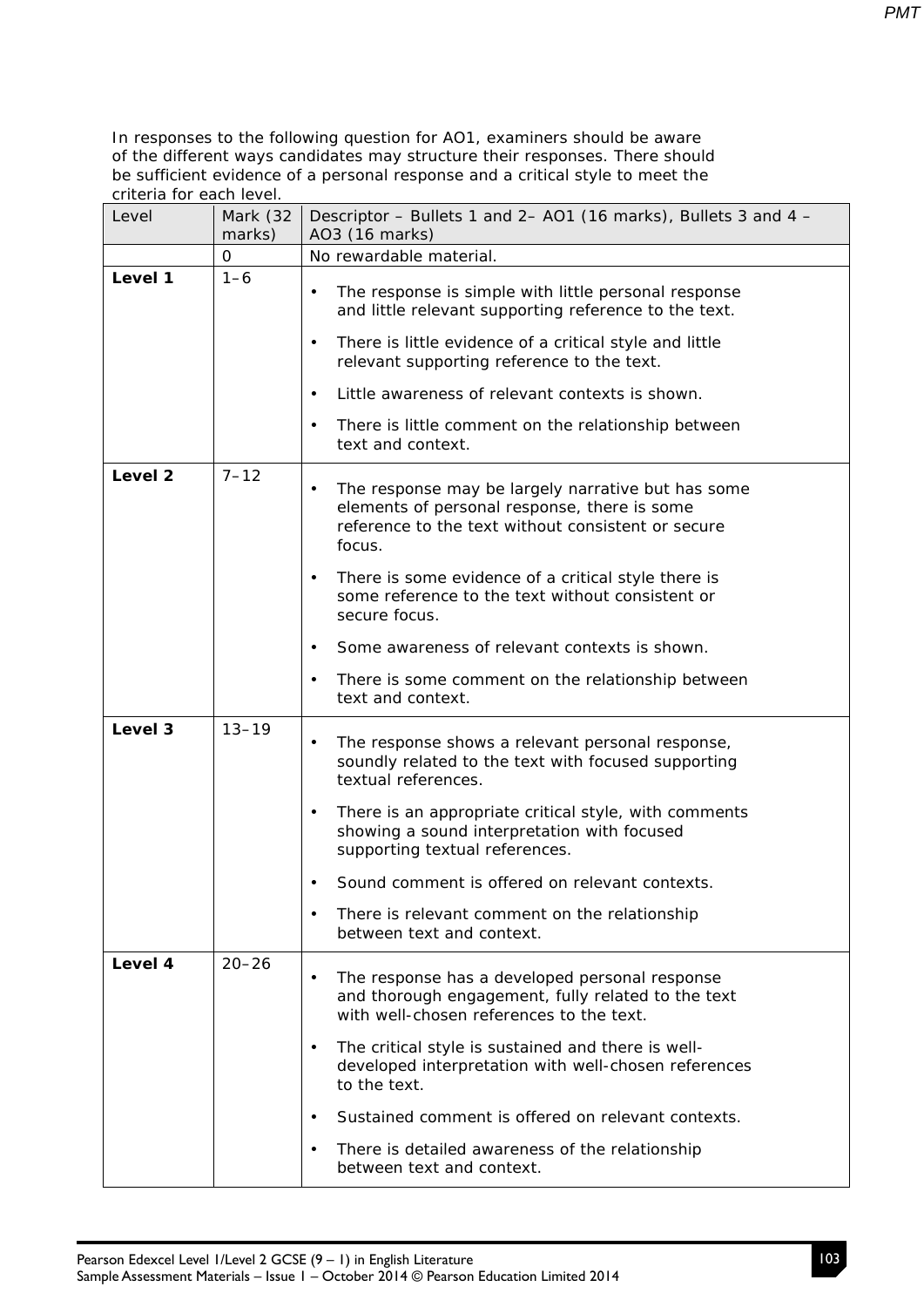| Level 5 | $27 - 32$ | ٠ | There is an assured personal response, showing a<br>high level of engagement with the text and<br>discerning choice of references to the text.   |
|---------|-----------|---|--------------------------------------------------------------------------------------------------------------------------------------------------|
|         |           |   | A critical style is developed with maturity,<br>perceptive understanding and interpretation with<br>discerning choice of references to the text. |
|         |           |   | The understanding of relevant contexts is excellent.                                                                                             |
|         |           |   | Understanding of the relationship between text and<br>context is integrated convincingly into the response.                                      |

| <b>AO4 Mark Scheme</b> |         |                                                                                                                                                                                                                                                                  |  |
|------------------------|---------|------------------------------------------------------------------------------------------------------------------------------------------------------------------------------------------------------------------------------------------------------------------|--|
|                        |         | Use for ALL Questions in Paper 1 - Section B (British Play OR British Novel)                                                                                                                                                                                     |  |
| Level                  | Mark    |                                                                                                                                                                                                                                                                  |  |
|                        | 0       | No rewardable material.                                                                                                                                                                                                                                          |  |
| Level 1                | $1 - 2$ | threshold performance-in the context of the Level of Demand of<br>the question, Learners spell and punctuate with reasonable<br>accuracy, and use a reasonable range of vocabulary and sentence<br>structures; any errors do not hinder meaning in the response; |  |
| Level 2                | $3 - 5$ | intermediate performance-in the context of the Level of Demand<br>of the question, Learners spell and punctuate with considerable<br>accuracy, and use a considerable range of vocabulary and sentence<br>structures to achieve general control of meaning;      |  |
| Level 3                | $6 - 8$ | high performance-in the context of the Level of Demand of the<br>question, Learners spell and punctuate with consistent accuracy,<br>and consistently use vocabulary and sentence structures to achieve<br>effective control of meaning.                         |  |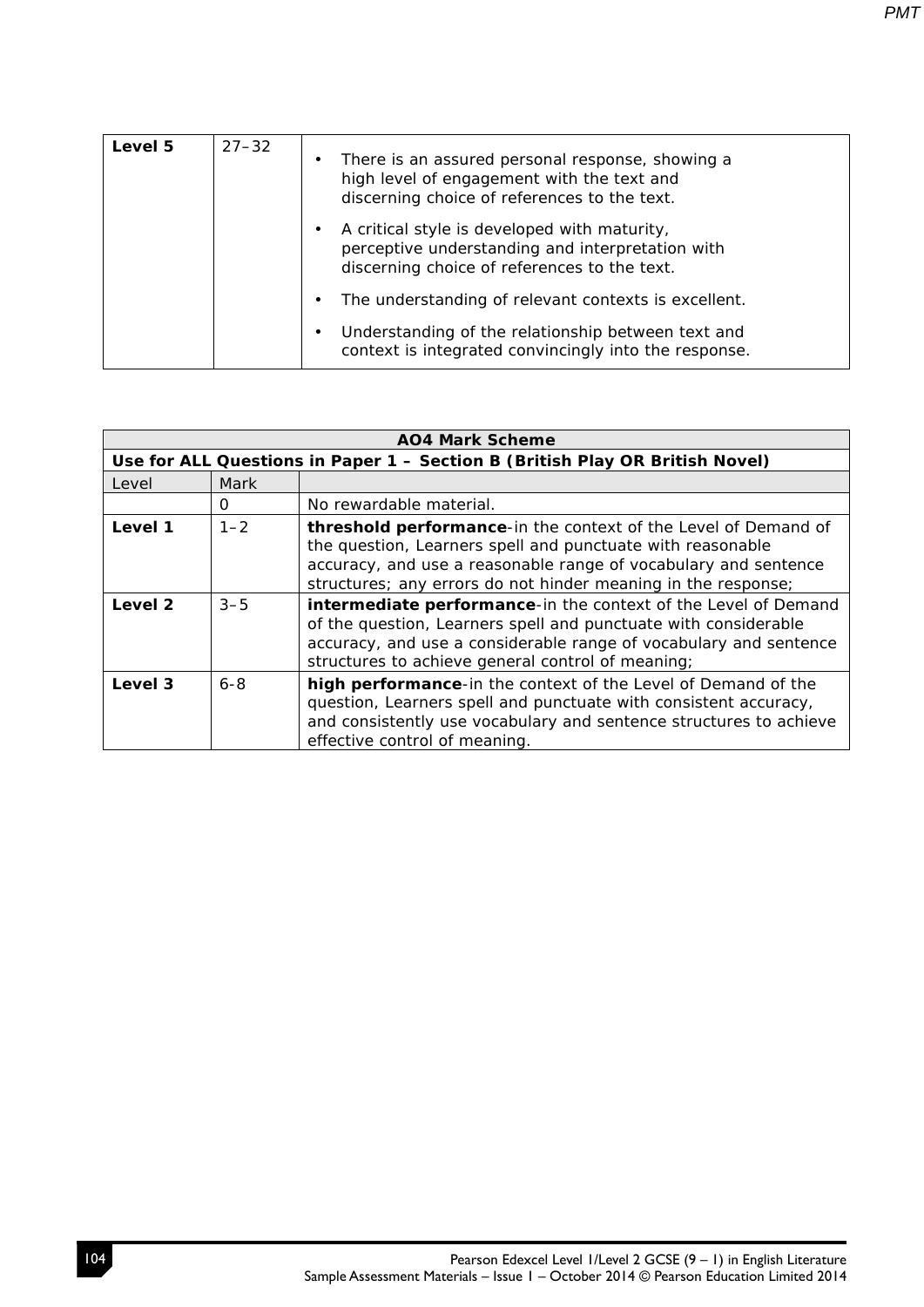| Question            | Indicative content                                                                                                                                                                                                                                                           |  |  |  |  |  |  |
|---------------------|------------------------------------------------------------------------------------------------------------------------------------------------------------------------------------------------------------------------------------------------------------------------------|--|--|--|--|--|--|
| Number              |                                                                                                                                                                                                                                                                              |  |  |  |  |  |  |
| 20. Anita<br>and Me | The indicative content is not prescriptive. Reward responses that<br>explore the significance of racism in Tollington.                                                                                                                                                       |  |  |  |  |  |  |
|                     | Responses may include:                                                                                                                                                                                                                                                       |  |  |  |  |  |  |
|                     | Interpretation of text (AO1):                                                                                                                                                                                                                                                |  |  |  |  |  |  |
|                     | from an early age Meena sees herself as being different because<br>$\bullet$<br>of her race                                                                                                                                                                                  |  |  |  |  |  |  |
|                     | as Meena matures she begins to understand racism more<br>$\bullet$<br>clearly. Sam Lowbridge's racist outburst at the fête makes<br>Meena feel that she has been 'punched in the stomach'                                                                                    |  |  |  |  |  |  |
|                     | Sam's later comment that he meant only 'the others' shows his<br>$\bullet$<br>lack of ability to understand how much racism affects people.<br>He does not recognise that his offensive comments and actions<br>will be considered repulsive by anyone from a different race |  |  |  |  |  |  |
|                     | Rajesh is beaten up by Sam. Here we see that Sam's racism<br>$\bullet$<br>turns to violence. Sam dislikes Rajesh because he has worked<br>hard and become successful in life                                                                                                 |  |  |  |  |  |  |
|                     | when Meena's Auntie Usha is 'shoved around by anonymous<br>$\bullet$<br>white fists' this outrages her and the threat of physical violence<br>based on racism becomes clearer for her.                                                                                       |  |  |  |  |  |  |
|                     | Relationship between text and context (AO3):                                                                                                                                                                                                                                 |  |  |  |  |  |  |
|                     | racism against the small, recently-arrived Punjabi community<br>$\bullet$                                                                                                                                                                                                    |  |  |  |  |  |  |
|                     | the car incident where Meena's mother is called 'a bloody stupid<br>$\bullet$<br>wog' by an elderly woman driver shows that racism pervades all<br>parts of society. This is one of the first times Meena is exposed<br>to direct racism and she is unsure how to react      |  |  |  |  |  |  |
|                     | Syal wants the reader to consider that, while the Kumars'<br>neighbours are often not directly racist to them, their comments<br>and actions are often indirectly racist.                                                                                                    |  |  |  |  |  |  |
|                     | Reward all valid points.                                                                                                                                                                                                                                                     |  |  |  |  |  |  |
|                     | Candidates will be rewarded if they make relevant textual references or use<br>short quotations from the text. This includes relevant paraphrasing.                                                                                                                          |  |  |  |  |  |  |
|                     |                                                                                                                                                                                                                                                                              |  |  |  |  |  |  |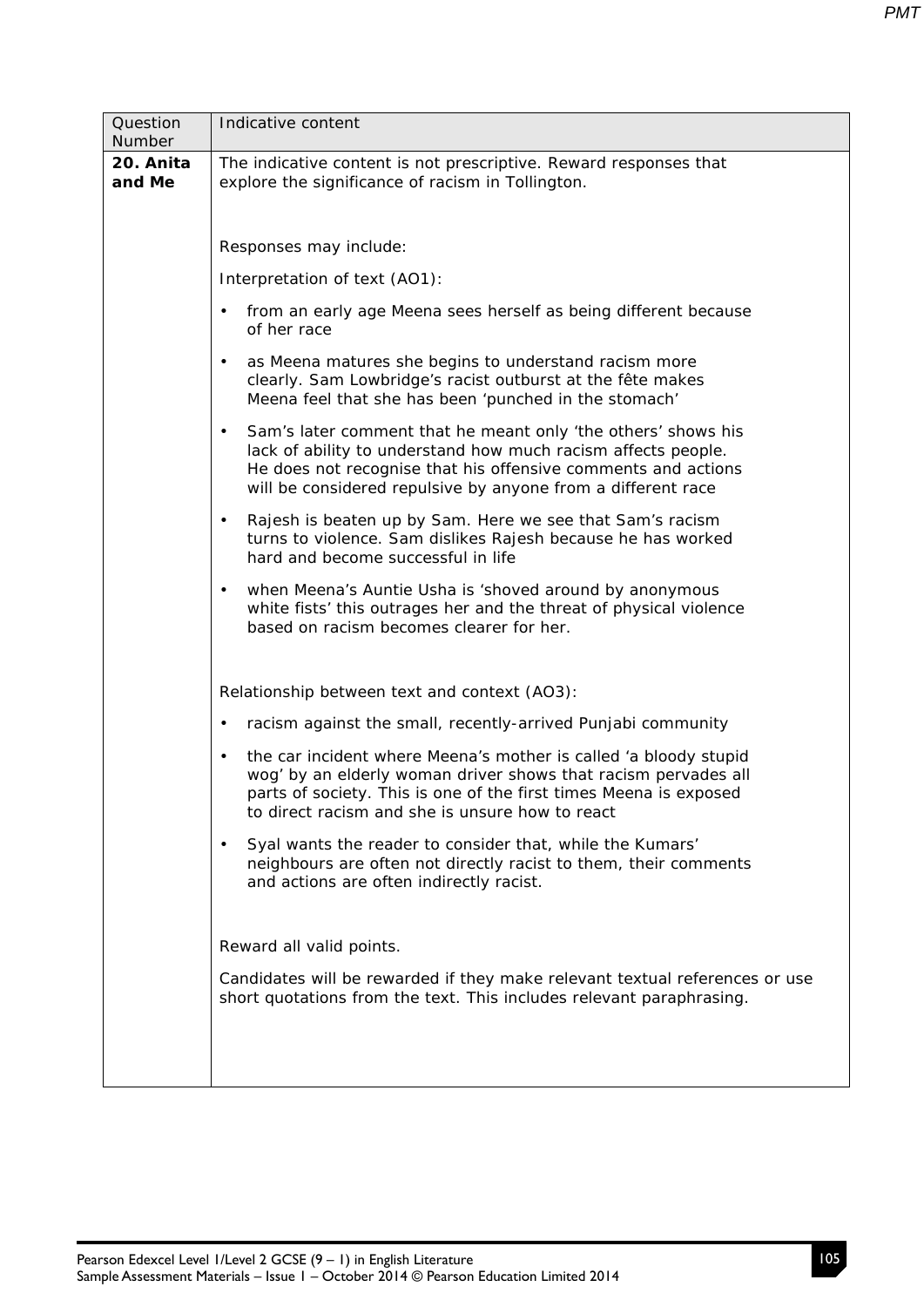| Level              | Mark (32<br>marks) | Descriptor – Bullets 1 and 2– AO1 (16 marks), Bullets 3 and 4 –<br>AO3 (16 marks)                                                                                                                                                                |  |
|--------------------|--------------------|--------------------------------------------------------------------------------------------------------------------------------------------------------------------------------------------------------------------------------------------------|--|
|                    | 0                  | No rewardable material.                                                                                                                                                                                                                          |  |
| Level 1            | $1 - 6$            | The response is simple with little personal response<br>$\bullet$<br>and little relevant supporting reference to the text.<br>There is little evidence of a critical style and little<br>$\bullet$<br>relevant supporting reference to the text. |  |
|                    |                    | Little awareness of relevant contexts is shown.<br>$\bullet$                                                                                                                                                                                     |  |
|                    |                    | There is little comment on the relationship between<br>$\bullet$<br>text and context.                                                                                                                                                            |  |
| Level <sub>2</sub> | $7 - 12$           | The response may be largely narrative but has some<br>$\bullet$<br>elements of personal response, there is some<br>reference to the text without consistent or secure<br>focus.                                                                  |  |
|                    |                    | There is some evidence of a critical style there is<br>٠<br>some reference to the text without consistent or<br>secure focus.                                                                                                                    |  |
|                    |                    | Some awareness of relevant contexts is shown.<br>$\bullet$                                                                                                                                                                                       |  |
|                    |                    | There is some comment on the relationship between<br>$\bullet$<br>text and context.                                                                                                                                                              |  |
| Level 3            | $13 - 19$          | The response shows a relevant personal response,<br>$\bullet$<br>soundly related to the text with focused supporting<br>textual references.                                                                                                      |  |
|                    |                    | There is an appropriate critical style, with comments<br>$\bullet$<br>showing a sound interpretation with focused<br>supporting textual references.                                                                                              |  |
|                    |                    | Sound comment is offered on relevant contexts.<br>$\bullet$                                                                                                                                                                                      |  |
|                    |                    | There is relevant comment on the relationship<br>$\bullet$<br>between text and context.                                                                                                                                                          |  |
| Level 4            | $20 - 26$          | The response has a developed personal response<br>$\bullet$<br>and thorough engagement, fully related to the text<br>with well-chosen references to the text.                                                                                    |  |
|                    |                    | The critical style is sustained and there is well-<br>$\bullet$<br>developed interpretation with well-chosen references<br>to the text.                                                                                                          |  |
|                    |                    | Sustained comment is offered on relevant contexts.<br>$\bullet$                                                                                                                                                                                  |  |
|                    |                    | There is detailed awareness of the relationship<br>$\bullet$<br>between text and context.                                                                                                                                                        |  |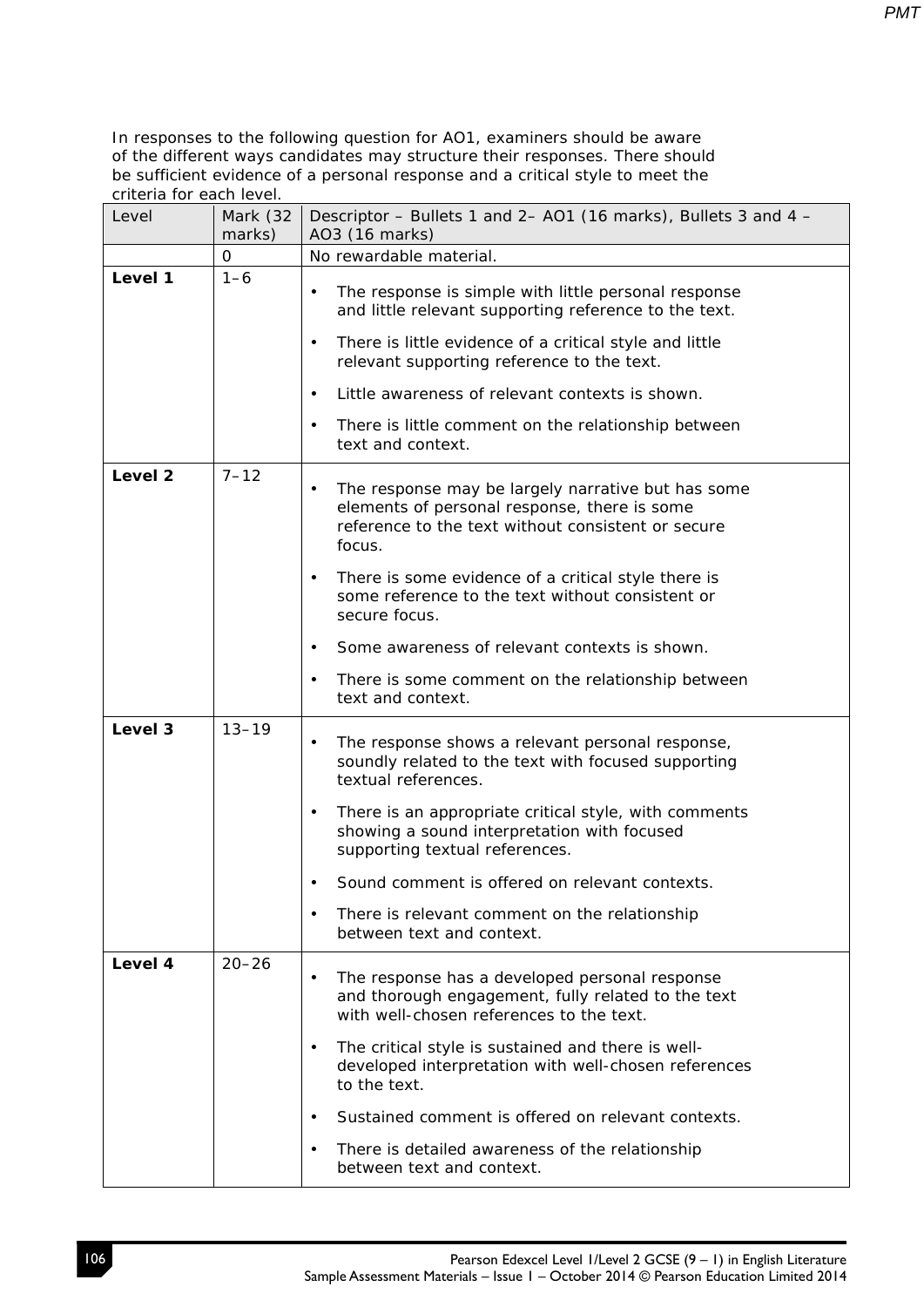| <b>Level 5</b> | $27 - 32$ | There is an assured personal response, showing a<br>٠<br>high level of engagement with the text and<br>discerning choice of references to the text.   |
|----------------|-----------|-------------------------------------------------------------------------------------------------------------------------------------------------------|
|                |           | A critical style is developed with maturity,<br>٠<br>perceptive understanding and interpretation with<br>discerning choice of references to the text. |
|                |           | The understanding of relevant contexts is excellent.                                                                                                  |
|                |           | Understanding of the relationship between text and                                                                                                    |

context is integrated convincingly into the response.

| <b>AO4 Mark Scheme</b>                                                       |         |                                                                                                                                                                                                                                                                  |
|------------------------------------------------------------------------------|---------|------------------------------------------------------------------------------------------------------------------------------------------------------------------------------------------------------------------------------------------------------------------|
| Use for ALL Questions in Paper 1 - Section B (British Play OR British Novel) |         |                                                                                                                                                                                                                                                                  |
| Level                                                                        | Mark    |                                                                                                                                                                                                                                                                  |
|                                                                              | 0       | No rewardable material.                                                                                                                                                                                                                                          |
| Level 1                                                                      | $1 - 2$ | threshold performance-in the context of the Level of Demand of<br>the question, Learners spell and punctuate with reasonable<br>accuracy, and use a reasonable range of vocabulary and sentence<br>structures; any errors do not hinder meaning in the response; |
| Level 2                                                                      | $3 - 5$ | intermediate performance-in the context of the Level of Demand<br>of the question, Learners spell and punctuate with considerable<br>accuracy, and use a considerable range of vocabulary and sentence<br>structures to achieve general control of meaning;      |
| Level 3                                                                      | $6 - 8$ | high performance-in the context of the Level of Demand of the<br>question, Learners spell and punctuate with consistent accuracy,<br>and consistently use vocabulary and sentence structures to achieve<br>effective control of meaning.                         |

*PMT*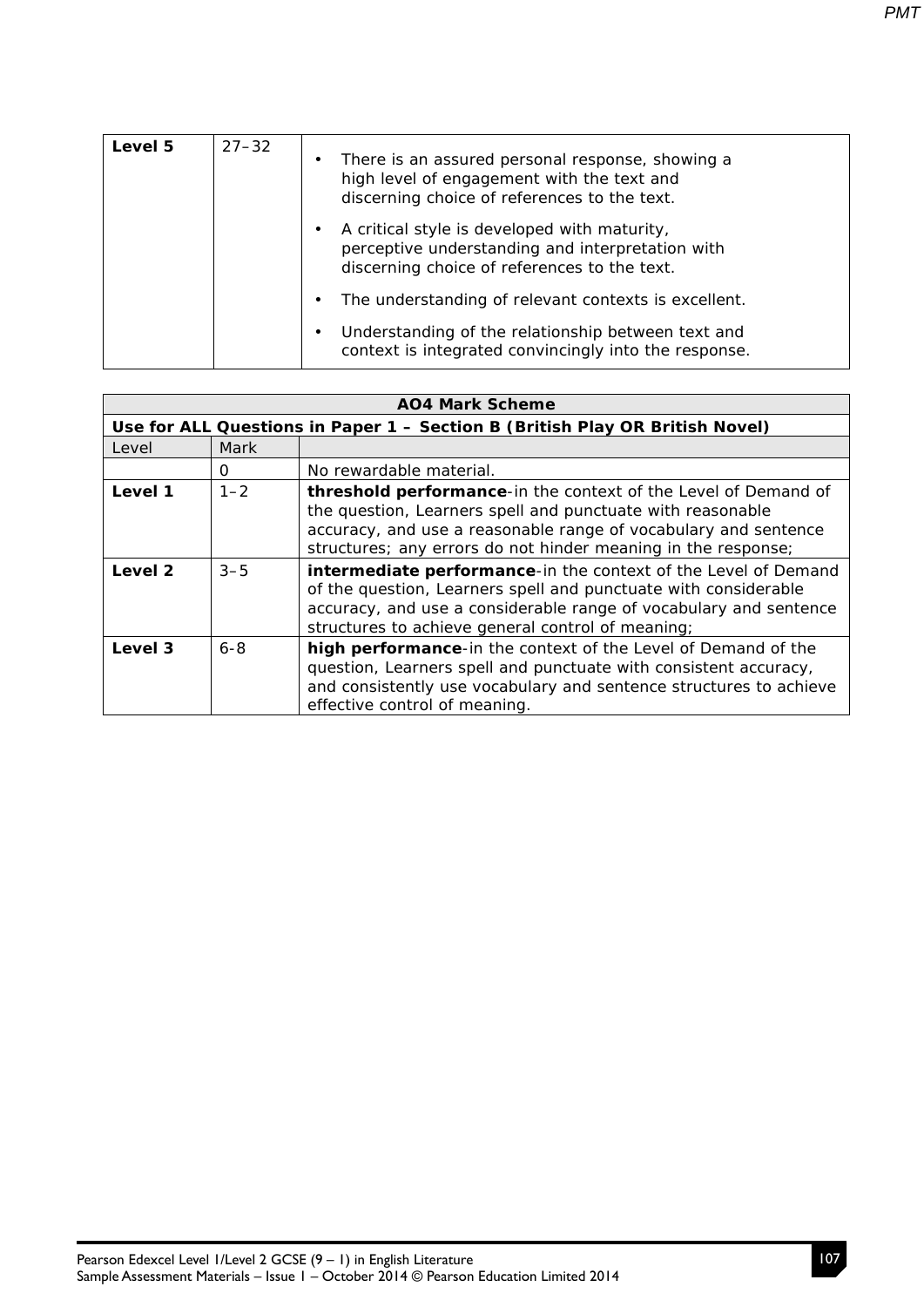| Question<br>Number                         | Indicative content                                                                                                                                                                                               |  |  |  |  |
|--------------------------------------------|------------------------------------------------------------------------------------------------------------------------------------------------------------------------------------------------------------------|--|--|--|--|
| <b>21. The</b><br>Woman in<br><b>Black</b> | The indicative content is not prescriptive. Reward responses that<br>explore the importance of settings in the novel.                                                                                            |  |  |  |  |
|                                            | Responses may include:                                                                                                                                                                                           |  |  |  |  |
|                                            | Interpretation of text (AO1):                                                                                                                                                                                    |  |  |  |  |
|                                            | Eel Marsh House: a large, forbidding haunted house, now in a<br>$\bullet$<br>state of disrepair                                                                                                                  |  |  |  |  |
|                                            | the house is cut off from the mainland when the causeway is<br>$\bullet$<br>inaccessible                                                                                                                         |  |  |  |  |
|                                            | the swirling mists over the marshes suggest a gloomy<br>$\bullet$<br>atmosphere                                                                                                                                  |  |  |  |  |
|                                            | Crythin Gifford is an isolated coastal town, where the residents<br>$\bullet$<br>are reticent                                                                                                                    |  |  |  |  |
|                                            | Monk's Piece, where the novel opens, is a completely different,<br>$\bullet$<br>idyllic setting: a 'tiny hamlet tucked snugly into a bend of the<br>river below, white walls basking in the afternoon sunshine'. |  |  |  |  |
|                                            | Relationship between text and context (AO3):                                                                                                                                                                     |  |  |  |  |
|                                            | historical setting is not precise but suggests the period around<br>$\bullet$<br>the turn of the 19th-20th century (pony and trap, steam train)                                                                  |  |  |  |  |
|                                            | nature is presented as a powerful force that can overwhelm<br>$\bullet$<br>people and buildings                                                                                                                  |  |  |  |  |
|                                            | the nature of the house, furnishings and such details as the<br>$\bullet$<br>transport, all convey a place at a particular time in history                                                                       |  |  |  |  |
|                                            | the setting of the novel is in keeping with the elements of the<br>literary Gothic genre.                                                                                                                        |  |  |  |  |
|                                            | Reward all valid points.                                                                                                                                                                                         |  |  |  |  |
|                                            | Candidates will be rewarded if they make relevant textual references or use<br>short quotations from the text. This includes relevant paraphrasing.                                                              |  |  |  |  |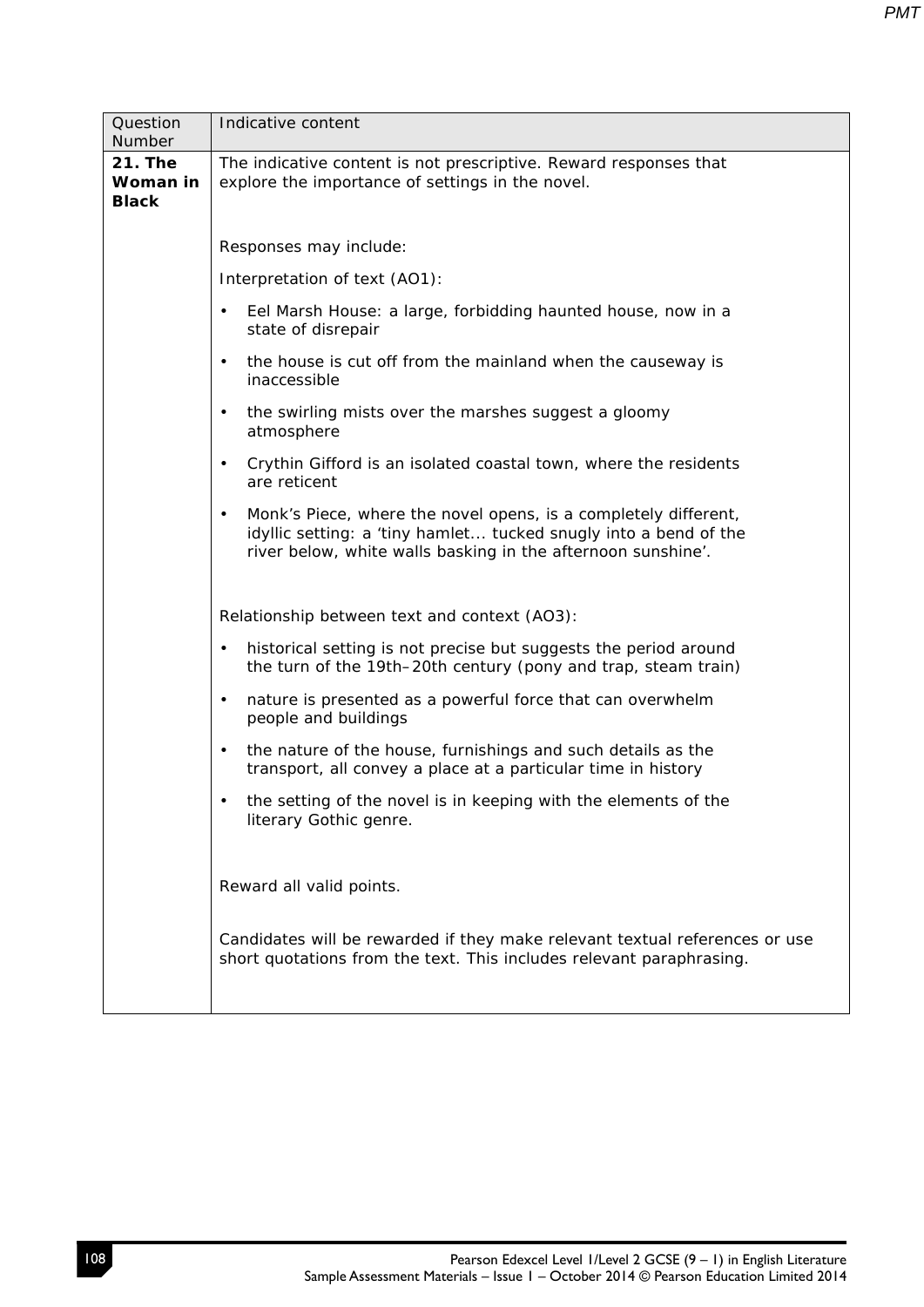| Level   | Mark (32<br>marks) | Descriptor - Bullets 1 and 2- AO1 (16 marks), Bullets 3 and 4 -<br>AO3 (16 marks)                                                                                               |  |
|---------|--------------------|---------------------------------------------------------------------------------------------------------------------------------------------------------------------------------|--|
|         | 0                  | No rewardable material.                                                                                                                                                         |  |
| Level 1 | $1 - 6$            | The response is simple with little personal response<br>$\bullet$<br>and little relevant supporting reference to the text.                                                      |  |
|         |                    | There is little evidence of a critical style and little<br>$\bullet$<br>relevant supporting reference to the text.                                                              |  |
|         |                    | Little awareness of relevant contexts is shown.<br>$\bullet$                                                                                                                    |  |
|         |                    | There is little comment on the relationship between<br>$\bullet$<br>text and context.                                                                                           |  |
| Level 2 | $7 - 12$           | The response may be largely narrative but has some<br>$\bullet$<br>elements of personal response, there is some<br>reference to the text without consistent or secure<br>focus. |  |
|         |                    | There is some evidence of a critical style there is<br>$\bullet$<br>some reference to the text without consistent or<br>secure focus.                                           |  |
|         |                    | Some awareness of relevant contexts is shown.<br>$\bullet$                                                                                                                      |  |
|         |                    | There is some comment on the relationship between<br>$\bullet$<br>text and context.                                                                                             |  |
| Level 3 | $13 - 19$          | The response shows a relevant personal response,<br>$\bullet$<br>soundly related to the text with focused supporting<br>textual references.                                     |  |
|         |                    | There is an appropriate critical style, with comments<br>$\bullet$<br>showing a sound interpretation with focused<br>supporting textual references.                             |  |
|         |                    | Sound comment is offered on relevant contexts.                                                                                                                                  |  |
|         |                    | There is relevant comment on the relationship<br>between text and context.                                                                                                      |  |
| Level 4 | $20 - 26$          | The response has a developed personal response<br>and thorough engagement, fully related to the text<br>with well-chosen references to the text.                                |  |
|         |                    | The critical style is sustained and there is well-<br>$\bullet$<br>developed interpretation with well-chosen references<br>to the text.                                         |  |
|         |                    | Sustained comment is offered on relevant contexts.<br>$\bullet$                                                                                                                 |  |
|         |                    | There is detailed awareness of the relationship<br>$\bullet$<br>between text and context.                                                                                       |  |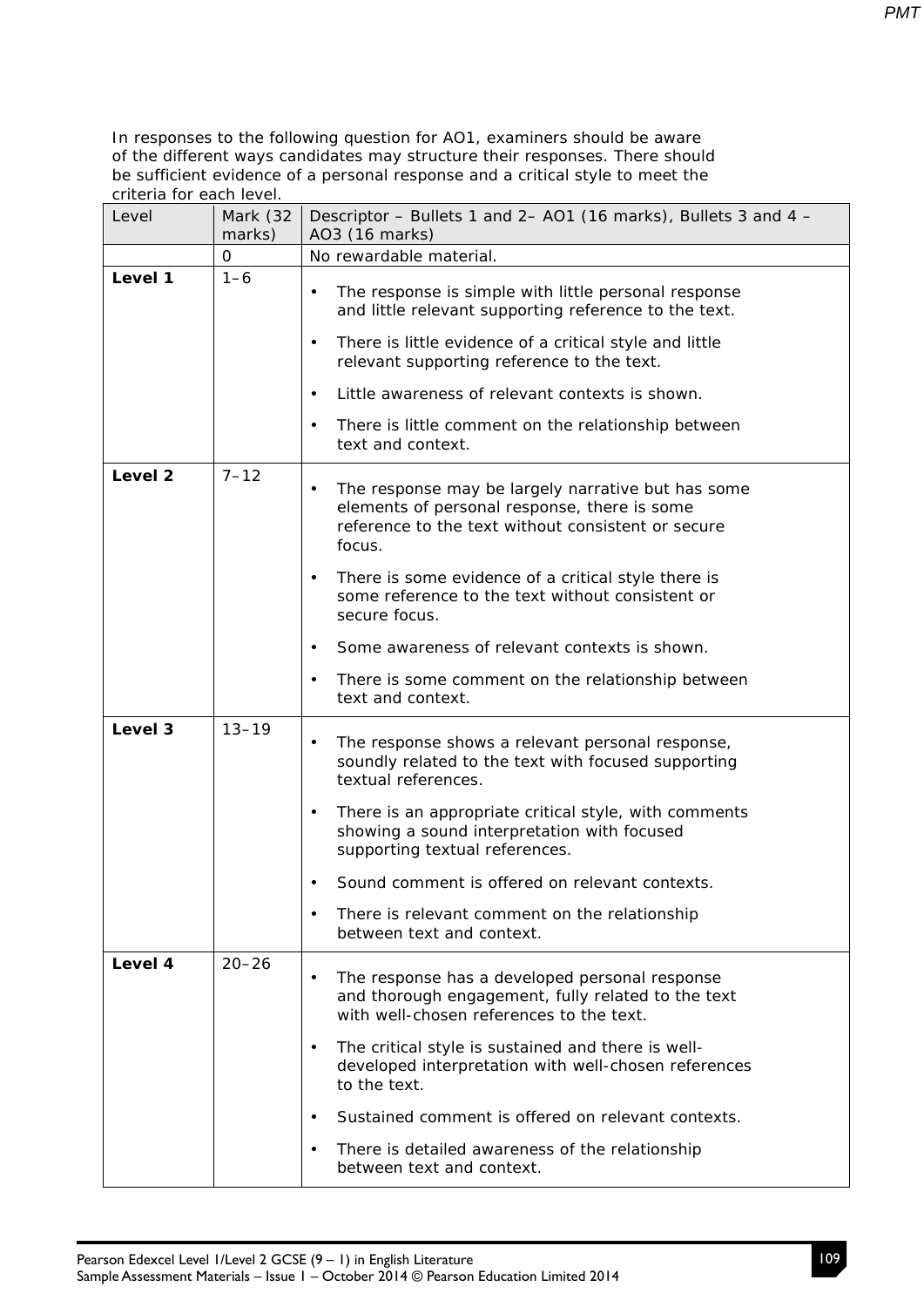| Level 5 | $27 - 32$ | ٠ | There is an assured personal response, showing a<br>high level of engagement with the text and<br>discerning choice of references to the text.   |
|---------|-----------|---|--------------------------------------------------------------------------------------------------------------------------------------------------|
|         |           |   | A critical style is developed with maturity,<br>perceptive understanding and interpretation with<br>discerning choice of references to the text. |
|         |           |   | The understanding of relevant contexts is excellent.                                                                                             |
|         |           |   | Understanding of the relationship between text and<br>context is integrated convincingly into the response.                                      |

| <b>AO4 Mark Scheme</b> |                                                                              |                                                                                                                                                                                                                                                                  |  |
|------------------------|------------------------------------------------------------------------------|------------------------------------------------------------------------------------------------------------------------------------------------------------------------------------------------------------------------------------------------------------------|--|
|                        | Use for ALL Questions in Paper 1 - Section B (British Play OR British Novel) |                                                                                                                                                                                                                                                                  |  |
| Level                  | Mark                                                                         |                                                                                                                                                                                                                                                                  |  |
|                        | 0                                                                            | No rewardable material.                                                                                                                                                                                                                                          |  |
| Level 1                | $1 - 2$                                                                      | threshold performance-in the context of the Level of Demand of<br>the question, Learners spell and punctuate with reasonable<br>accuracy, and use a reasonable range of vocabulary and sentence<br>structures; any errors do not hinder meaning in the response; |  |
| Level 2                | $3 - 5$                                                                      | intermediate performance-in the context of the Level of Demand<br>of the question, Learners spell and punctuate with considerable<br>accuracy, and use a considerable range of vocabulary and sentence<br>structures to achieve general control of meaning;      |  |
| Level 3                | $6 - 8$                                                                      | high performance-in the context of the Level of Demand of the<br>question, Learners spell and punctuate with consistent accuracy,<br>and consistently use vocabulary and sentence structures to achieve<br>effective control of meaning.                         |  |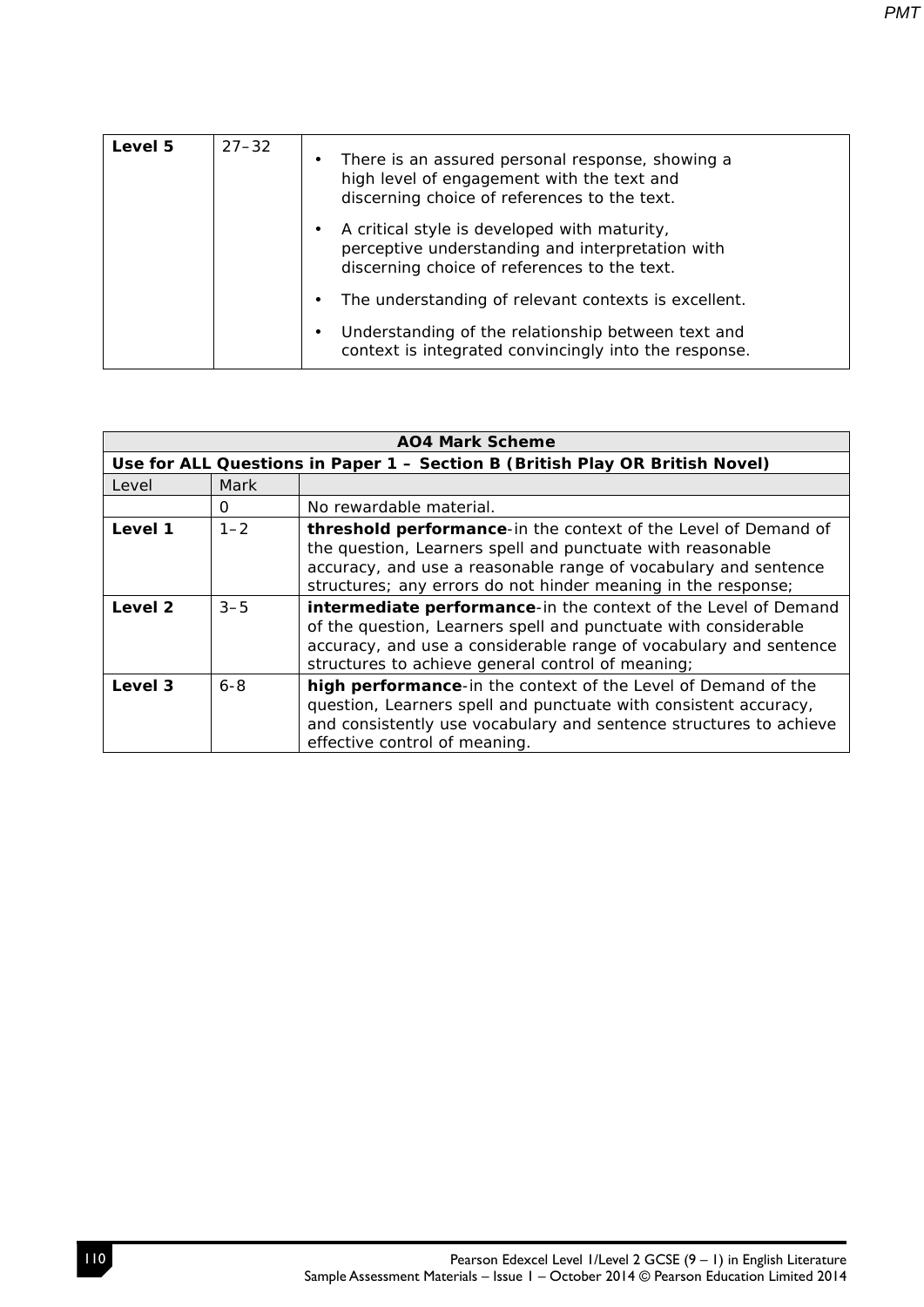| Question                                   | Indicative content                                                                                                                                                                                                                                                                            |  |  |  |  |
|--------------------------------------------|-----------------------------------------------------------------------------------------------------------------------------------------------------------------------------------------------------------------------------------------------------------------------------------------------|--|--|--|--|
| Number                                     |                                                                                                                                                                                                                                                                                               |  |  |  |  |
| <b>22. The</b><br>Woman in<br><b>Black</b> | The indicative content is not prescriptive. Reward responses that<br>consider the ways that belief in the supernatural is significant in the<br>novel.                                                                                                                                        |  |  |  |  |
|                                            | Responses may include:                                                                                                                                                                                                                                                                        |  |  |  |  |
|                                            | Interpretation of text (AO1):                                                                                                                                                                                                                                                                 |  |  |  |  |
|                                            | the quotation in the question suggests that belief in the<br>$\bullet$<br>supernatural is an old-fashioned view, which can be dismissed<br>by the characters as irrelevant in their times                                                                                                     |  |  |  |  |
|                                            | when Kipps speaks to Mr Daily he even admits that he accepts<br>$\bullet$<br>that Eel Marsh has been haunted by a ghost                                                                                                                                                                       |  |  |  |  |
|                                            | the ghostly atmosphere is evoked by the isolation of the house<br>$\bullet$<br>and the description of strange noises elsewhere in the manor: it<br>is the traditional 'haunted house', even to the extent of<br>furniture mysteriously moving                                                 |  |  |  |  |
|                                            | we learn that there seems to be more than one ghost: Jennet<br>$\bullet$<br>Humfrye and little Nathaniel both appear to be haunting the<br>marsh                                                                                                                                              |  |  |  |  |
|                                            | at the end, the characters remain haunted as if by supernatural<br>$\bullet$<br>beings.                                                                                                                                                                                                       |  |  |  |  |
|                                            | Relationship between text and context (AO3):                                                                                                                                                                                                                                                  |  |  |  |  |
|                                            | the setting of the novel in late Victorian times allows the writer<br>$\bullet$<br>to explore differences between 'modern' and 'old-fashioned'<br>attitudes to the supernatural                                                                                                               |  |  |  |  |
|                                            | this 'modern' (i.e. late Victorian) disbelief in the supernatural<br>$\bullet$<br>becomes harder to share by the events that unfold: the words<br>of the narrator, Kipps, show how his earlier, confident dismissal<br>of supernatural tales has been thrown into doubt                       |  |  |  |  |
|                                            | the late Victorian period was a time of professed rationalism<br>$\bullet$<br>and scientific attitudes but at the same time, superstitions and<br>ideas of ghostly occurrences still exerted a powerful influence:<br>this tension between contrasting world views is central to the<br>novel |  |  |  |  |
|                                            | the power of the supernatural is a significant part of the literary<br>$\bullet$<br>Gothic genre.                                                                                                                                                                                             |  |  |  |  |
|                                            | Reward all valid points.                                                                                                                                                                                                                                                                      |  |  |  |  |
|                                            | Candidates will be rewarded if they make relevant textual references or use<br>short quotations from the text. This includes relevant paraphrasing.                                                                                                                                           |  |  |  |  |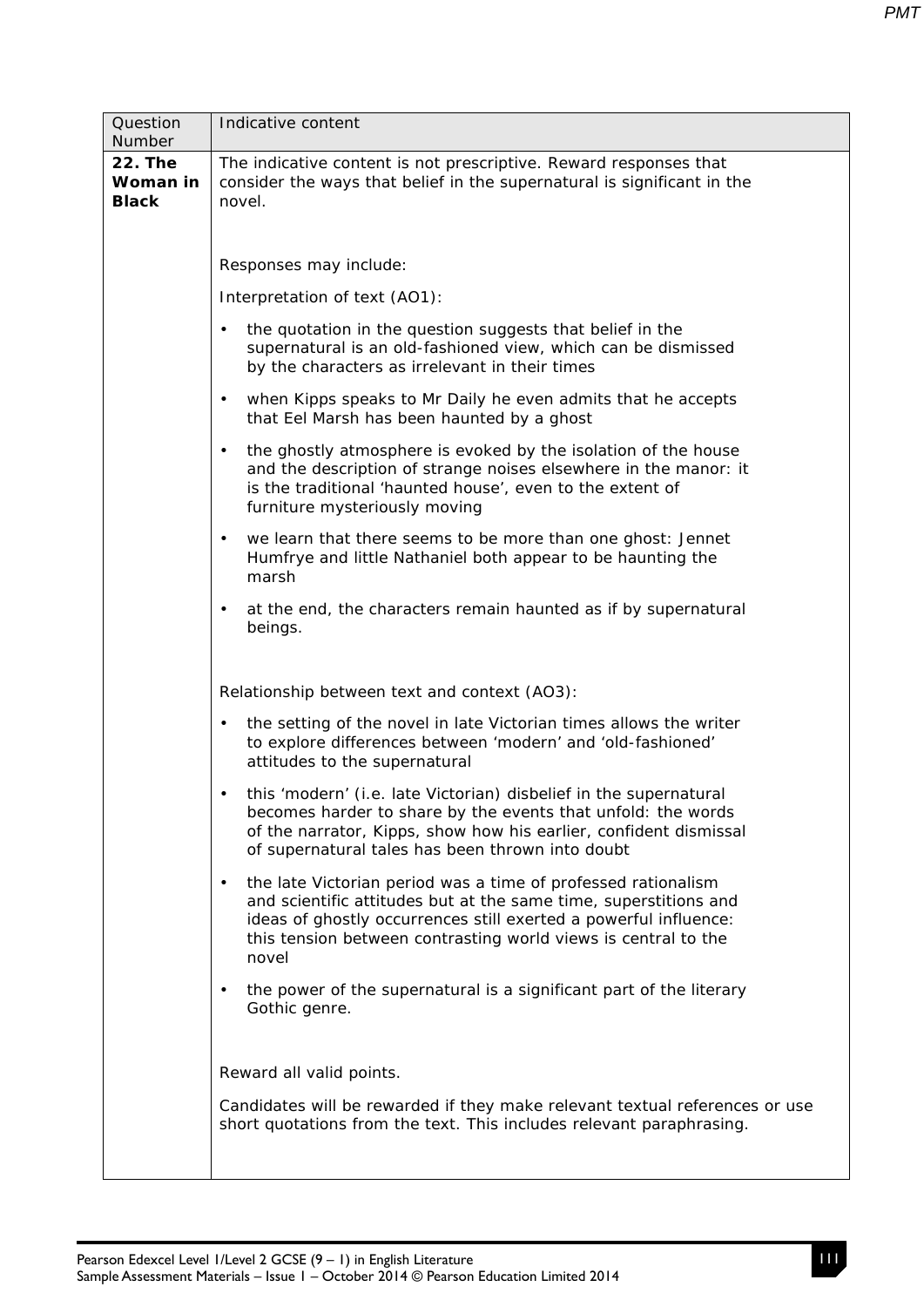| Level                          | Mark (32<br>marks)                                                                                                                                                              | Descriptor – Bullets 1 and 2– AO1 (16 marks), Bullets 3 and 4 –<br>AO3 (16 marks)                                                                                                                                                                |  |
|--------------------------------|---------------------------------------------------------------------------------------------------------------------------------------------------------------------------------|--------------------------------------------------------------------------------------------------------------------------------------------------------------------------------------------------------------------------------------------------|--|
|                                | 0                                                                                                                                                                               | No rewardable material.                                                                                                                                                                                                                          |  |
| Level 1                        | $1 - 6$                                                                                                                                                                         | The response is simple with little personal response<br>$\bullet$<br>and little relevant supporting reference to the text.<br>There is little evidence of a critical style and little<br>$\bullet$<br>relevant supporting reference to the text. |  |
|                                |                                                                                                                                                                                 | Little awareness of relevant contexts is shown.<br>$\bullet$                                                                                                                                                                                     |  |
|                                |                                                                                                                                                                                 | There is little comment on the relationship between<br>$\bullet$<br>text and context.                                                                                                                                                            |  |
| Level <sub>2</sub><br>$7 - 12$ | The response may be largely narrative but has some<br>$\bullet$<br>elements of personal response, there is some<br>reference to the text without consistent or secure<br>focus. |                                                                                                                                                                                                                                                  |  |
|                                |                                                                                                                                                                                 | There is some evidence of a critical style there is<br>$\bullet$<br>some reference to the text without consistent or<br>secure focus.                                                                                                            |  |
|                                |                                                                                                                                                                                 | Some awareness of relevant contexts is shown.<br>$\bullet$                                                                                                                                                                                       |  |
|                                |                                                                                                                                                                                 | There is some comment on the relationship between<br>$\bullet$<br>text and context.                                                                                                                                                              |  |
| Level 3                        | $13 - 19$                                                                                                                                                                       | The response shows a relevant personal response,<br>$\bullet$<br>soundly related to the text with focused supporting<br>textual references.                                                                                                      |  |
|                                |                                                                                                                                                                                 | There is an appropriate critical style, with comments<br>$\bullet$<br>showing a sound interpretation with focused<br>supporting textual references.                                                                                              |  |
|                                |                                                                                                                                                                                 | Sound comment is offered on relevant contexts.<br>$\bullet$                                                                                                                                                                                      |  |
|                                |                                                                                                                                                                                 | There is relevant comment on the relationship<br>$\bullet$<br>between text and context.                                                                                                                                                          |  |
| Level 4                        | $20 - 26$                                                                                                                                                                       | The response has a developed personal response<br>$\bullet$<br>and thorough engagement, fully related to the text<br>with well-chosen references to the text.                                                                                    |  |
|                                |                                                                                                                                                                                 | The critical style is sustained and there is well-<br>$\bullet$<br>developed interpretation with well-chosen references<br>to the text.                                                                                                          |  |
|                                |                                                                                                                                                                                 | Sustained comment is offered on relevant contexts.<br>$\bullet$                                                                                                                                                                                  |  |
|                                |                                                                                                                                                                                 | There is detailed awareness of the relationship<br>$\bullet$<br>between text and context.                                                                                                                                                        |  |